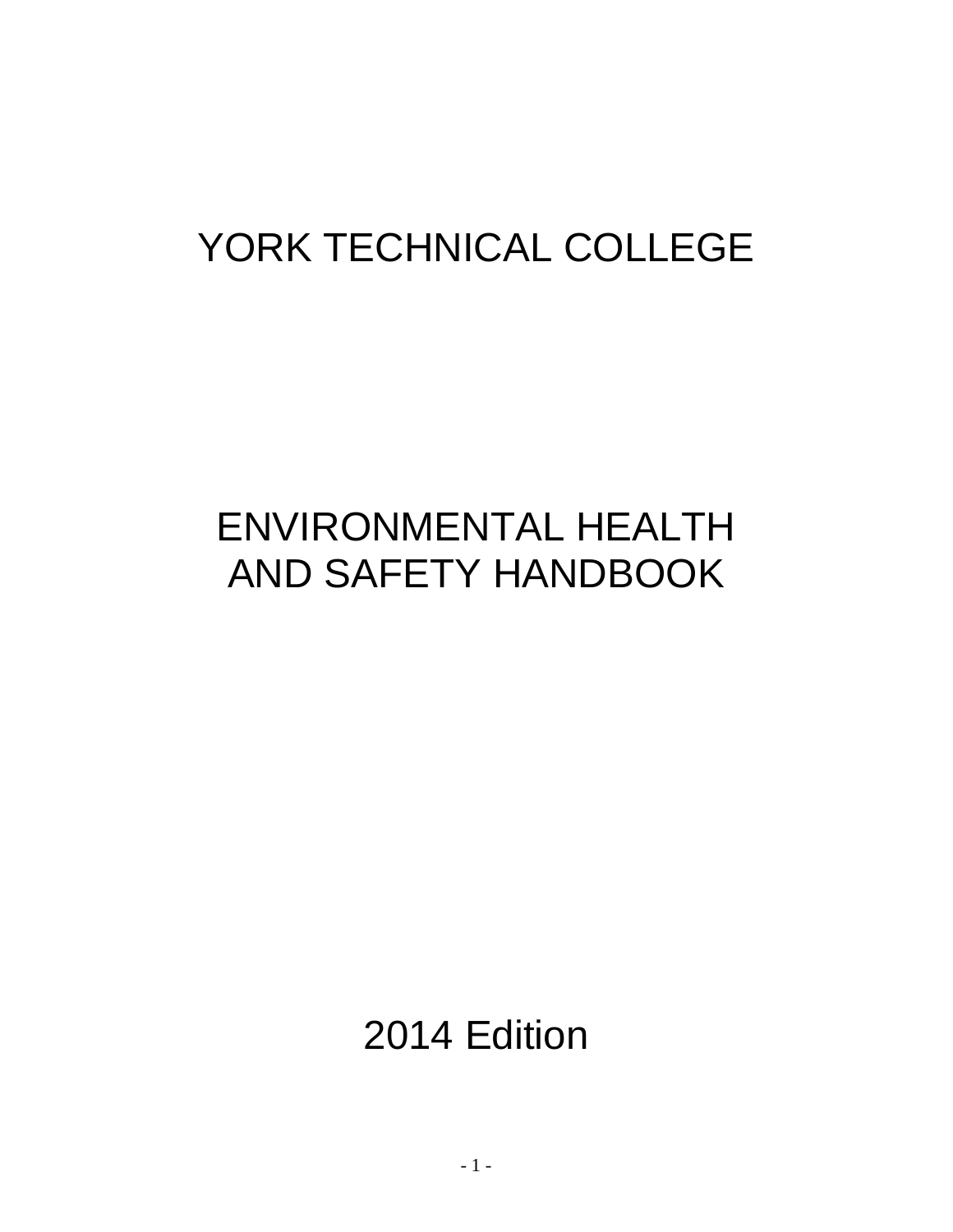# <span id="page-1-0"></span>York Technical College

# **DISCLAIMER**

<span id="page-1-1"></span>**PURSUANT TO SECTION 41-1-110 OF THE CODE OF LAWS OF SOUTH CAROLINA, AS AMENDED, THE LANGUAGE USED IN THE YORK TECHNICAL COLLEGE FACULTY/STAFF HANDBOOK AND THE SOUTH CAROLINA TECHNICAL COLLEGE SYSTEM POLICIES AND PROCEDURE MANUAL DOES NOT CREATE AN EMPLOYMENT CONTRACT BETWEEN THE EMPLOYEE AND THE COLLEGE OR<br>SYSTEM. THIS HANDBOOK OR POLICIES THIS HANDBOOK OR POLICIES AND PROCEDURES MANUAL DOES NOT CREATE ANY CONTRACTUAL RIGHTS OR ENTITLEMENTS. THE COLLEGE SYSTEM RESERVES THE RIGHT TO REVISE THE CONTENTS OF THIS HANDBOOK OR POLICIES AND PROCEDURES MANUAL, IN WHOLE OR IN PART. NO PROMISES OR ASSURANCES, WHETHER WRITTEN OR ORAL, WHICH ARE CONTRARY TO OR INCONSISTENT WITH THE TERMS OF THIS PARAGRAPH CREATE ANY CONTRACT OF EMPLOYMENT.** 

**I ACKOWLEDGE MY RECEIPT AND UNDERSTANDING OF THIS DISCLAIMER. I FURTHER ACKNOWLEDGE THAT ALL PREVIOUSLY ISSUED HANDBOOKS OR POLICIES AND PROCEDURES MANUALS ARE WITHDRAWN AND ARE OF NO FURTHER FORCE OR LEGAL EFFECT.**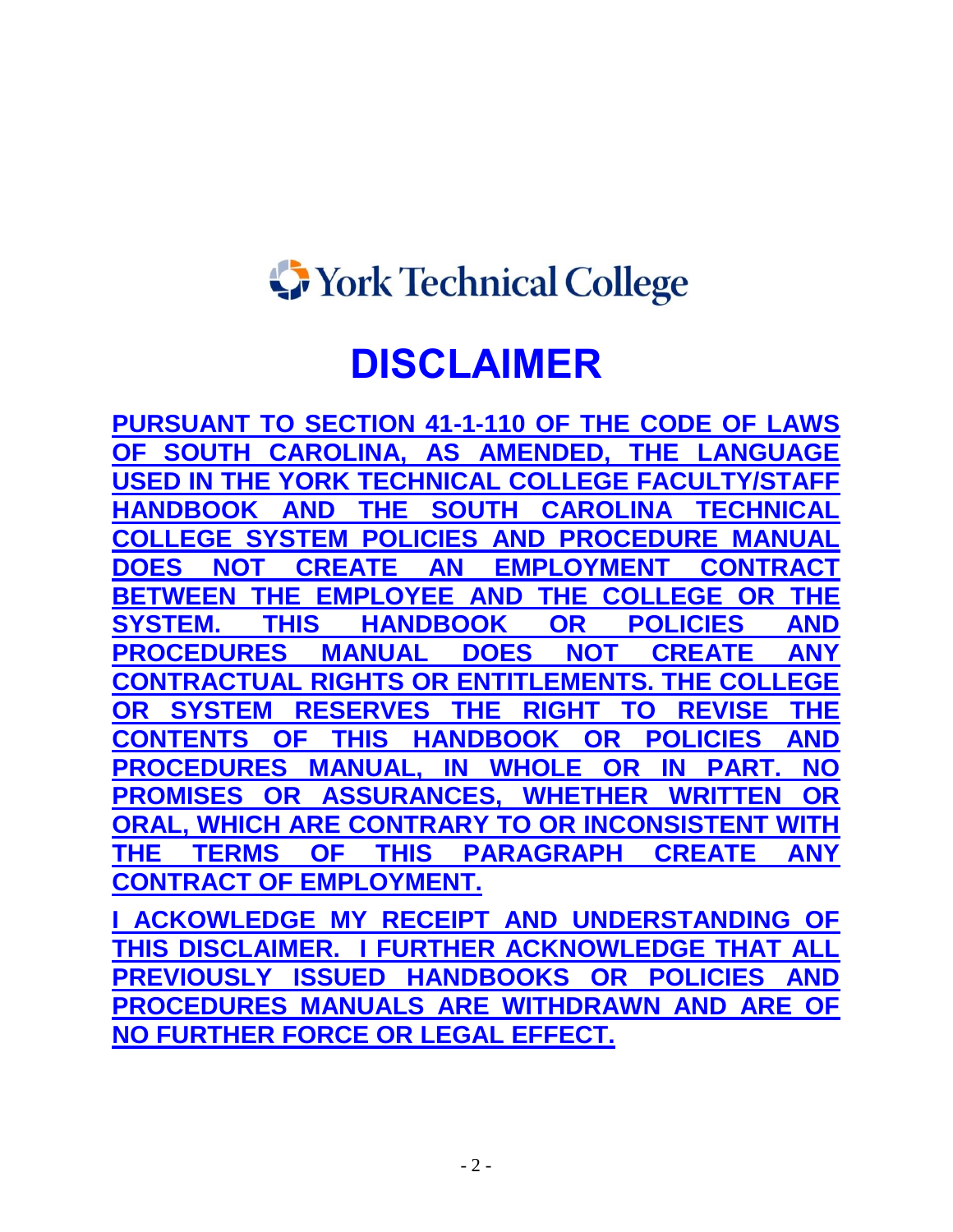## YORK TECHNICAL COLLEGE

## **ENVIRONMENTAL HEALTH AND SAFETY HANDBOOK**

#### **DISCLAIMER INTRODUCTION**

# **S** York Technical College

| 1.  |  |
|-----|--|
| 2.  |  |
| 3.  |  |
| 4.  |  |
| 5.  |  |
| 6.  |  |
| 7.  |  |
| 8.  |  |
| 9.  |  |
| 10. |  |
| 11. |  |
| 12. |  |
| 13. |  |
| 14. |  |
|     |  |
| 1.  |  |
| 2.  |  |
| 3.  |  |
| 4.  |  |
| 5.  |  |
| 6.  |  |
|     |  |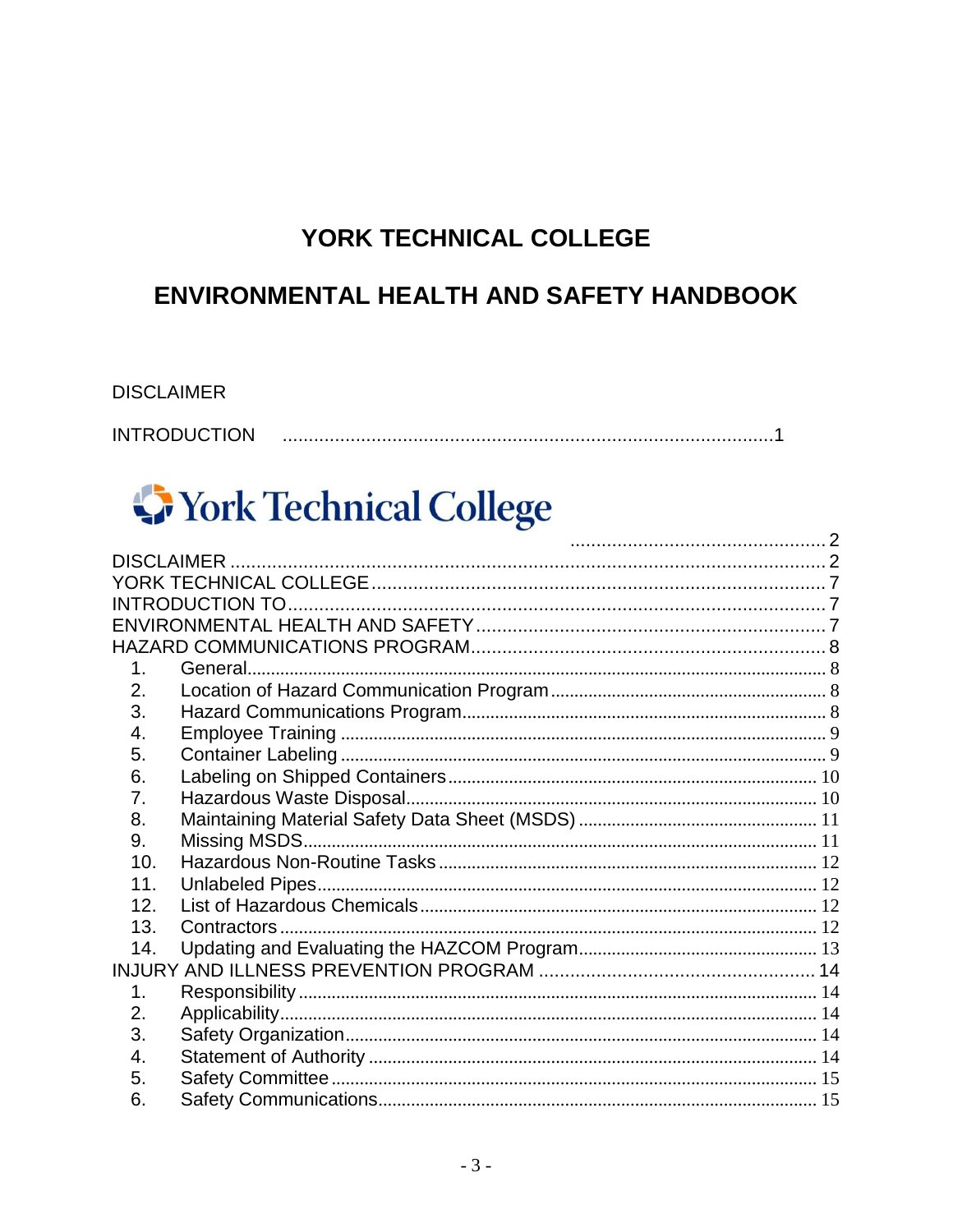| 7.  |  |
|-----|--|
| 8.  |  |
| 9.  |  |
| 10. |  |
| 11. |  |
| 12. |  |
| 13. |  |
| 14. |  |
| 15. |  |
| 16. |  |
| 17. |  |
|     |  |
|     |  |
| 1.  |  |
| 2.  |  |
| 3.  |  |
| 4.  |  |
| 5.  |  |
| 6.  |  |
| 7.  |  |
| 8.  |  |
| 9.  |  |
| 10. |  |
| 11. |  |
| 12. |  |
|     |  |
| 1.  |  |
| 2.  |  |
| 3.  |  |
| 4.  |  |
| 5.  |  |
| 6.  |  |
| 7.  |  |
| 8.  |  |
| 9.  |  |
| 10. |  |
| 11. |  |
| 12. |  |
| 13. |  |
| 14. |  |
|     |  |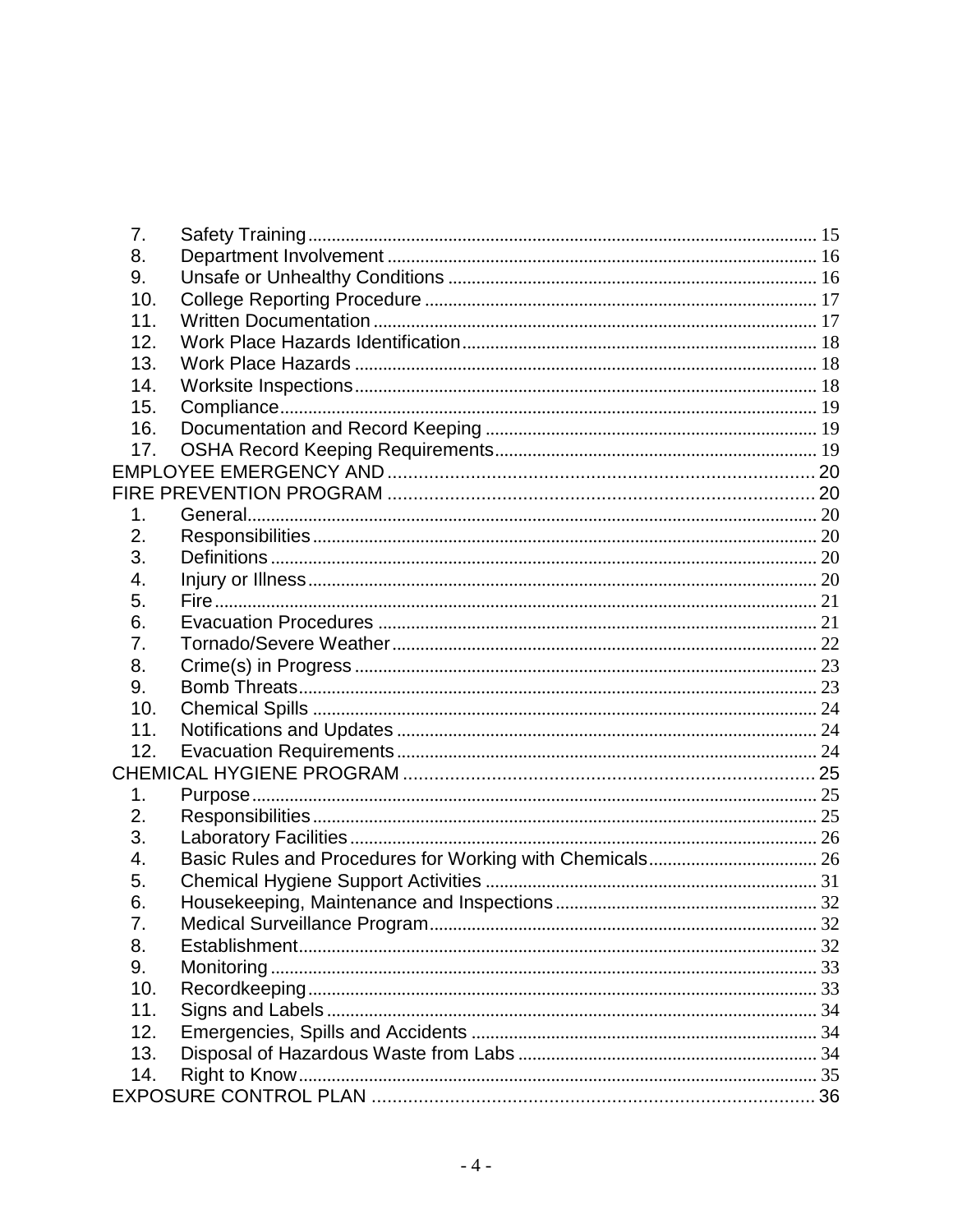| 1.             |                                                                              |  |
|----------------|------------------------------------------------------------------------------|--|
| 2.             |                                                                              |  |
| 3.             |                                                                              |  |
| 4.             |                                                                              |  |
| 5.             |                                                                              |  |
|                |                                                                              |  |
| 1.             |                                                                              |  |
| 2.             |                                                                              |  |
| 3.             |                                                                              |  |
| 4.             |                                                                              |  |
| 5.             |                                                                              |  |
| 6.             |                                                                              |  |
| 7.             |                                                                              |  |
| 8.             |                                                                              |  |
| 9.             |                                                                              |  |
| 10.            |                                                                              |  |
| 11.            |                                                                              |  |
| 12.            |                                                                              |  |
| 13.            | Removal of Locks/Tags and Restoring the Energy Source 56                     |  |
| 14.            |                                                                              |  |
|                |                                                                              |  |
| 15.            |                                                                              |  |
| 16.            | Special Instructions for Personnel Covered by the Electrical Lockout/Tag out |  |
|                |                                                                              |  |
| 17.            |                                                                              |  |
| 18.            |                                                                              |  |
| 19.            |                                                                              |  |
|                |                                                                              |  |
| 1 <sub>1</sub> |                                                                              |  |
| 2.             |                                                                              |  |
| 3.             |                                                                              |  |
| 4.             |                                                                              |  |
| 5.             |                                                                              |  |
| 6.             |                                                                              |  |
| 7.             |                                                                              |  |
| 8.             | Training                                                                     |  |
| 9.             |                                                                              |  |
| 10.            |                                                                              |  |
| 11.            |                                                                              |  |
| 12.            |                                                                              |  |
|                |                                                                              |  |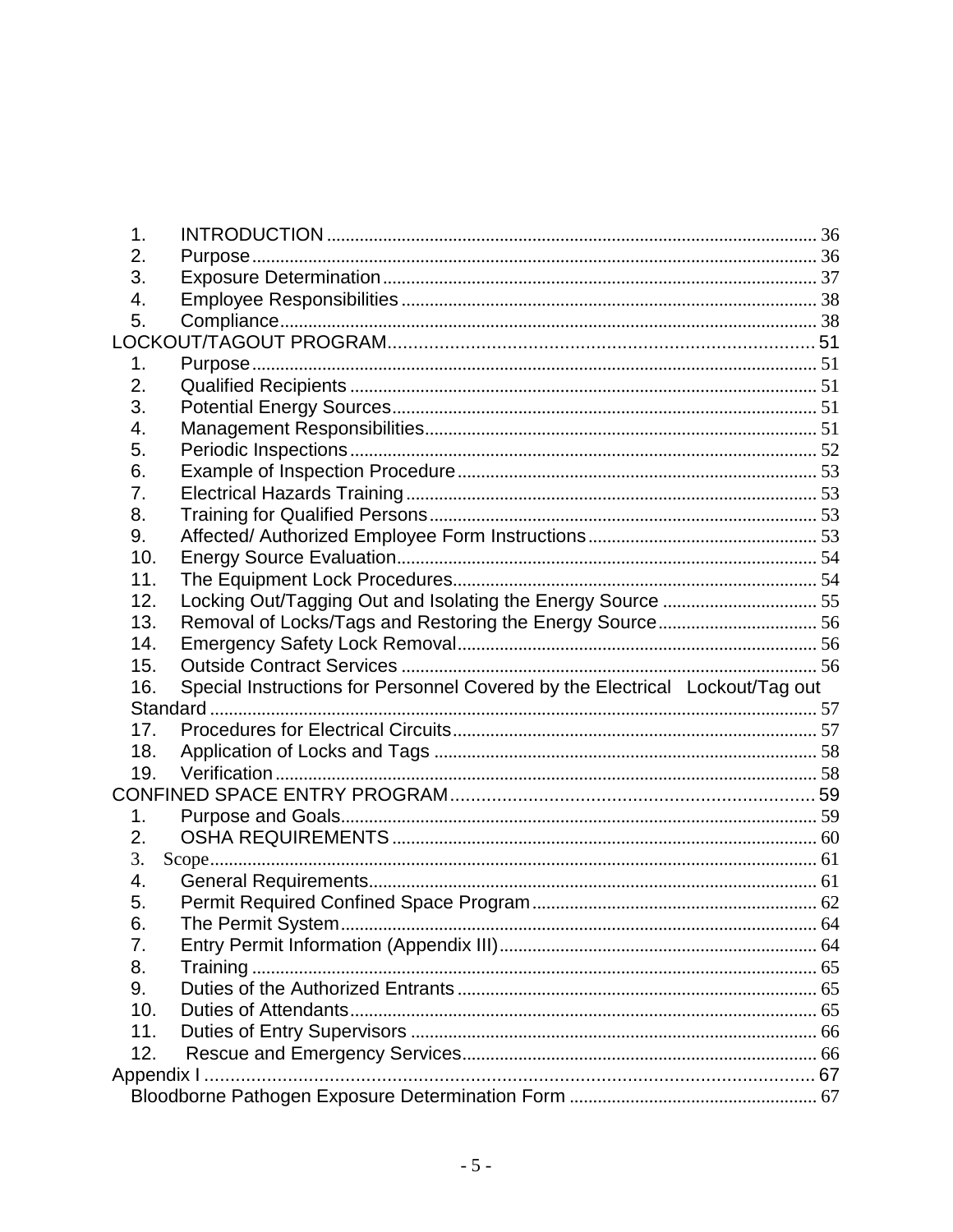| Student/Employee Informed Refusal For PostExposure Medical Evaluation  75          |  |
|------------------------------------------------------------------------------------|--|
| Employee Verication of Receiving Training on Hepatitus B Exposure and Vaccination  |  |
|                                                                                    |  |
| Student Verification of Receiving Training on Hepatitus B Exposure and Vaccination |  |
|                                                                                    |  |
|                                                                                    |  |
|                                                                                    |  |
|                                                                                    |  |
|                                                                                    |  |
|                                                                                    |  |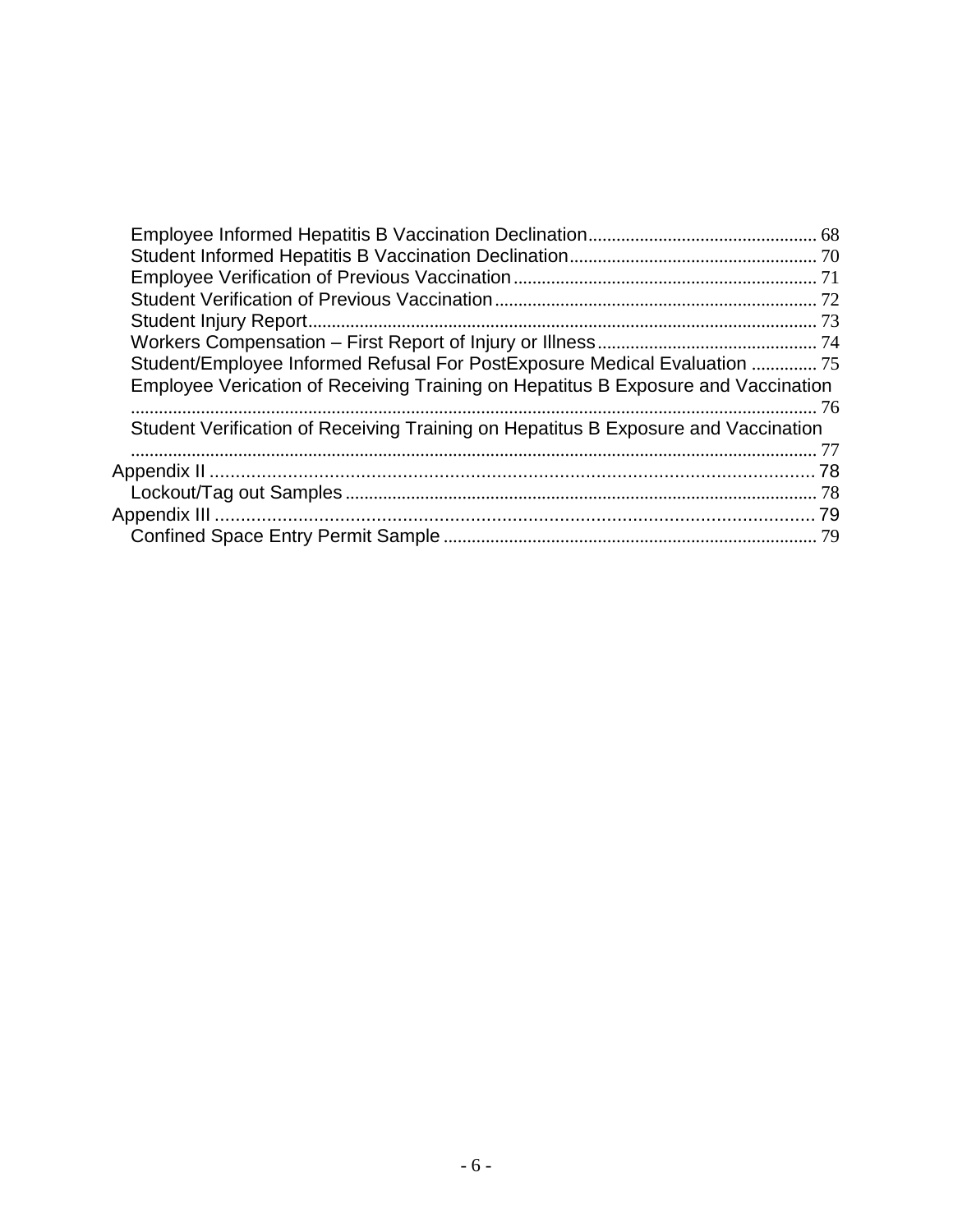# <span id="page-6-1"></span><span id="page-6-0"></span>**YORK TECHNICAL COLLEGE INTRODUCTION TO ENVIRONMENTAL HEALTH AND SAFETY**

<span id="page-6-2"></span>The College recognizes its obligation to provide for environmental health and safety on the campus. It is the intent of York Technical College to provide a safe and healthy environment for all faculty, employees, students, contractors, and others who may work at or visit the College's facilities and grounds. This means that steps will be taken to minimize health hazards and risk of injury. The physical well-being of students, faculty, staff, and visitors will be given our ultimate consideration.

The responsibility for the Environmental and Health Program is assigned to the Chief of Campus Security. Health and safety should be of concern to everyone. However, the success of this program requires the full cooperation of all faculty, staff, and students in adhering to applicable rules. It is the responsibility of the leaders at all levels, faculty and staff to include general education in safe practices and specialized training in safe use of equipment and facilities in their particular department/area.

Students are to be instructed in the proper use of materials and equipment used in specific curriculum areas as outlined in course requirements. Students are also expected to adhere to all safety practices, which apply throughout the various campus areas.

The safety rules, procedures, and practices described in this manual are not to be misconstrued as representing all safety rules, procedures, and practices that may apply to any one category.

Tim Turney Safety Manager York Technical College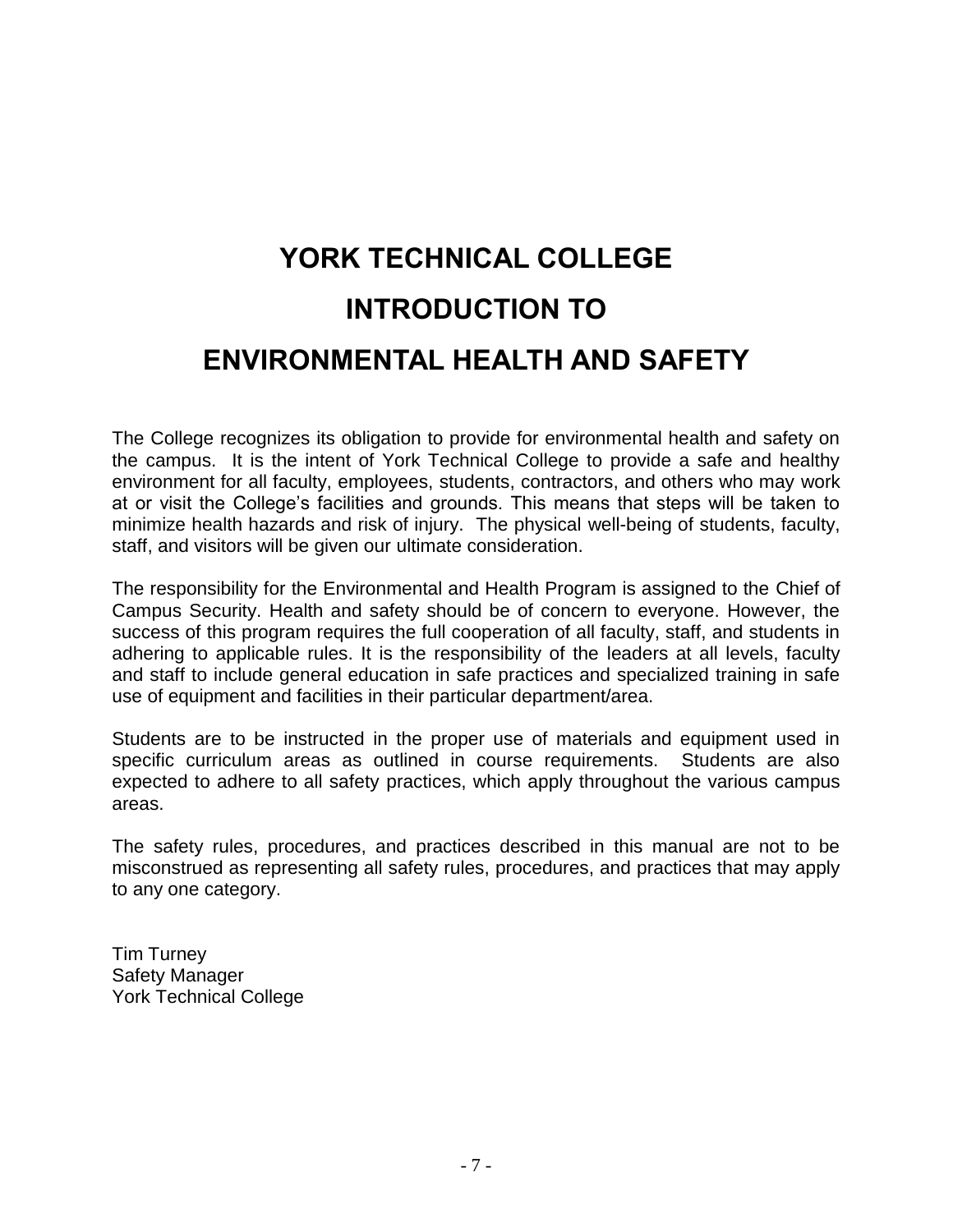## <span id="page-7-0"></span>**HAZARD COMMUNICATIONS PROGRAM**

#### <span id="page-7-1"></span>**1. General**

The following Hazard Communication Program (HAZCOM) has been established to ensure compliance with all directives pertinent to Code of Federal Regulations (29 CFR 1910.1200). It is the intent of this program to provide all York Technical College employees with a reference guide to working with hazardous chemicals.

Type of Business: Education

#### <span id="page-7-2"></span>**2. Location of Hazard Communication Program**

The written Hazard Communication Program is available for review by all employees at the Facilities Building – York Technical College, 452 South Anderson Road, Rock Hill, S.C. 29730. Copies of the plan may be obtained by calling the Administrative Coordinator in the Facilities Management's office at 981-7223.

The Facilities Management's Administrative Coordinator is responsible for updating and maintaining the hazard communication program, employee training, labeling, and ensuring that Material Safety Data Sheet (MSDS) forms are obtained/maintained.

#### <span id="page-7-3"></span>**3. Hazard Communications Program**

The Safety Manager, Facilities Manager, Department Chair for BCAS Science Department, VP of Finance is the overall hazard communications coordinator.

The master file of Material Safety Data Sheets (MSDS) is located in the Facilities Building. However, it is the responsibility of Department Chairs and faculty to maintain sufficient MSDS files in the labs. Each department will have an appointed contact that is responsible for maintaining their departmental MSDS files. Reconciliation of the chemicals on hand and the MSDS sheets will be conducted at regular intervals by the Departmental Heads.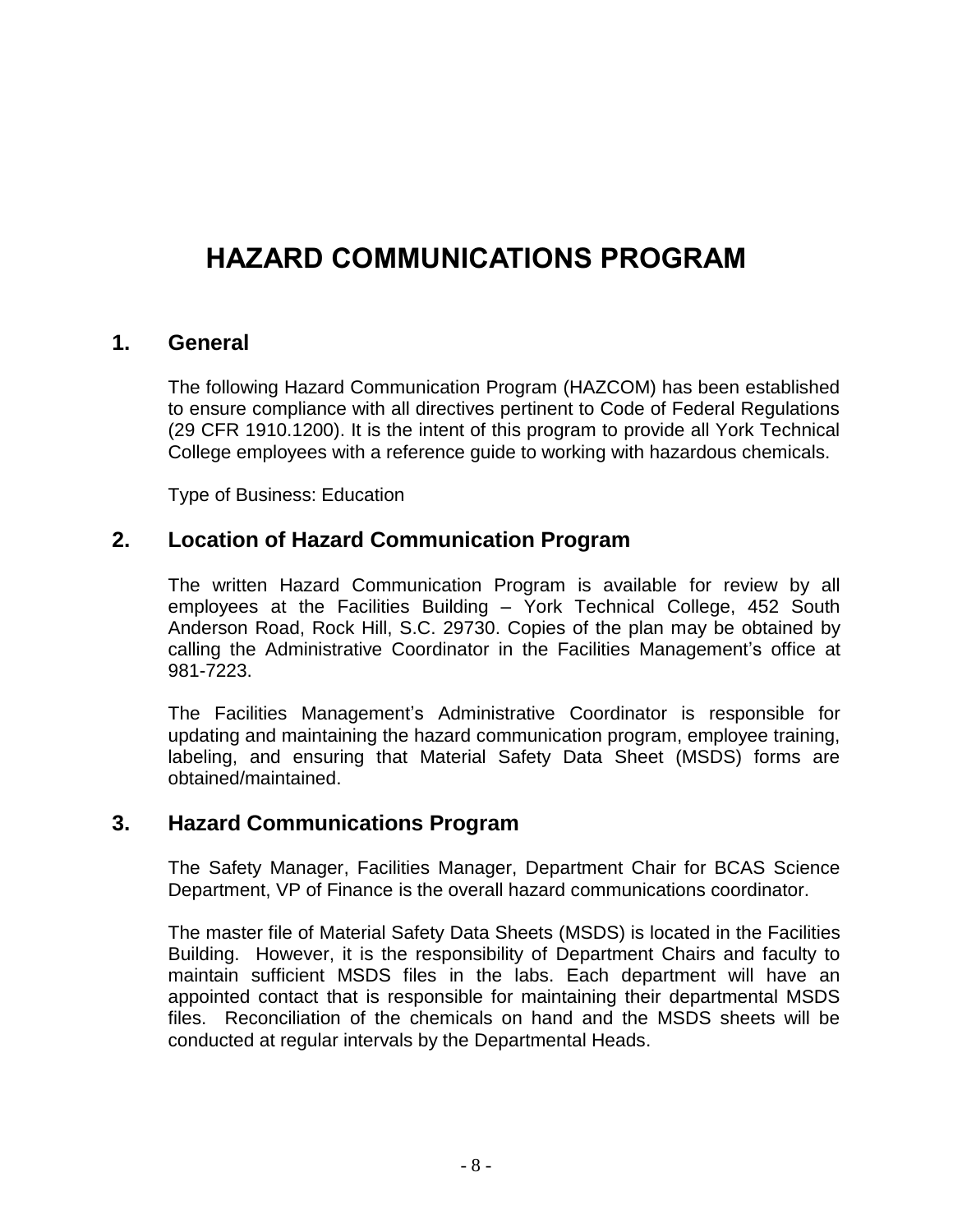## <span id="page-8-0"></span>**4. Employee Training**

The Human Resource Department and/or properly trained supervisors will coordinate and/or conduct basic employee training. When appropriate, external agencies may be contracted to conduct training as required.

Prior to beginning work with hazardous chemicals, employees will be required to attend a hazard communications training class. They will view a video concerning HAZCOM or other appropriate audio-visual training materials. Supervisors will ensure that new employees are trained, and that the training is documented.

Supervisors will conduct additional training when new chemicals are introduced into the work area. Retraining is not required if the new chemical creates hazards similar to existing chemicals for which training has already been conducted.

The trainer, instructors, or Department Chairs will require all employees attending the hazard communication course to sign a sheet verifying their attendance.

Each employee attending the safety course may receive a lecture and/or audiovisual training. Training will include the following:

- The location and availability of the written hazard communication program and MSDS
- Training on the physical and health hazards of the chemicals in the work area
- How to reduce or prevent exposure to hazardous chemicals through proper work practices, engineering procedures, emergency procedures, and personal protective equipment to be used
- Procedures to reduce or prevent worker exposure to chemicals
- Procedures to follow for exposure
- Methods and observations used to verify the presence or release of a hazardous chemical.
- Explanation of the details of the program, labeling, the MSDS, and how employees can obtain and use appropriate information
- Procedures to follow if exposed to a chemical

## <span id="page-8-1"></span>**5. Container Labeling**

It is the responsibility of the instructors, the supervisors, and the Department Chairs to insure proper labeling of containers. This is to be consistent with the information contained in the appropriate MSDS. Container labels will be in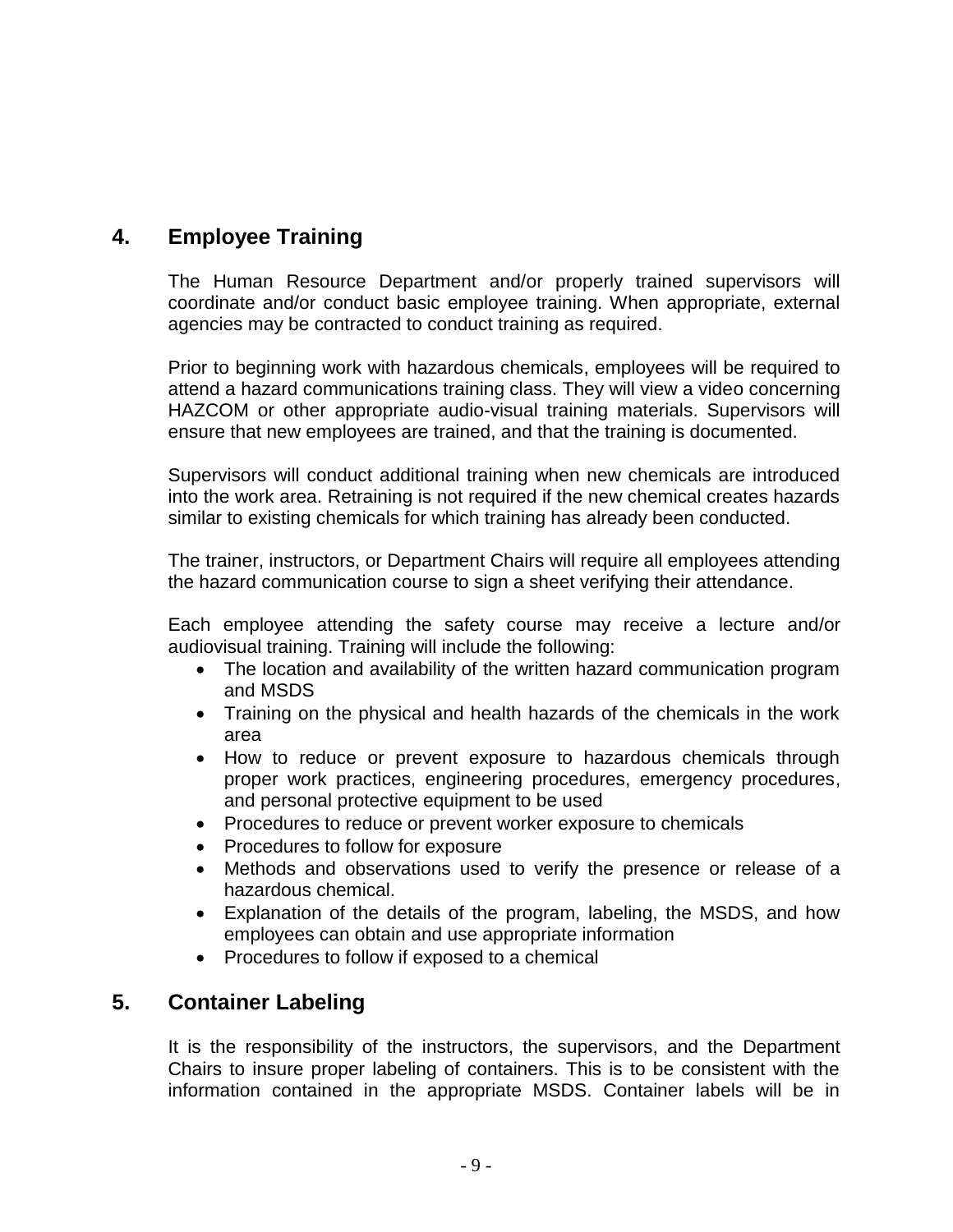accordance with current and accepted Occupational Safety and Health Administration (OSHA) and National Fire Protection Association (NFPA) standards.

All containers for use in each laboratory or work site are to be properly and clearly marked with the following: the contents of container, a hazard warning label, and the name and address of the manufacturer. Missing, defaced or illegible labels will be replaced immediately with clean, properly marked ones. Notices will be placed on bulletin boards that provide container labeling systems, and location of the HAZ-COM program.

Portable containers into which hazardous chemicals are transferred from labeled containers, and which are intended only for the immediate use of the employee who performs the transfer, are not required to be labeled. All other portable containers are to be labeled with the content and hazard of the specific target organ.

### <span id="page-9-0"></span>**6. Labeling on Shipped Containers**

It will be the responsibility of Shipping/Receiving to insure that all boxes, containers, and cartons which are suspected of containing chemicals are appropriately labeled. Shipments that show damage, leaking or spillage will be refused.

#### <span id="page-9-1"></span>**7. Hazardous Waste Disposal**

York Technical College does not ship any hazardous waste from our Shipping and Receiving area. However, each department is responsible for contracting with a vendor for disposal of any hazardous waste generated by their labs/classes. Purchase requisitions are completed when contracting with a vendor.

Actual disposal of waste is in compliance with Environmental Protection Agency (EPA), OSHA, Department of Transportation (DOT), and South Carolina Department of Health and Environmental Control (SC DHEC) regulations. Records pertaining to the disposal of waste materials should be maintained by the Department Chair or designee.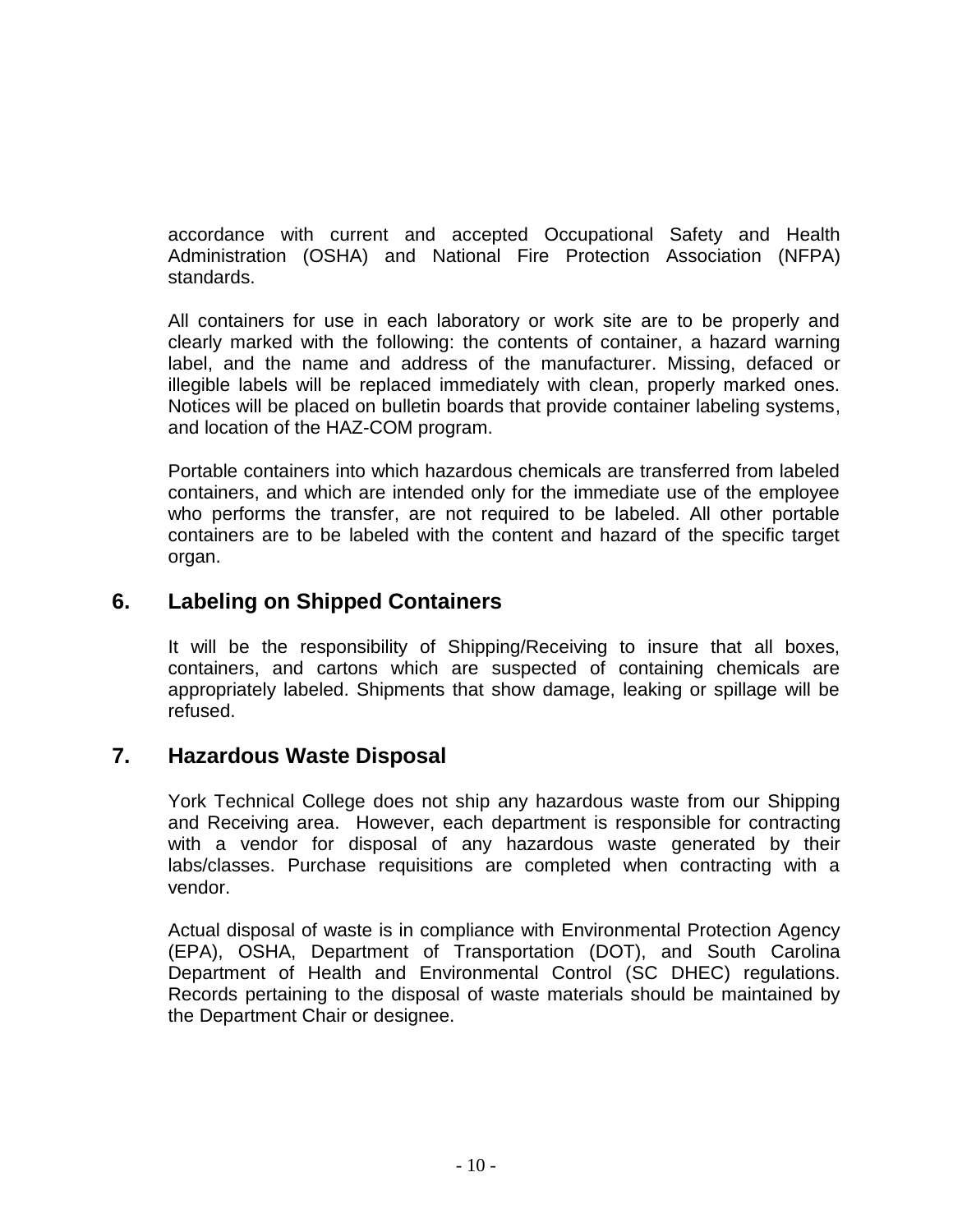## <span id="page-10-0"></span>**8. Maintaining Material Safety Data Sheet (MSDS)**

A central MSDS file is maintained within the Facilities Management office. OSHA mandates that a master or central MSDS Library be current.

All laboratories and workshops will only maintain MSDS files related to the materials/chemicals used in the lab or work area. Instructors and/or Department Chairs will be responsible for providing access to the MSDS files within the labs or work areas. MSDS sheets for chemicals no longer in use by the college must be maintained for 30 years after the date of the last time it was used. Department Heads are to notify the College MSDS coordinator (Administrative Coordinator in Facilities management), via email, when chemicals have become obsolete to the department.

MSDS files will be required for all chemicals ordered and used on campus by maintenance or academic labs. All MSDS files will have complete information in each of the following categories:

- Identities used on label
- Chemical and common names
- Physical and chemical characteristics
- Physical hazards
- Health hazards
- Primary routes of entry
- Air exposure limits (PELS, TLVS)
- Carcinogen
- Precautions for safe handling
- Control measures
- Emergency and first aid procedures
- Date MSDS files were completed
- Name/address/phone number of chemical manufacturer

#### <span id="page-10-1"></span>**9. Missing MSDS**

The Department Heads will contact suppliers for any missing MSDS or missing MSDS category information, and any new MSDS sheets will be forwarded to the Administrative Coordinator in Facilities Management. Documentation of requests will be maintained by the Department Heads.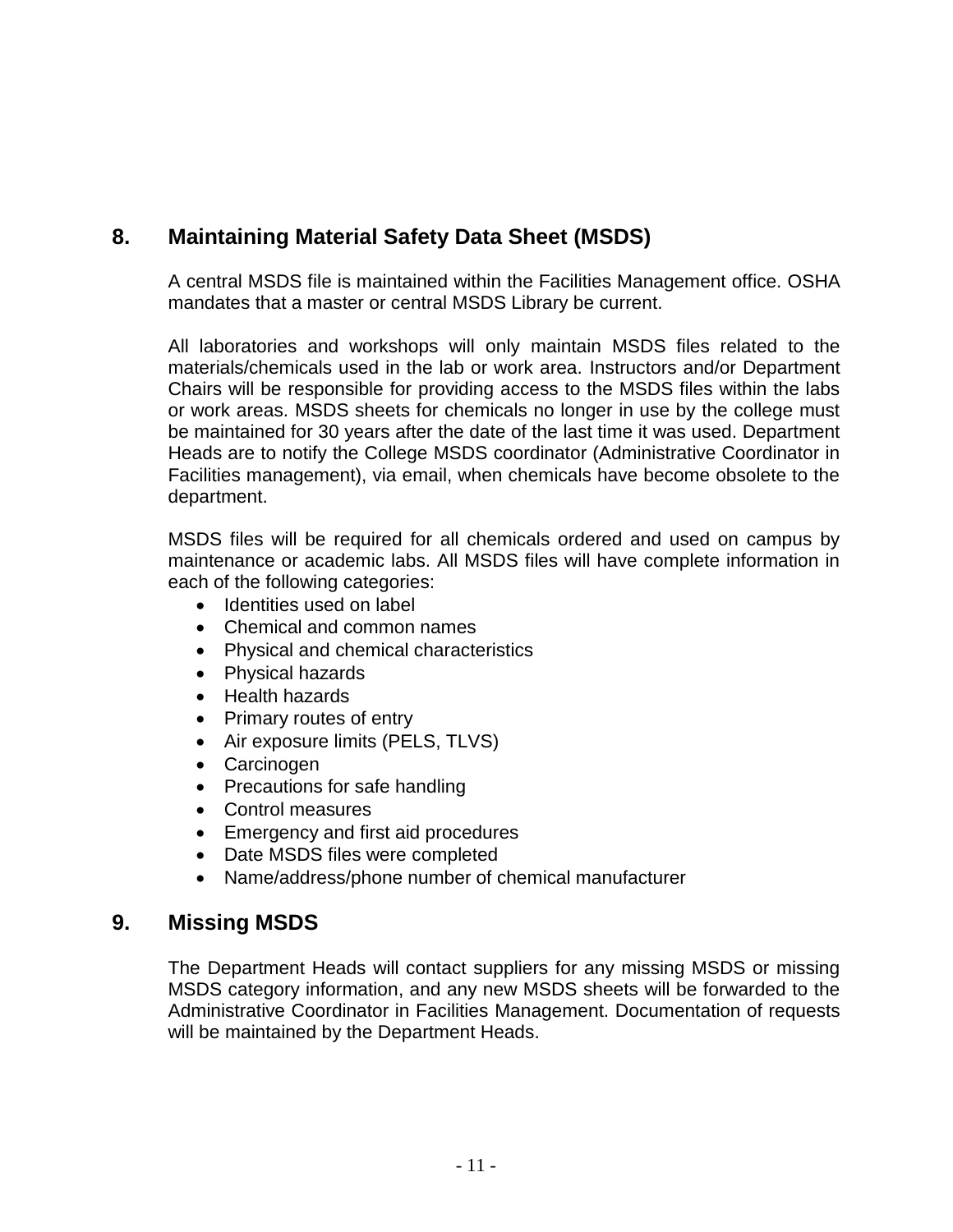## <span id="page-11-0"></span>**10. Hazardous Non-Routine Tasks**

It is the practices of York Technical College that no employee or student will begin work on a project or any non-routine task without first notifying his/her supervisor or instructor.

Any non-routine task will require specific training concerning the hazards associated with the task. Training will include information on:

- Specific chemical hazard
- Protective/safety measures that the employee can take
- Measures that York Technical College has taken to reduce hazards, such as administrative controls, engineering controls, and personal protective equipment (PPE) required
- Emergency procedures in the event of an accident or chemical exposure

#### <span id="page-11-1"></span>**11. Unlabeled Pipes**

Prior to beginning any work on unlabeled pipes, employees shall contact Facilities Management Director at extension 7282. Appropriate training regarding potential hazards and safety precautions must be followed. Information for the piping system, which identifies the location of all pipes and their contents, is available from Facilities Management.

The following items may be contained within pipes around all campuses and in buildings: propane or natural gas, electrical wires, water and/or chemicals.

#### <span id="page-11-2"></span>**12. List of Hazardous Chemicals**

Inventories of hazardous chemicals and materials used at York Technical College can be found on the College's website under the Public Safety webpage.

#### <span id="page-11-3"></span>**13. Contractors**

It will be the responsibility of the Facilities Management Director to inform contractors of the hazards in the work area on campus to which they are assigned. This is critical in any active laboratory where chemicals/compressed gas are in use or stored. Contractors are to be informed of any restrictions involving use of compressed gases, flame, or chemicals to be utilized by the contractor as part of the job.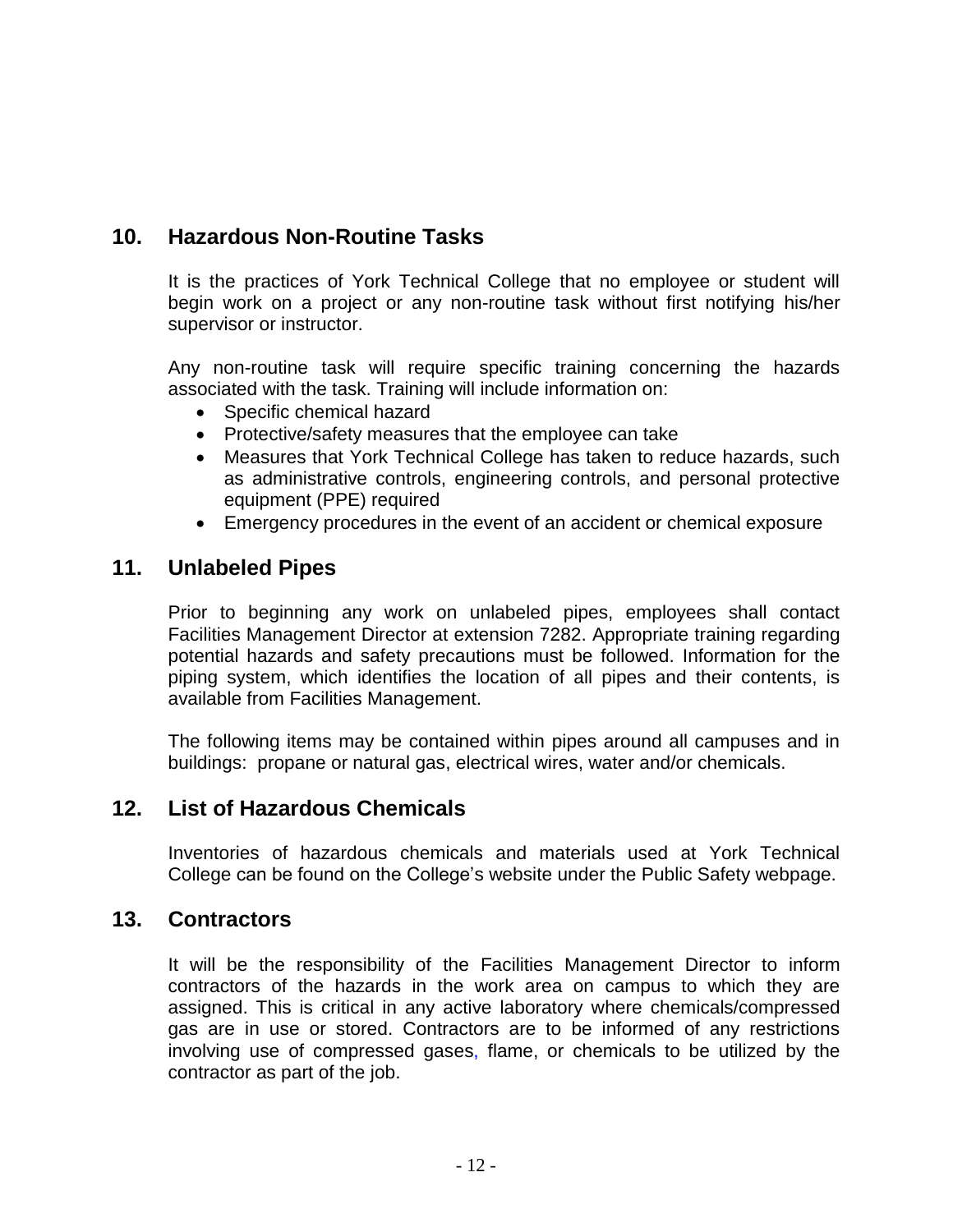It is the responsibility of the Facilities Management Director to provide contractors and their employees with the information listed below. This information will be given to the contractor's employees prior to their entering the work site.

- a) Hazardous chemicals on the work site
- b) Precautions the employee may take to reduce the possible exposure
- c) Steps that the college has taken to reduce the risks
- d) Emergency assistance contact numbers
- e) Location of MSDS files on campus MSDS files are maintained in labs, shops, and/or the following locations:
	- Administration Building AD-10
	- A Building A-101, A-104, A-248, A-123
	- $\bullet$  B Building B-4, A
	- $\bullet$  C-Building C-107
	- Child Development Center M-104 (Administrative Assistant's Office)
	- D Building D-19 and Automotive Shop Office
	- G Building Electric Vehicle Lab
	- Hood Center M-165 (Administrative Assistant's Office)
	- F Building Printing Services' Office
	- Facilities Building Facilities Management Director's Office and Purchasing Manager's Office
	- Student Services Building SS-111 (Admin. Assistant's Office)
	- Science & Technology Building MSDS files in all labs

## <span id="page-12-0"></span>**14. Updating and Evaluating the HAZCOM Program**

Periodically the Hazard Communication Program will be reviewed and updated. The update will consist of each of the following elements of the HAZCOM program:

- Hazard assessment
- Assessment of applicable regulations
- Written plan(s)
- Policy and procedures
- Training
- Inspection audits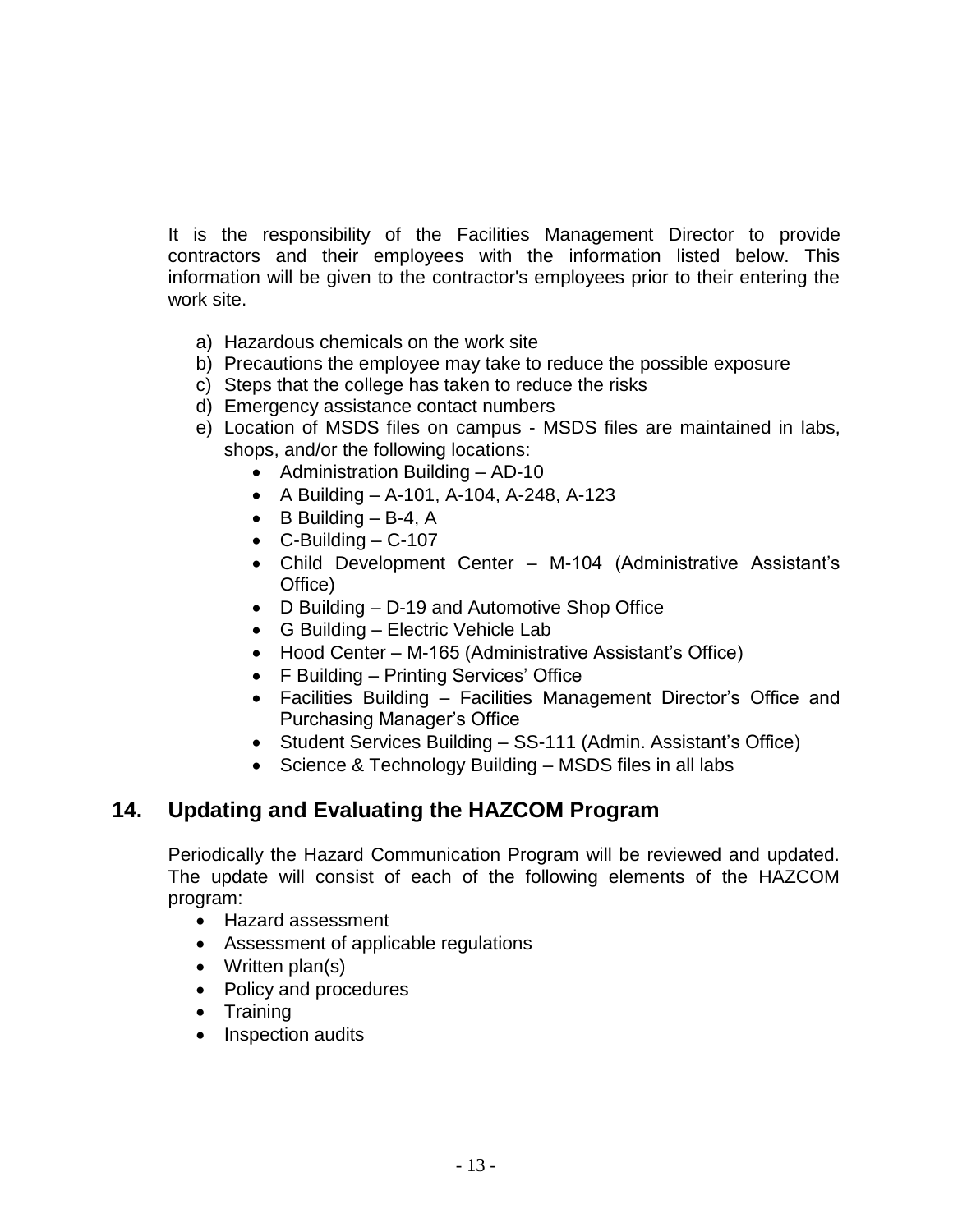## <span id="page-13-0"></span>**INJURY AND ILLNESS PREVENTION PROGRAM**

#### <span id="page-13-1"></span>**1. Responsibility**

The Human Resources Department is charged with the responsibility of implementing the Injury and Illness program. The Human Resources Department shall ensure that the program is in compliance with the South Carolina statutes and the rules and regulations established by the South Carolina Department of Labor, Licensing and Regulation. The Benefits and Employment Manager will be the primary contact in the Human Resources Department for this program.

### <span id="page-13-2"></span>**2. Applicability**

The provisions of this program apply to all employees of York Technical College.

#### <span id="page-13-3"></span>**3. Safety Organization**

As stated by South Carolina law, every public and private employer in the State which is subject to workers' compensation with one or more employees shall establish a safety committee which shall function on behalf of and be responsible to all work sites of the employer.

The Environmental/Safety Manager is responsible for the areas of general environmental health and safety, hazardous waste disposal, chemical hygiene plan and laboratory safety, hazard communication/right to know, and all other pertinent OSHA regulatory requirements.

The Benefits and Employment Manager is the person responsible for the implementation and monitoring of the College's injury and illness prevention programs under the supervision of the Human Resources Director.

#### <span id="page-13-4"></span>**4. Statement of Authority**

The Environmental/Safety Manager is granted the authority by the description of his/her duties to take immediate corrective action whenever a hazardous situation exists which could result in personal injury or damage to college property.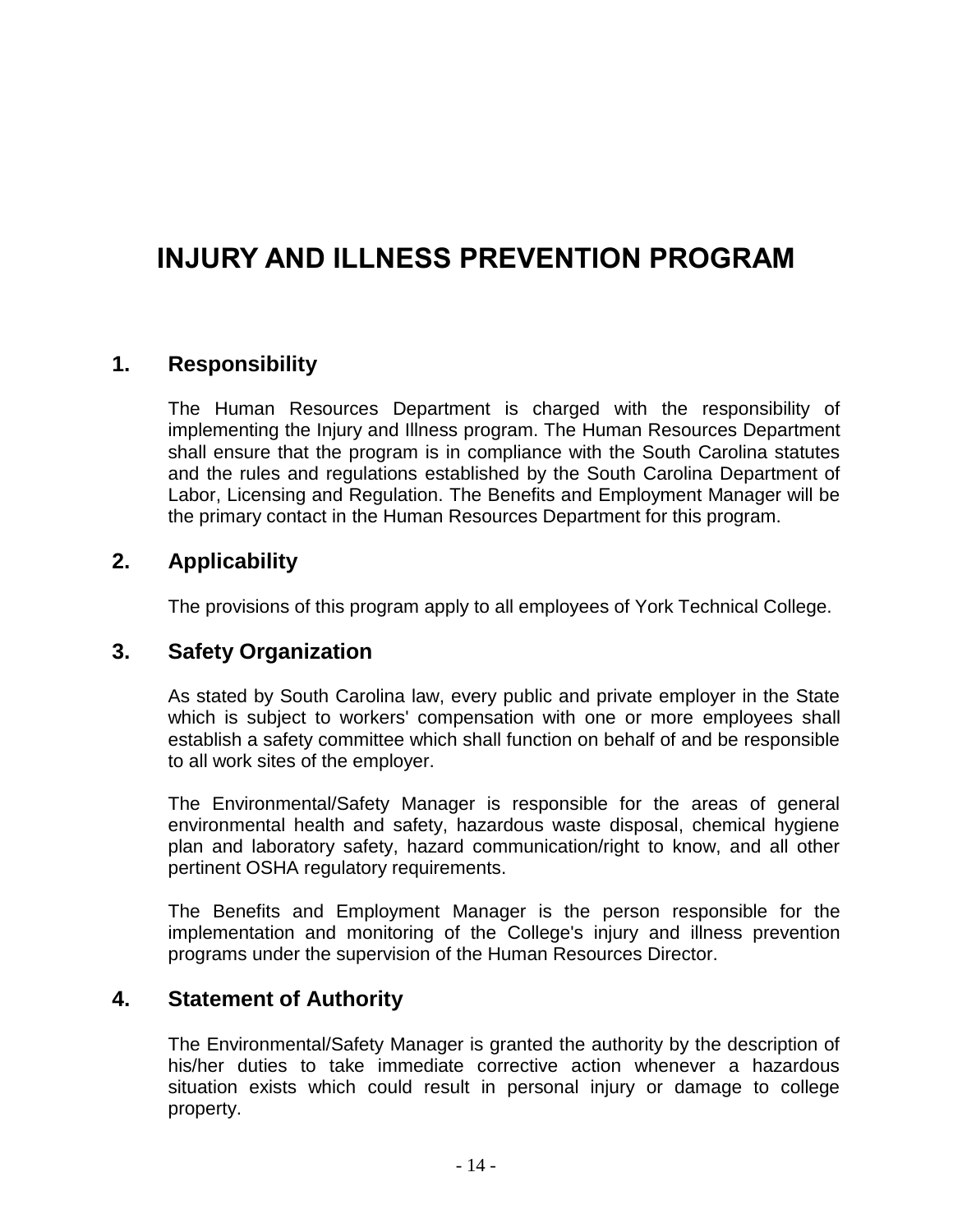## <span id="page-14-0"></span>**5. Safety Committee**

The Campus Safety Committee consists of two subcommittees (General and Academic). Members of the committees provide representation from all areas of the College, including a representative from our off-campus sites. The Committee make-up is subject to change. The Committee is advisory in nature and shall develop recommendations regarding the correction of hazards affecting work place safety.

## <span id="page-14-1"></span>**6. Safety Communications**

York Technical College is committed to the safety of its employees and campus property. It is the obligation of every employee to correct an unsafe condition, if possible, and/or report the situation immediately to his/her supervisor when unsafe conditions exist.

It is the responsibility of the Environmental/Safety Manager to make the campus community aware of any state or federal changes in rules and regulations pertaining to environmental health and safety. This is done by direct memorandum with any department affected by the changes or by notice in a campus e-mail.

## <span id="page-14-2"></span>**7. Safety Training**

It is the practice of York Technical College that all college employees receive safety training. The program is established to provide initial safety orientation regarding rules, practices and job-specific procedures for executing their duties.

Training will be offered as part of the internal Professional Development master plan. Appropriate training opportunities will be offered to provide relevant information concerning emergency procedures and hazard communication plans. New employees are instructed to review safety requirements with their immediate supervisor for additional safety training before performing hazardous work duties. Additional training will be scheduled as necessary to address specific needs.

York Technical College will provide training when a new chemical, piece of equipment, process, or procedures are implemented or when a hazard is discovered. Supervisory personnel will schedule periodic refresher safety training.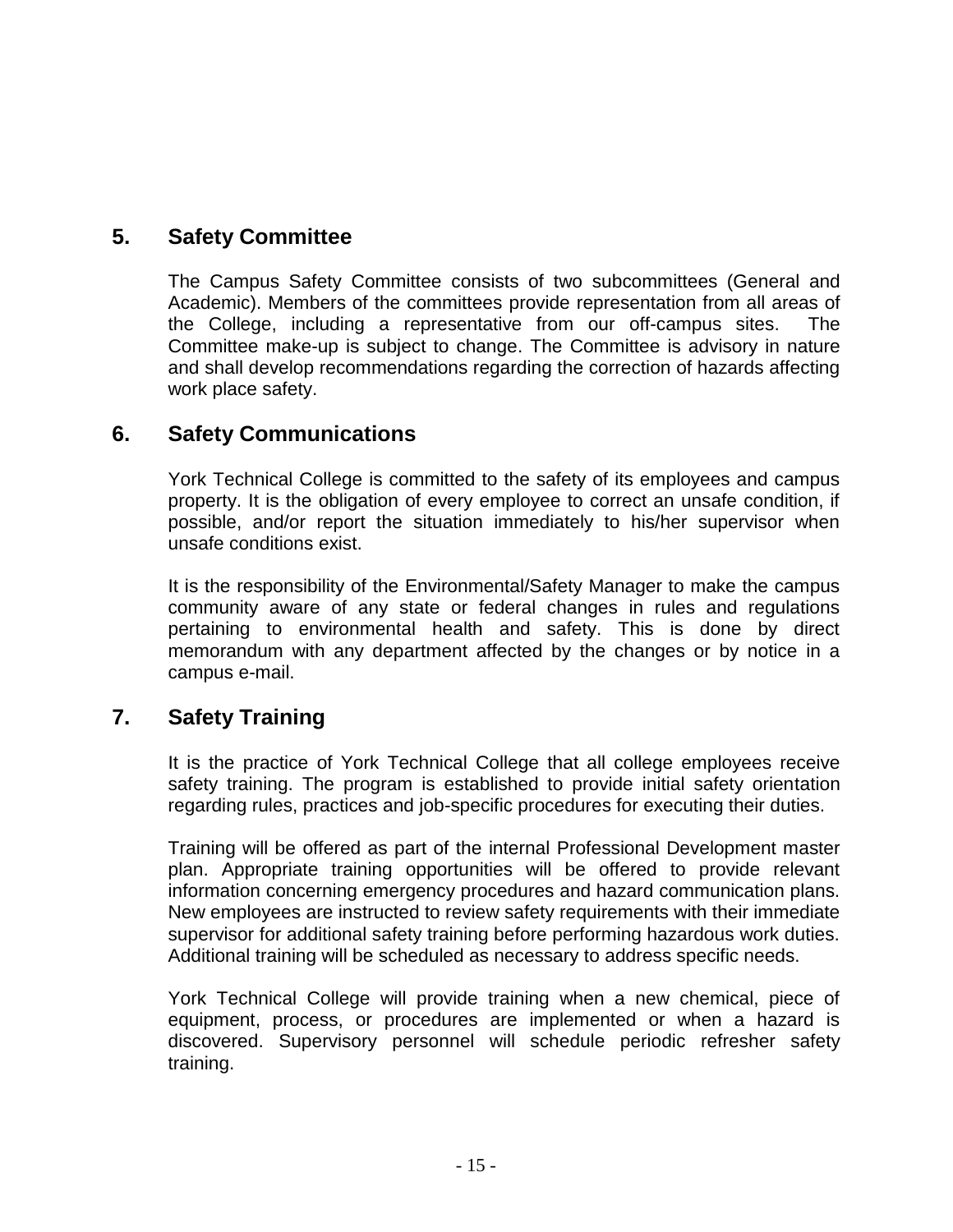## <span id="page-15-0"></span>**8. Department Involvement**

Each department must be committed to take an active role in safety training.

All departments are encouraged to hold periodic safety meetings with their employees. The Dean or Department Chair will furnish the Environmental/Safety Manager with a list of potential hazards that directly affect their employee's health and job environment. This list will be used for repetitive safety training of all employees.

It is the responsibility of the Human Resources Department in conjunction with supervisory personnel to identify all employees who require special safety training, based upon an employee's job duties.

Communication of the following OSHA mandated regulations will be provided through training sessions among supervisors and employees:

- Emergency and Fire Prevention
- Hazard Communication
- Occupational Safety and Health Standards Regarding Laboratory Safety
- Bloodborne Pathogens Standards
- Lockout/Tagout
- General Electrical Safety Guidelines
- Confined Space Entry
- Back Safety
- Ladder Safety Training
- Others As Required

## <span id="page-15-1"></span>**9. Unsafe or Unhealthy Conditions**

Each employee has a personal responsibility to prevent accidents and to observe and practice safety rules and instructions relating to their daily work environment. Each employee should caution fellow workers when they exhibit unsafe work habits and remind them of the proper safety procedures. Accident prevention is everyone's responsibility.

Any unsafe or perceived unhealthy conditions should be immediately reported by employees, students, or visitors to the campus to the Safety Manager at 981- 7063 and/or Public Safety at 327-8013. Emergency situations should be immediately reported to Public Safety at 327-8013.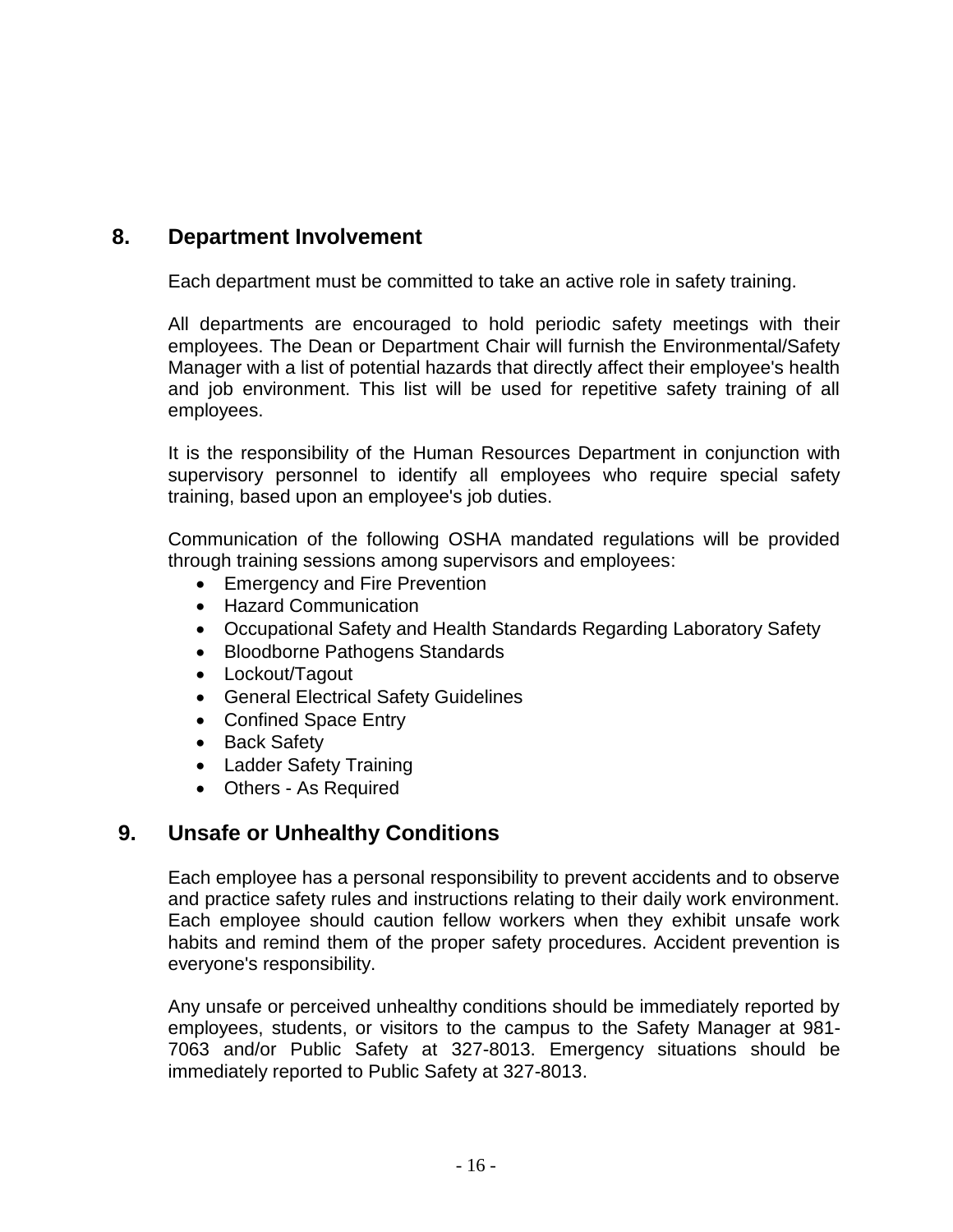## <span id="page-16-0"></span>**10. College Reporting Procedure**

All work-related injuries or illness should be reported immediately to supervisors and the Benefits and Employment Manager (981-7183) in the Human Resources Department. All student-related injuries should be reported to the Associate Vice President for Academic and Student Affairs (327-8016). In the event of an emergency, call 911 and immediately notify Public Safety at phone number 327- 8013. All Public Safety personnel are trained to administer medical or first aid treatment and CPR, if required.

All accidents require follow-up investigations to identify problems in the work place in order to avoid recurrences. The results of each investigation will be documented in writing.

### <span id="page-16-1"></span>**11. Written Documentation**

The Environmental/Safety Manager or designee, along with the Department Supervisor, will investigate the circumstances of the accident. A written report will be prepared from the accident information with complete and accurate documentation. The Environmental Safety Manager or designee completes the report.

The Campus Safety Committee may review any accident or investigation report. The accident report should include the following information:

- a) Date, time and location of the accident; describe the accident, any injury, and include as much information as can be obtained. Information from the injured party, photographs, diagrams, eyewitness names, addresses and statements and notes should be included. If a police report is made it should be included in the documentation.
- b) Describe the circumstances of the accident. State the cause of the accident. Sometimes the cause of the accident cannot be determined until all the data are compiled and analyzed.
- c) After the cause is determined, determine a solution to avoid future accidents. The supervisor of the area and the Environmental/Safety Manager or designee should make this decision and make efforts to implement corrective action.

The Campus Safety Committee evaluates selected accidents, interprets the number of accidents, and makes written recommendations. The Environmental/Safety Manager or designee chairs this committee.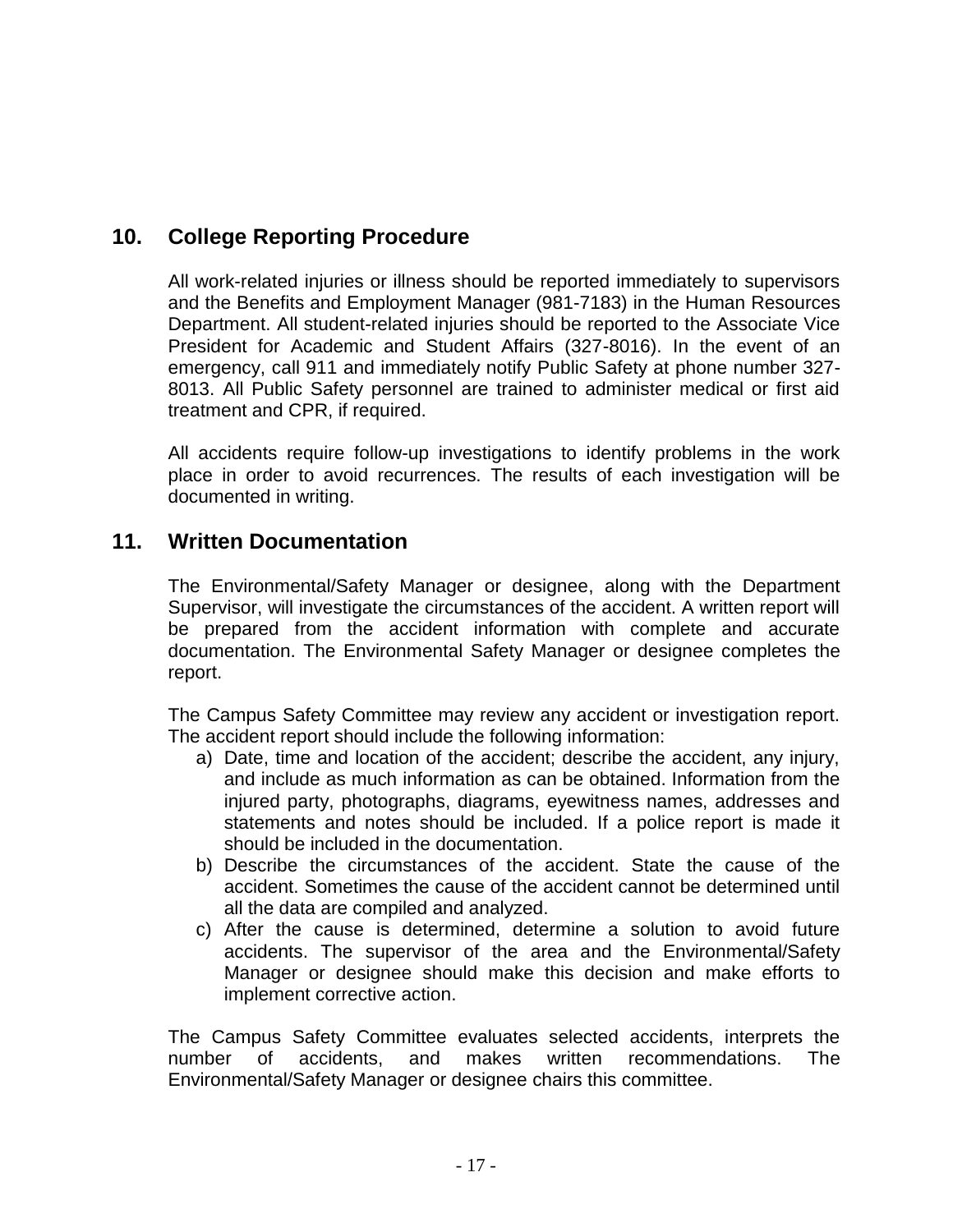## <span id="page-17-0"></span>**12. Work Place Hazards Identification**

A hazard is defined as the potential for harm or damage to people, college property or the environment.

It is the responsibility of all students, faculty, and staff to report any and all possible work place hazards. All employees should report potential hazards to the immediate attention of their supervisors. All supervisors should report all safety hazards to the Facilities Management Director for immediate resolution.

## <span id="page-17-1"></span>**13. Work Place Hazards**

York Technical College cannot provide a safe environment without educating the students and employees. Participation and awareness by the students and employees are essential.

The following rules apply in all situations:

- No employee/student should undertake a job that appears to be unsafe.
- No employee/student is expected to undertake a job until he/she has received adequate safety instructions and training, and is authorized to perform the task.
- No employee/student should use chemicals without full understanding of their toxic properties and without the knowledge required to safely work with the chemicals.
- Mechanical safeguards must be kept in place at all times.
- Employees/students must report any unsafe conditions to their immediate supervisor/instructor. In turn, the supervisor/instructor is responsible for correcting or causing the condition to be corrected.
- Any work-related injury or illness must be reported to the Human Resources Department at 981-7183.
- Personal protective equipment (PPE) must be used as required for each situation. It is the responsibility of the College to provide PPE as required at no cost to employees. All equipment must be properly maintained.

## <span id="page-17-2"></span>**14. Worksite Inspections**

All departments will conduct periodic safety inspections within their respective area.

The Facilities Management Director will schedule periodic inspections and shall review written inspection reports.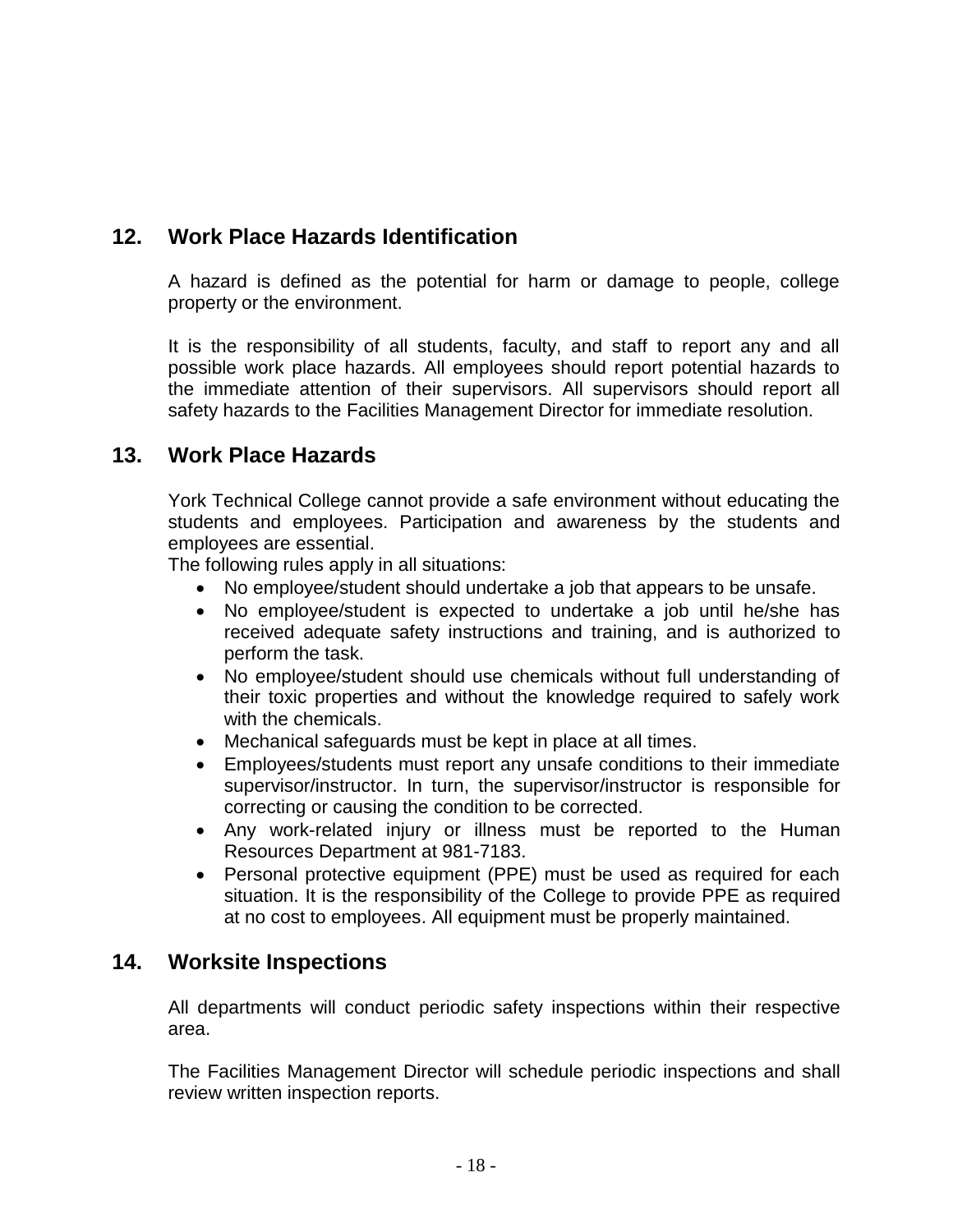## <span id="page-18-0"></span>**15. Compliance**

Hazards identified by work site inspections shall be corrected at the department level. Maintenance personnel shall correct problem areas highlighted on the inspection report.

### <span id="page-18-1"></span>**16. Documentation and Record Keeping**

In order to comply with city, state and federal regulations, current and accurate record keeping of all College accidents (in the VP for Business Affairs' office) and incidents relating to safety matters must be documented and maintained by the Human Resource Department. In addition, this office keeps and maintains records of employee training and hazard identification.

## <span id="page-18-2"></span>**17. OSHA Record Keeping Requirements**

The OSHA record keeping requirements are as follows:

- 1. Complete an accident report on every work-related accident, injury or illness requiring medical treatment.
- 2. At the end of the calendar year, record any lost-time due to injury or illness on the OSHA 200 Summary Log. Only work-related injuries and illnesses which result in lost time are recorded on this form.
- 3. The OSHA 200 Log should be posted during the month of February in a place where employees can review it. After February, the Human Resources Department shall file the log.
- 4. Prepare a supplemental record of occupational injury or illness on OSHA form 101.5. Records must be maintained in the college files for five (5) years.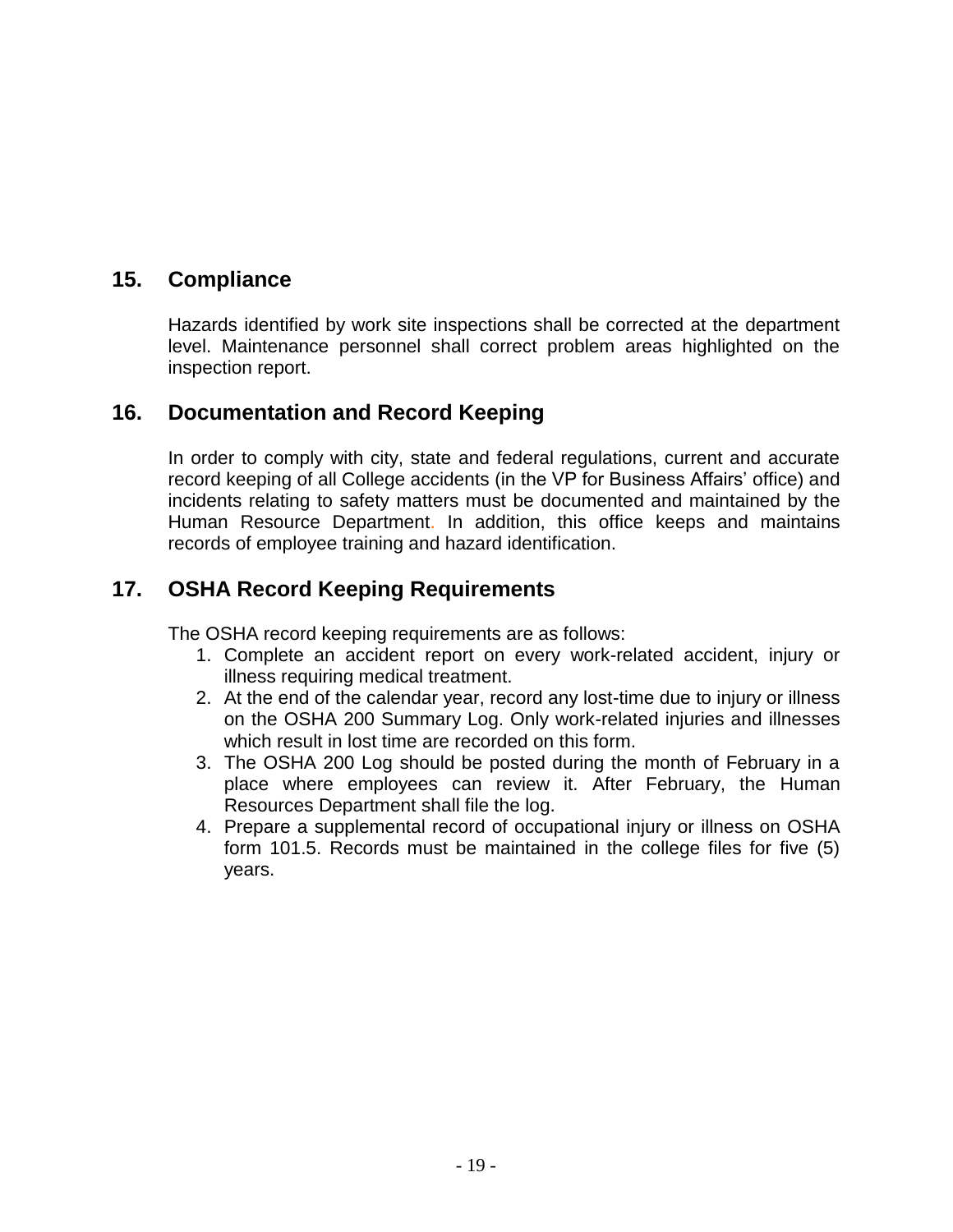# **EMPLOYEE EMERGENCY AND**

## **FIRE PREVENTION PROGRAM**

<span id="page-19-1"></span><span id="page-19-0"></span>This plan is published in accordance with OSHA 29CFRI910.38

#### <span id="page-19-2"></span>**1. General**

The following Emergency and Fire Prevention Program has been established to insure compliance with all directives pertinent to the Code of Federal Regulations. It is the intent of this plan to provide York Technical College employees, students and visitors with an appropriate Emergency Action Plan.

#### <span id="page-19-3"></span>**2. Responsibilities**

In cooperation with the Human Resource Department, the Facilities Management Office (Maintenance, Custodial, Grounds, & Public Safety) is charged with the overall responsibility for campus emergency procedures.

#### <span id="page-19-4"></span>**3. Definitions**

The following are defined as campus emergencies:

- Injury or illness
- Fire
- Tornado
- Crime(s) in progress
- Bomb threat
- Chemical spill/explosion

#### <span id="page-19-5"></span>**4. Injury or Illness**

#### **Non-Life Threatening Situations**

Contact Public Safety at 327-8013 and provide the following information:

- Location of victim
- Type of injury (if known)
- Whether or not victim is conscious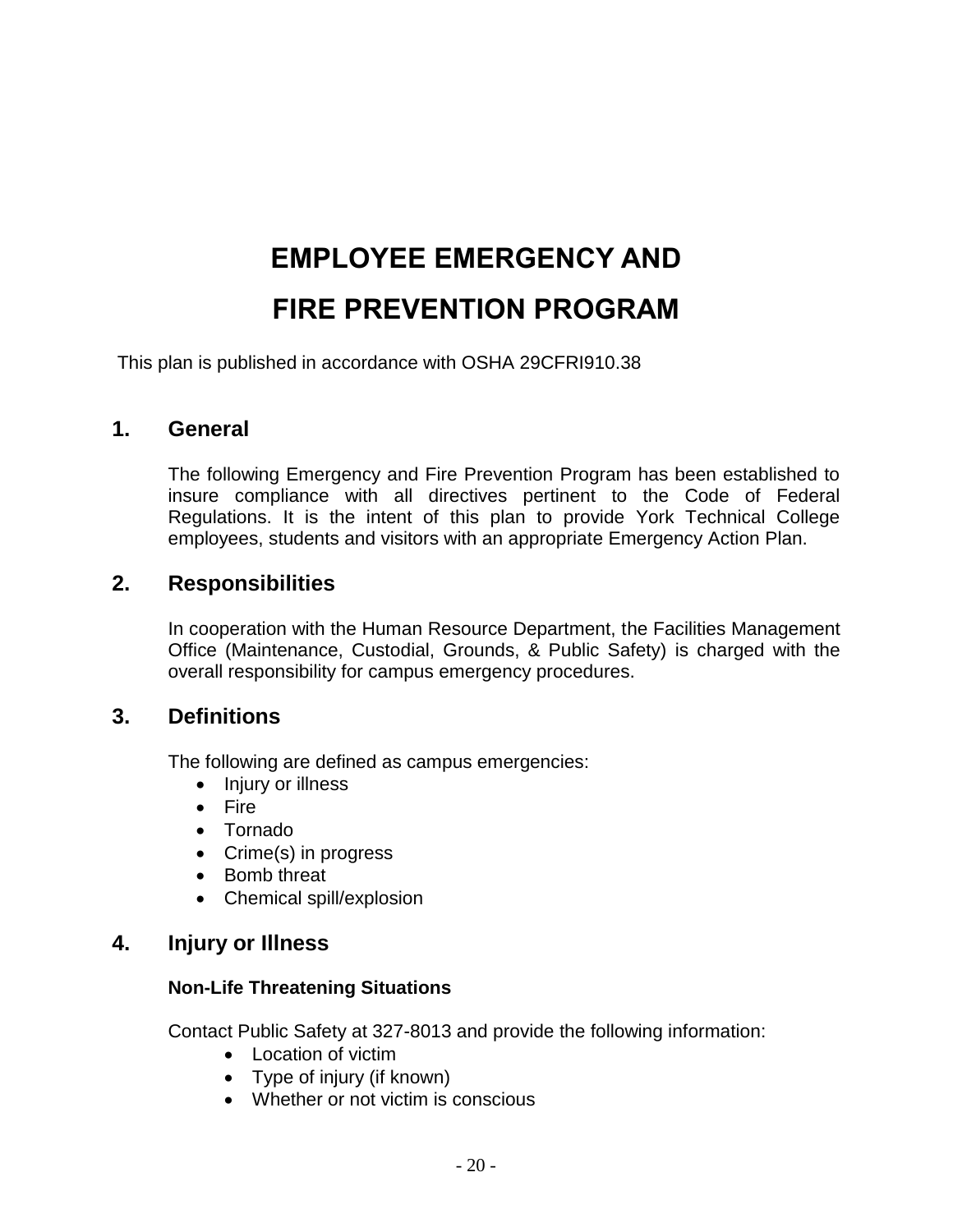#### **Life Threatening Situations:**

York Technical College has strategically placed automated external defibrillators at several campus locations for use during a cardiac emergency.

For life threatening situations:

- Call 911 and then immediately contact Public Safety at extension 8013. Relay all information requested, including whether or not the victim is bleeding and/or breathing.
- IF VICTIM IS NOT BREATHING, administer cardio pulmonary resuscitation (C.P.R.), if you are trained. Begin BLS (basic life support) procedures.
- A public safety officer will respond to the victim's location. All public safety officers are first aid and CPR trained.

### <span id="page-20-0"></span>**5. Fire**

The majority of the buildings on campus are equipped with fire alarms. Some buildings are sprinkled throughout and some are partially sprinkled. Fire alarm and sprinkler systems are tested semi-annually by a contracted service as required by NFPA and local fire codes.

If you are in the interior of a building and smoke and/or flame is detected, activate the nearest fire alarm pull station, and evacuate the building. If you detect smoke or flame from the outside of a building, go to the nearest telephone and notify Public Safety at 327-8013. Do not attempt to enter the building!

## <span id="page-20-1"></span>**6. Evacuation Procedures**

- a) Go to the nearest exit.
- b) DO NOT ATTEMPT TO USE THE ELEVATOR.
- c) Stay low to the floor if smoke is present.
- d) Once outside the building, move away from the immediate area.
- e) If there is a telephone available, call Public Safety at ext. 8013 to report your location.
- f) If evacuation is impossible, stay low to the floor.
- g) Try to remain calm until help reaches your area.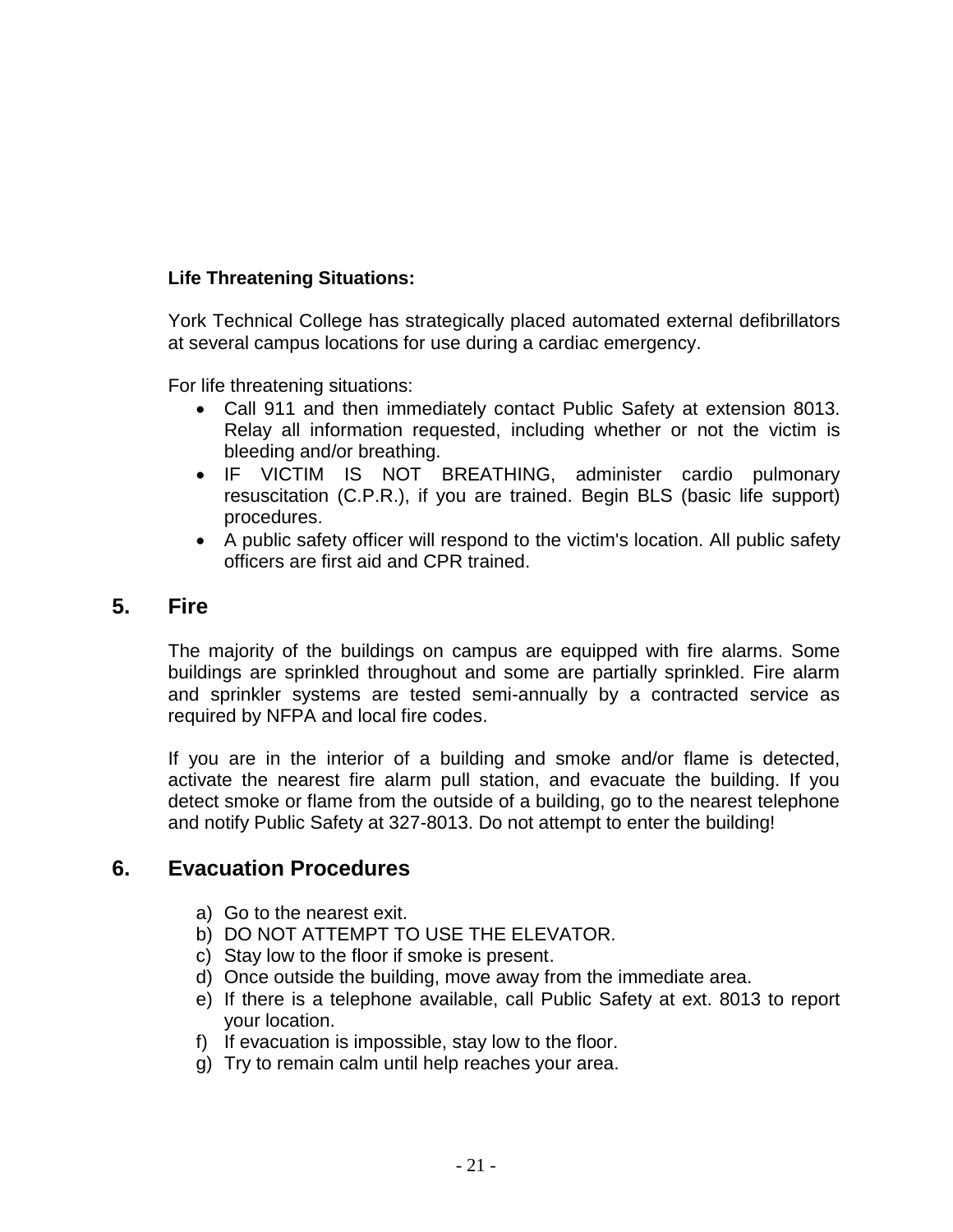## <span id="page-21-0"></span>**7. Tornado/Severe Weather**

#### **Definitions**

*WATCH*: A "Watch" is when the National Weather Service announces that conditions exist whereby development of severe weather or a tornado is likely.

*WARNING*: A "Warning" is when the National Weather Service has determined that a tornado has been sighted or that severe weather is imminent.

NOTIFICATION PROCEDURE: Upon receipt of a "*WARNING*" notice, Public Safety will notify various offices and departments.

Sirens will usually sound indicating an emergency situation is at hand. Emergency weather radios are located at the switchboard area in the Administration Building and in the Public Safety Office in A Building and in the Facilities Management office. The President or designee and/or Public Security Officers will inform employees of any dangerous weather. Information will be disseminated as quickly as it is received from the Emergency Preparedness office.

Faculty members assume the role of monitors and coordinators for their students during such emergencies. Deans should check with Public Safety to determine safest location in buildings housing their departments and have that information at hand. See number 2 below for suggested safe places.

#### **Procedure**

Faculty members should inform their students of the following:

- 1. Faculty are encouraged to review emergency evacuation procedures with students at the beginning of each semester.
- 2. Evacuate students to nearest inside halls and rooms on first floors, basements or rooms with no windows. Students are to be seated against the walls and told to cover their head. Suggested "safe" Areas: Refer to the Emergency Floor Plans in your building.
- 3. Ensure classroom doors are closed after all persons are evacuated.
- 4. Walk; do not run, during the evacuation.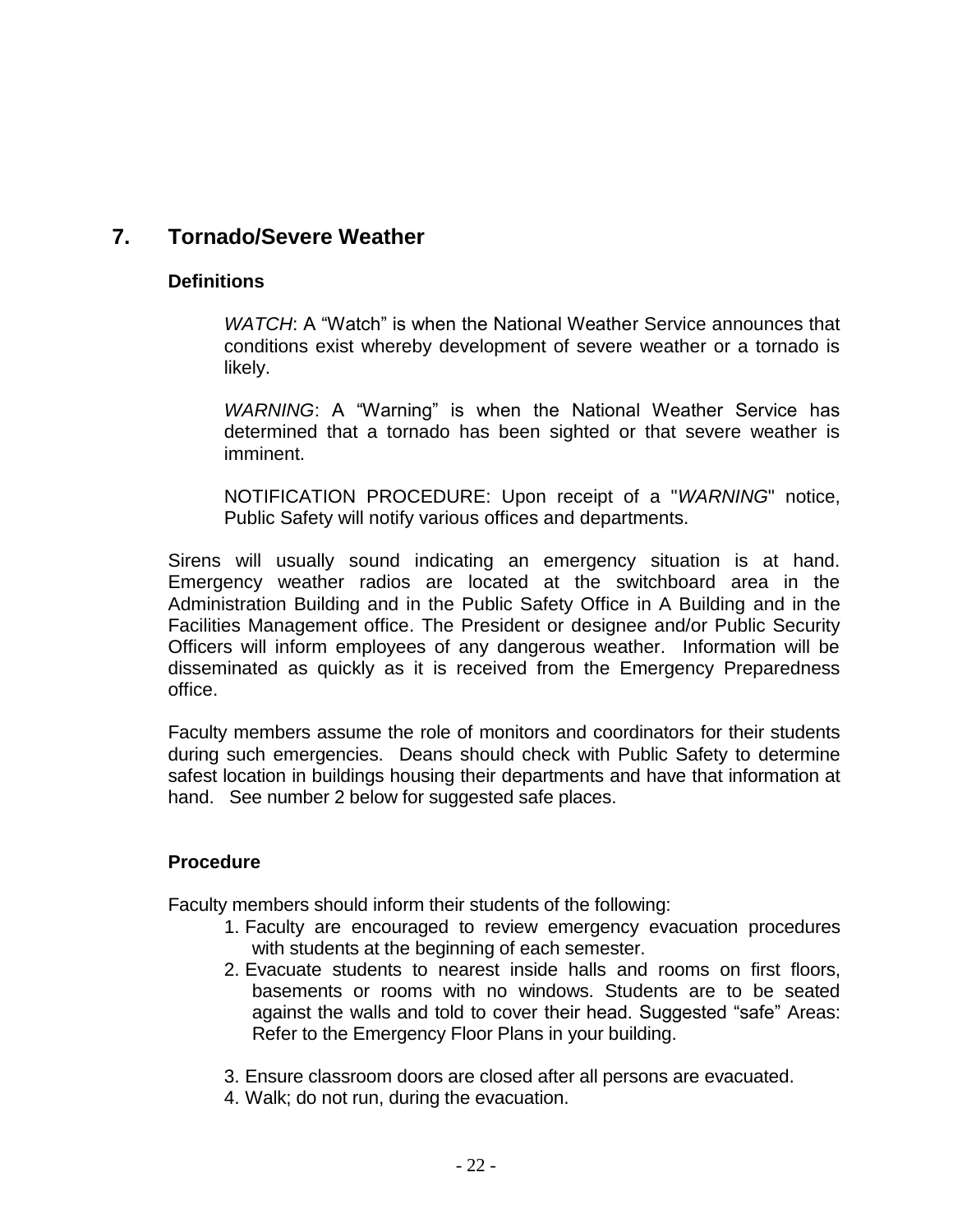- 5. Do not use elevators during the emergency.
- 6. Do not attempt to carry all personal belongings.
- 7. Evacuate quietly and calmly.
- 8. A primary and an alternate student should be appointed (at the first class meeting) to be prepared to assist any disabled student in the class during an emergency (fire, power failure, etc.). Disabled students should be consulted as to their desired method of evacuation (e.g., with or without the wheelchair). Additionally, instructors are encouraged to assign disabled students to seats nearest the door to expedite their evacuation.
- 9. Do not leave secure areas until instructed to do so. The President and/or Public Safety Officers will direct students and faculty back into classrooms when the weather situation returns to normal and it is safe for reentry.
- 10.Faculty is not to dismiss students unless instructed to do so by the President or his designee.

## <span id="page-22-0"></span>**8. Crime(s) in Progress**

If you observe suspicious person(s), a special activity, or a crime in progress, contact Public Safety immediately at extension 8013.

Describe the type of action taking place. Give a complete physical description of the individual(s) involved to include race, estimate of age, height, weight, and clothing. Do not attempt to apprehend or place yourself or others at risk.

Local law enforcement officials will be called for assistance.

#### <span id="page-22-1"></span>**9. Bomb Threats**

If a bomb threat is received in any manner (i.e. telephone call, letter, in person) call Public Safety immediately at extension 8013.

Public safety officers will respond immediately, assess the situation, and take appropriate action.

Local law enforcement officials will be contacted for assistance.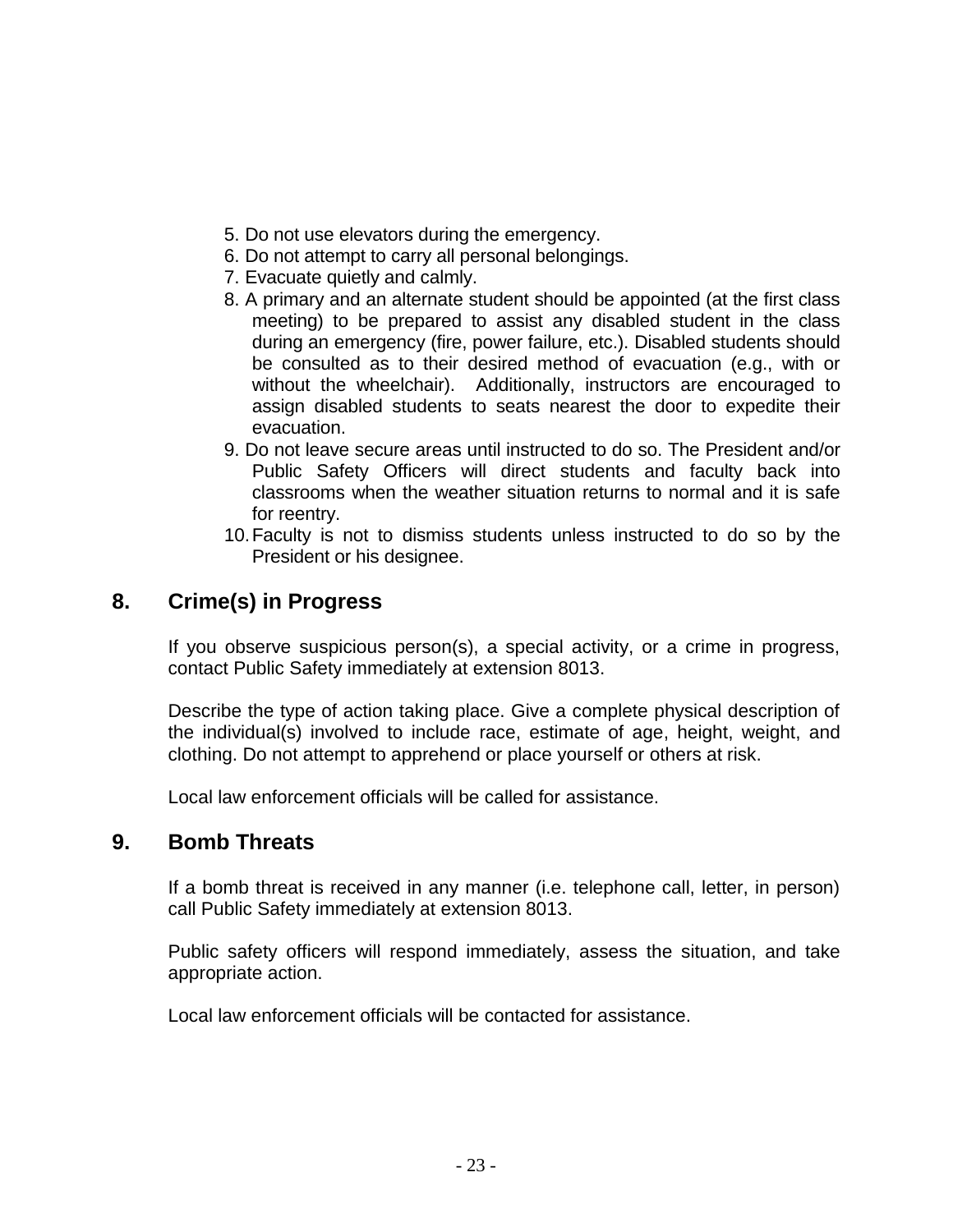## <span id="page-23-0"></span>**10. Chemical Spills**

All spills must be properly handled and the waste disposed of properly. Any spill that is of a significant volume (typically one gallon or more) and not contained in the building or poses a vapor or fume threat must be reviewed, coordinated or remediated by properly trained personnel. Contact Public Safety at extension 8013. Public Safety will notify the Facilities Management Office for appropriate response.

### <span id="page-23-1"></span>**11. Notifications and Updates**

Emergency procedures outlined in this plan are distributed to newly hired employees during orientation.

Procedures will be updated and distributed as required during the calendar year on a periodic basis.

#### <span id="page-23-2"></span>**12. Evacuation Requirements**

If evacuation of a building is required, a York Tech Alert will be sent out providing instructions. **EVACUATE THE BUILDING IMMEDIATELY!** Refer to the Emergency Floor Plans in your building for assembly points. When you evacuate the building, take only necessary belongings (i.e. purse, coat or jacket, etc.) with you. Do not expect to be allowed to return to the building until the emergency has been cleared.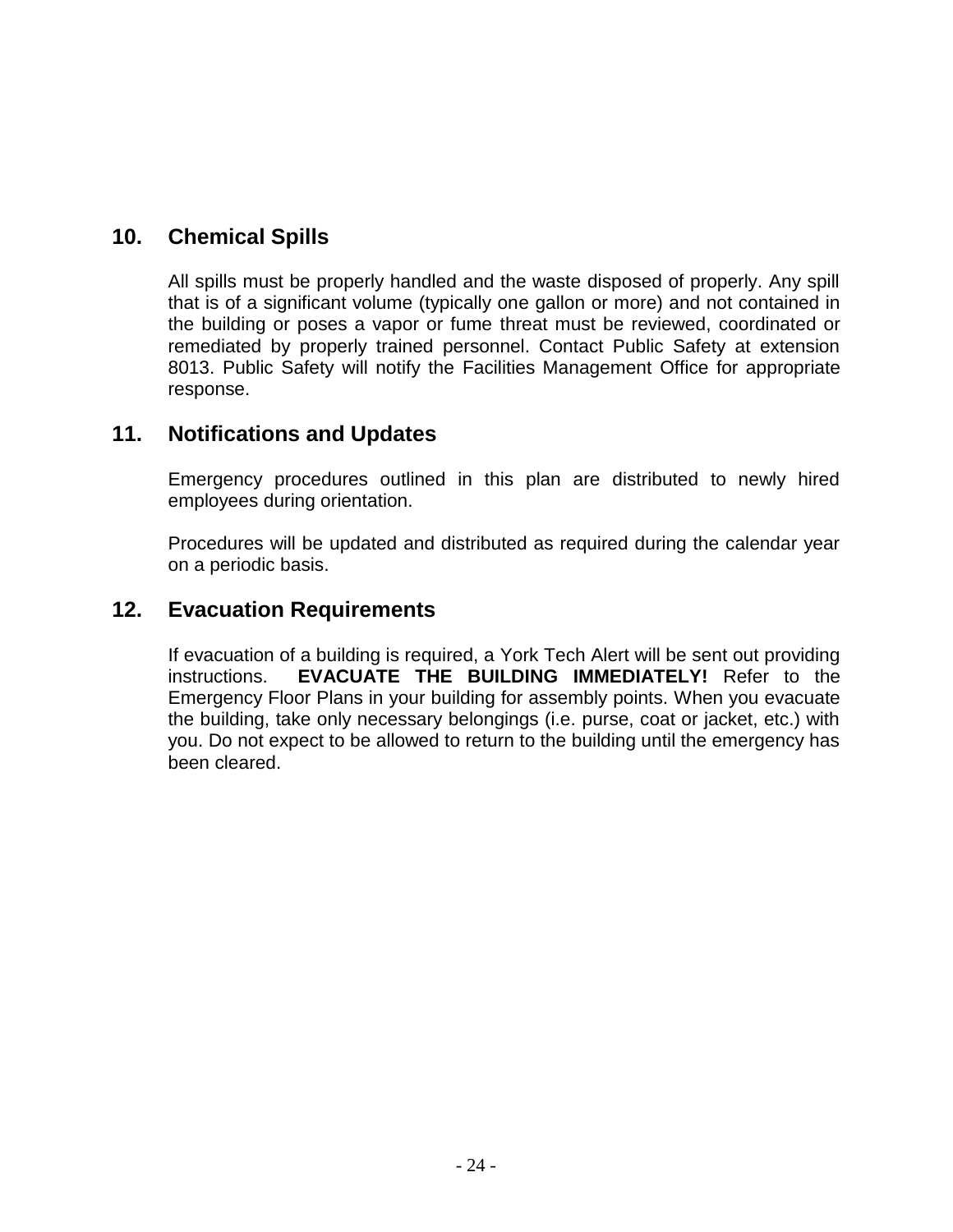## **CHEMICAL HYGIENE PROGRAM**

<span id="page-24-0"></span>York Technical College is dedicated to ensuring the safety and well-being of its faculty, staff and students. This program has been prepared to establish laboratory procedures and practices that will insure that all laboratory workers, and others who may enter the laboratory setting, are protected from potentially hazardous substances associated with laboratory operations. All laboratories using chemicals at any of York Technical College campuses come under the provisions of this plan. The Chemical Hygiene program developed herein establishes overall organization and supervisory responsibilities to provide a safe working environment. The responsibility for safety rests with the person actively performing the work.

The contents of this document apply to all faculty, staff, and students engaged in the laboratory use of hazardous substances, even in small quantities for academic purposes. A laboratory is any facility where hazardous chemicals are used in small quantities not on a production basis, to include photo laboratories and other nonconventional laboratory areas.

#### <span id="page-24-1"></span>**1. Purpose**

The Chemical Hygiene Program is developed to reduce the significant risks of exposure to hazardous chemicals for employees and students working in laboratories. Occupational Safety and Health Administration (OSHA), Permissible Exposure Limits (PELs), Short Term Exposure Limits (STELs), and Threshold Limit Values (TLVS) of the American Conference of Governmental Industrial Hygienists should not be exceeded.

#### <span id="page-24-2"></span>**2. Responsibilities**

The Environmental/Safety Manager is responsible for the implementation and compliance with the OSHA regulations and the contents of this plan.

The Department Chairs shall be responsible for all chemical hygiene activities in the departments.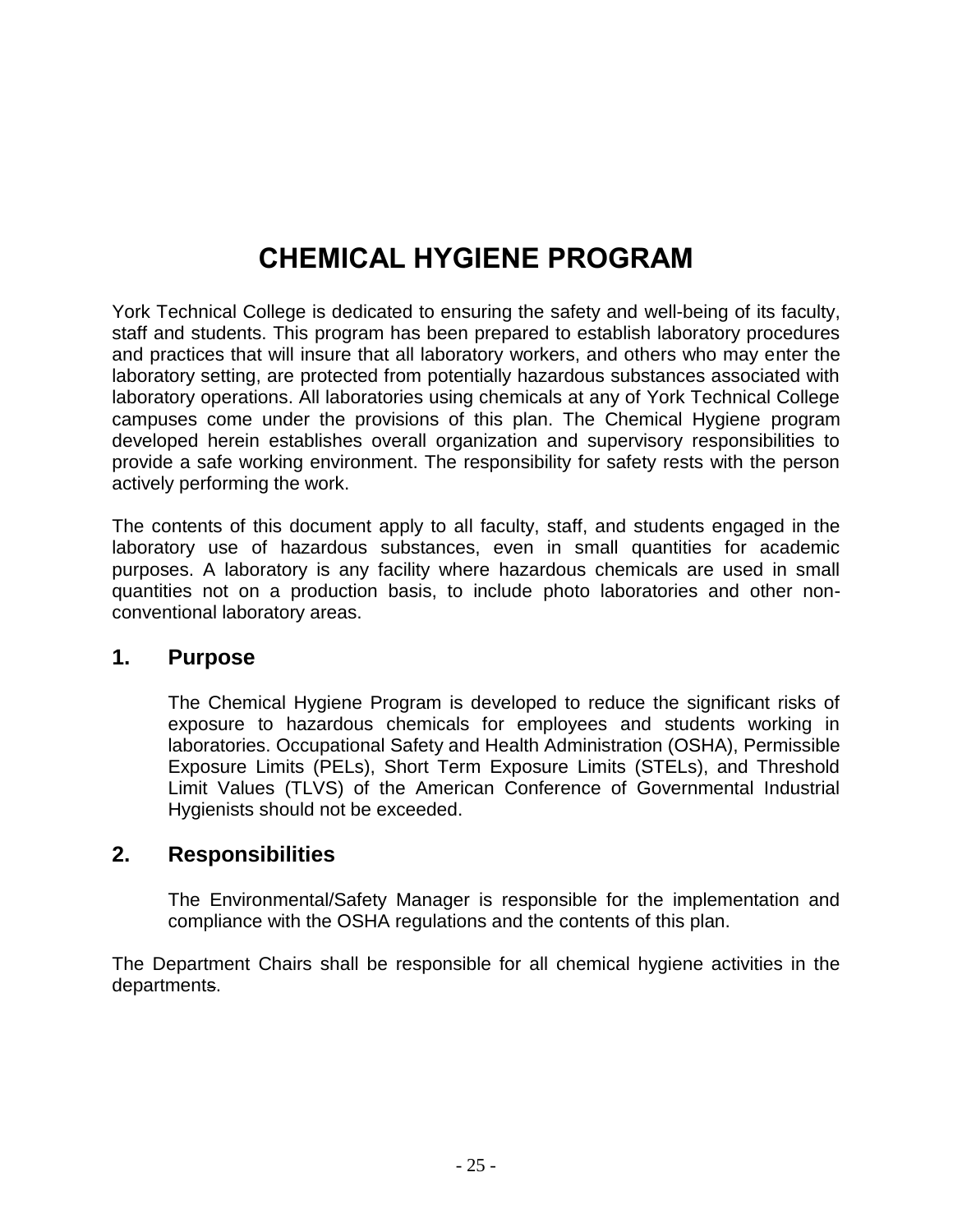The Environmental/Safety Team shall:

- Work with the College Safety Committee, AVP's, deans, directors and department managers to develop and implement appropriate chemical hygiene practices
- Monitor use and disposal of chemicals used in laboratories
- Ensure that proper audits are maintained and disseminate knowledge of current legal requirements as they pertain to regulated substances
- Maintain all required reports and records required by regulatory agencies
- Continually seek ways to improve the Chemical Hygiene Program

The Department Chair or his appointee shall:

- Be responsible for compliance with the Chemical Hygiene Program
- Coordinate the dissemination of information with the Environmental/Safety **Manager**
- Perform chemical hygiene inspections of all laboratories
- Inspect and ensure that adequate safety supplies and materials are available in each laboratory
- <span id="page-25-0"></span>• Inspect and test safety showers and emergency eyewash stations

## **3. Laboratory Facilities**

Appropriate general ventilation shall be available for laboratories and storage areas. Adequate hoods, sinks, eyewash fountains and drench showers shall be present as required. Provisions for hazardous waste management, handling, and disposal will be in compliance with Federal, state, and local regulations.

All equipment shall be regularly maintained and continually evaluated for efficiency by the Department Chair, the instructor, and the science lab coordinator. Fume hoods will be tested quarterly and a report will be filed with the results.

## <span id="page-25-1"></span>**4. Basic Rules and Procedures for Working with Chemicals**

Federal, state, and local regulations will be followed when handling all chemicals. There are special procedures for the management, handling, and disposal of hazardous wastes.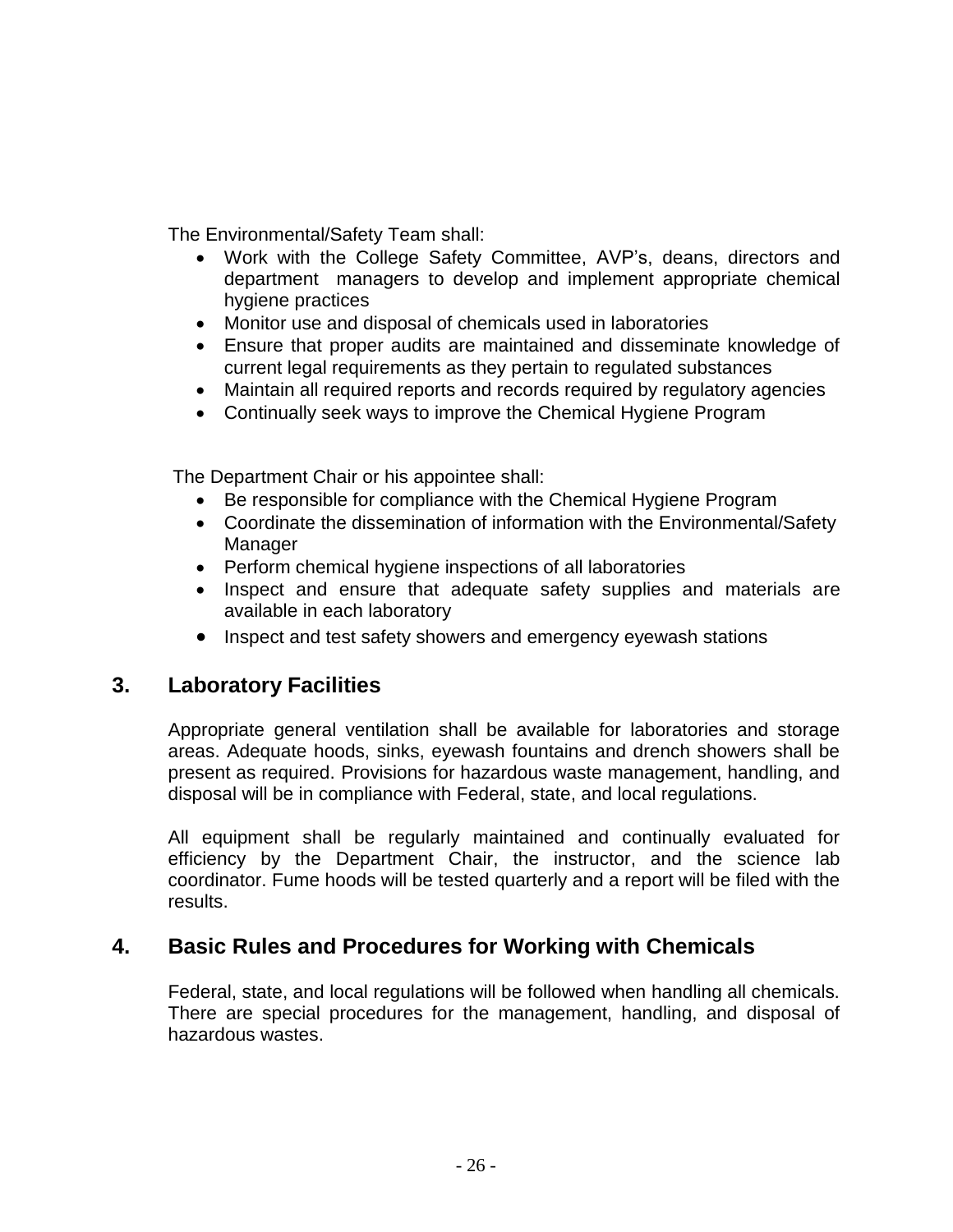#### **What is a Hazardous Waste?**

Hazardous waste is a solid, liquid, or a compressed gaseous material that you no longer use, and store until you have enough to treat or dispose. Certain wastes can cause serious problems if not handled and disposed of carefully. Such wastes could: 1.) cause death or serious irreversible or incapacitating illness; 2.) damage or pollute the land, water, or air. The U. S Environmental Protection Agency (EPA) and the State of South Carolina's Department of Health and Environmental Control (DHEC) have classified hazardous wastes into the following categories:

#### **Characteristic Wastes:**

Characteristic wastes are materials that may be hazardous if they have one or more of the following characteristics:

- Ignitable waste (Easily flammable with a flash point less than 60 $\cdot$  C  $(140 \cdot F)$
- Corrosive waste (pH less than 2 or greater than 12.5).
- Reactive waste (Unstable or undergoes rapid or violent chemical reaction with water or other material and releases toxic gases).
- Toxic waste (If an extract from the waste is tested and found to contain high concentration of heavy metals or specific organic compounds that could be released into ground water).

#### **Listed Wastes:**

The EPA and DHEC identify approximately 500 chemicals and hazardous wastes by technical name in four (4) different lists. If the name of the waste material generated by your operation appears in any one of these four lists, you must consider the waste as a hazardous waste. Contact the Facilities Management Director for these lists.

#### **Regulating Hazardous Waste:**

Regulations pertaining to the disposal of hazardous wastes originate from the Resource Conservation Recovery Act (RCRA). These regulations specify that hazardous wastes can be legally disposed by EPA approved disposal facilities. Hazardous waste generators have direct control over how efficiently hazardous wastes are managed within their laboratories or work place. Each hazardous waste generator shall properly identify, segregate and temporarily store hazardous wastes. This can help protect their operation from any regulatory actions by the EPA and/or DHEC. EPA and DHEC can levy substantial fines or prison sentences against persons handling and/or disposing of hazardous wastes improperly. The Facilities Management Director of the College will assist College faculty and staff in achieving compliance with the regulations.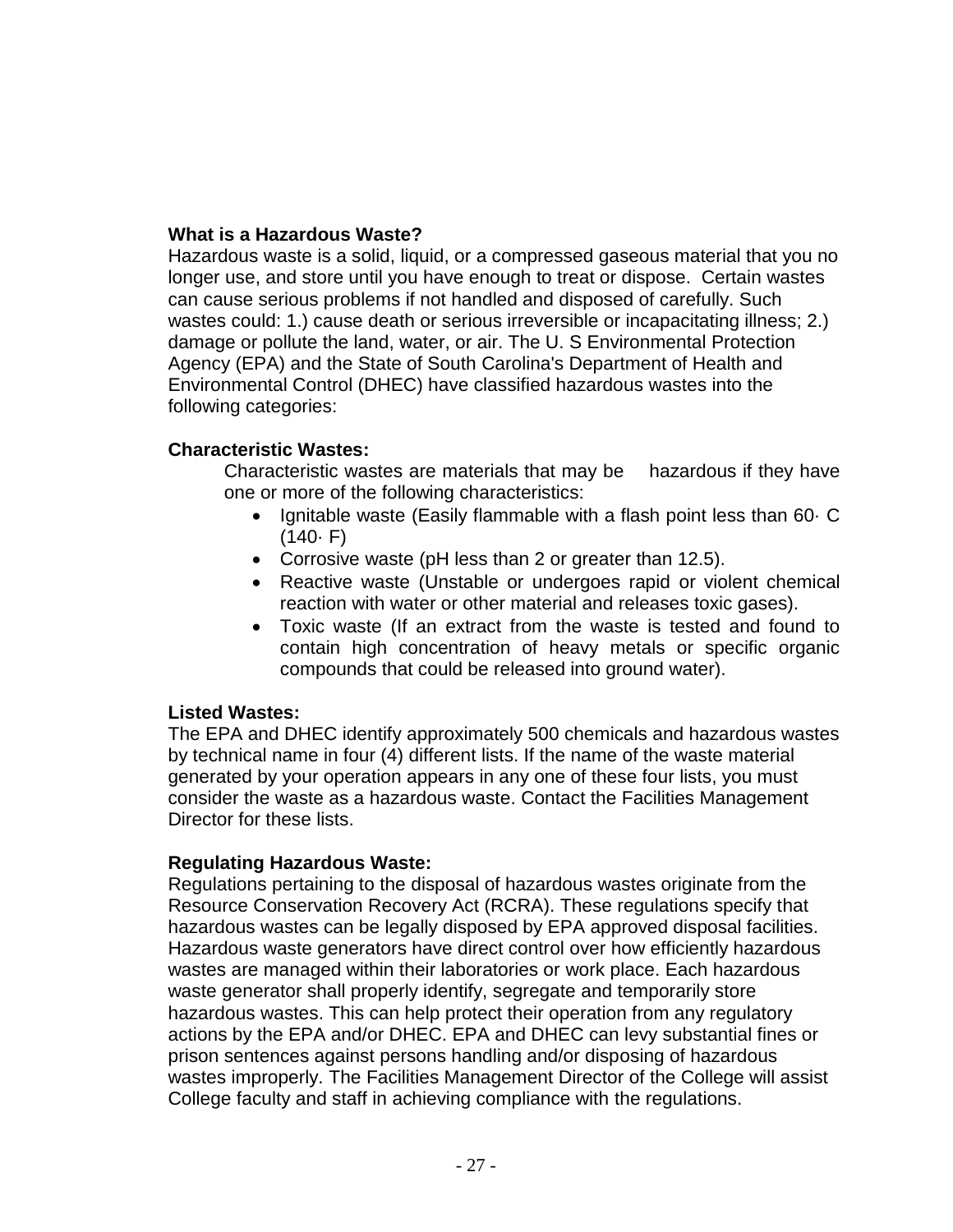#### **Responsibilities of Hazardous Waste Generators:**

All personnel generating hazardous wastes have the following responsibilities with regard to hazardous wastes in their laboratory or work place:

- To select chemicals carefully, become familiar with their individual hazards, and to manage and dispose of all hazardous wastes in compliance with all mandated regulations.
- To properly identify, segregate, collect, and label all hazardous wastes.
- To contact the Department Chair if they need containers to collect and store hazardous wastes in their work-place or laboratory.
- To ensure that the hazardous waste containers are always kept closed except when adding waste to or removing waste from the container.
- To ensure that all hazardous waste containers are properly labeled and stored in a safe location.
- To ensure that different waste streams (radioactive, chemical, or biological) will not be mixed together.
- To initiate a meaningful waste minimization plan through substitution, scale reduction, purchase control and/or recycling.

Deciding which wastes are hazardous and which are non-hazardous can present some difficulties. It is the responsibility of the generator to make the determination if their wastes are hazardous.

#### **Collecting and Storing Hazardous Waste:**

Hazardous waste liquids must be collected in appropriate containers. Each container must be properly identified as to its contents.

The hazardous waste must be properly labeled. Do not mix dissimilar wastes (e.g. organic and aqueous solutions.) To save money, consolidate similar wastes. Every hazardous waste container must be closed and sealed with proper lid except when adding to the container. Containers closed with rubber stoppers, corks, or para-film wrappers are not acceptable.

- Do not fill liquid waste receptacles to more than 80% capacity. The outside of the containers must be free of hazardous waste residues.
- Contaminated solid waste like gloves, paper towels and glass rods may be collected in appropriate containers. All needles, syringes, and razors must be placed in containers specifically designed for sharp objects. Contact the Department Chair or his appointee if you need any additional information.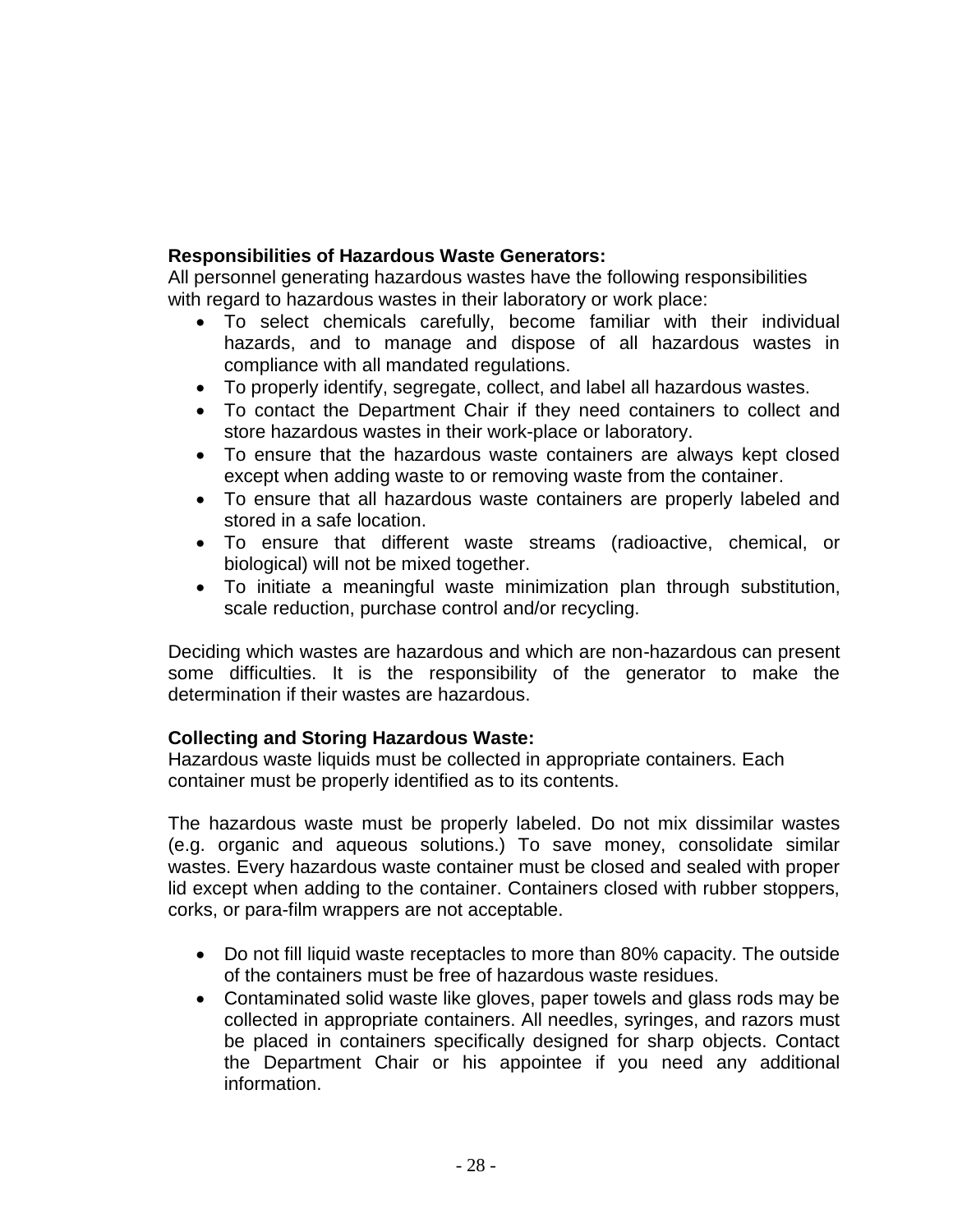#### **Labeling Hazardous Waste Containers:**

To comply with applicable Federal and State regulations, every hazardous waste container must be tagged properly. The following information must be provided by the generator on each tag.

- Name of faculty member.
- Names of chemicals inside the container.

The information will help the hazardous waste contractor to plan packing requirements prior to arriving to our accumulation point.

#### **Unknown Hazardous Waste Materials:**

Hazardous waste management regulations specifically prohibit transportation, storage, and disposal of unknown waste materials. For this reason, unknowns cannot be accepted. The generation of unknown wastes can be prevented if proper management practices are in place at your laboratory or work place. Should you need assistance in properly identifying your unknowns, the Department Chair or his designee may be able to guide you in the proper direction.

#### **Waste Minimization/Source Reduction:**

With a little planning, the amount of hazardous wastes generated can be reduced. Waste minimization results in lower disposal costs and fewer regulatory constraints. All hazardous waste generators must implement the following methods at their worksite to minimize the amount of hazardous waste generated by their operation.

- Substitution Whenever possible, replace hazardous materials with nonhazardous ones.
- Scale Reduction Micro-scale experiments are becoming popular not only in research laboratories but also in teaching laboratories. Scale reduction of experiments and procedures will reduce the quantity of hazardous waste generated. Two costs are involved: the cost of purchasing chemical(s) and the cost associated with the disposal. Although initially it may be cheaper to buy chemicals in large quantities, the cost associated with the disposal of the subsequent waste is high.

Online Safety Training: [http://ehs.sc.edu/training/online\\_list.htm](http://ehs.sc.edu/training/online_list.htm)

Online Safety: <http://ehs.sc.edu/sites.htm>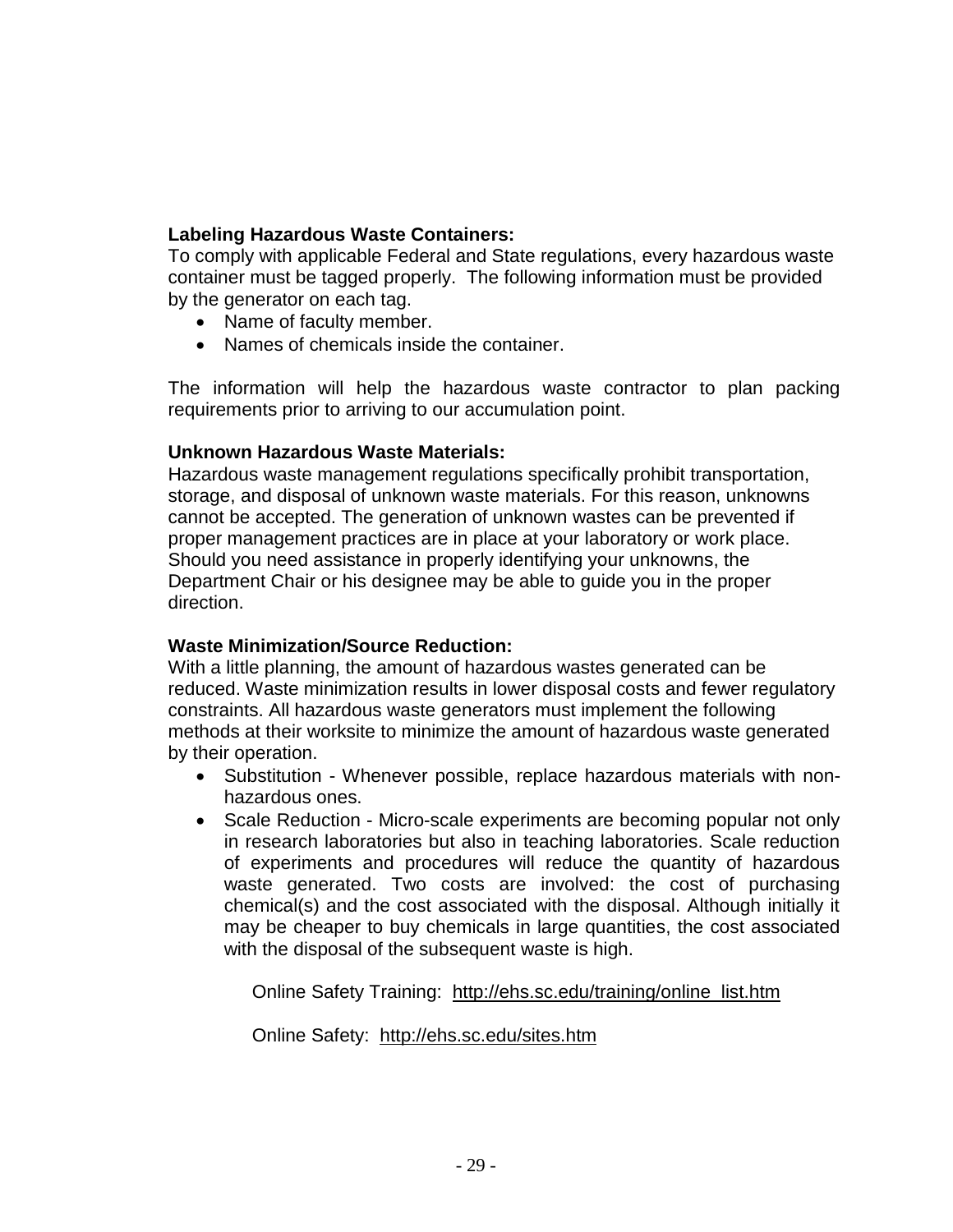Reference: Section D.6, University of South Carolina Safety Program Guide,<http://ehs.sc.edu/laboratory.htm> . University of South Carolina. December 8, 2003.

#### **Chemical Spills:**

Proper spill methods should be reviewed prior to using a chemical.

*Eye contact*s - Promptly flush with water for at least 15 minutes and then seek medical attention.

*Skin contact* - promptly flush with water, remove any contaminated clothing, and seek medical attention.

*Ingestion* - Eating, drinking, smoking, gum chewing, and the application of cosmetics in laboratories is prohibited. Hands should be washed prior to and after lab activities. Food and beverages shall not be stored in refrigerators or areas for laboratory operations.

Cleanup is to be directed and performed only by properly trained personnel. A spill shall be promptly confined by using a spill kit if needed. All nonessential personnel shall leave the spill area, and decontaminate if necessary. If the spill is flammable, turn off electrical and flame sources but maintain ventilation if possible.

All spills of hazardous substances shall be reported as regulations require. Each laboratory shall develop and maintain specific clean up SOPs (Standard Operating Procedures) for most likely spill risks.

#### **Preventative Procedures**

- Do not use damaged equipment or glassware.
- Use equipment only for its designated purposes.
- Inoperative equipment should be clearly labeled to prevent use.
- All contaminated items must be removed prior to exiting the laboratory.
- All exposed skin must be thoroughly washed.
- Laboratory coats shall not be worn outside the laboratory.
- Practical jokes and horseplay are prohibited in laboratories.
- Mouth pipetting and suctioning are prohibited.
- Long hair and loose clothing must be confined.
- Closed-toe shoes shall be worn. Sandals or perforated shoes are not permitted during lab exercises.
- Work areas shall be kept clean and uncluttered.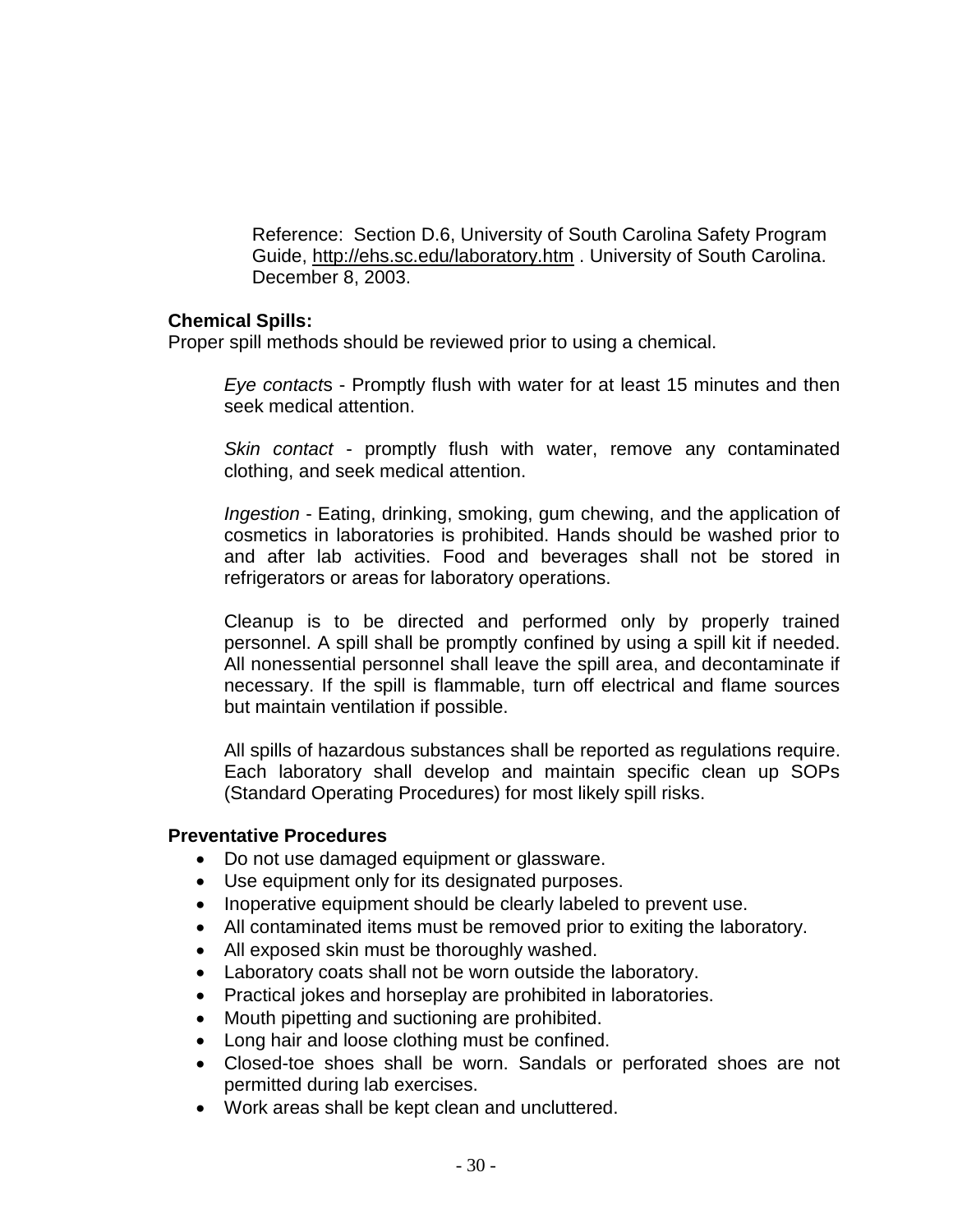- Appropriate eye protection, skin protection, and protective clothing aprons shall be worn.
- Contact lenses should be avoided.
- All personnel should be alert to unsafe conditions and assure prompt correction.
- Waste shall be deposited in appropriately labeled receptacles and in accordance with the established procedures.

## <span id="page-30-0"></span>**5. Chemical Hygiene Support Activities**

- When a hazardous substance is received, those who will be involved with the material shall know information on proper handling, storage and disposal. A Material Safety Data Sheet (MSDS) shall be on file in the laboratory and in the Facilities Management Office.
- No container shall be accepted from the vendor without a proper identification label, and an MSDS, if one is not on file.
- Chemicals whose containers have been opened shall be stored in an area with local exhaust ventilation and in appropriate storage cabinets.
- Stored chemicals shall be examined annually for replacement, deterioration and container integrity.
- Amounts of storage permitted in laboratories shall be as small as practical.
- Storage on bench tops is not permitted.
- Storage in fume hoods shall be minimized.
- Flammable substances shall be stored in the laboratory only in minimal quantities, preferably in metal safety cans or plastic-encased containers. In no instances shall those amounts specified by the fire code be exceeded. Larger amounts must be kept in approved flammable storage cabinets, not exceeding five gallons per 400 square feet. Bulk storage and all drums must be stored in a central approved, non-flammable storage room, preferably outside the building, but with at least one vented outside wall. When transferring flammable liquids from bulk, the containers shall be grounded.
- Compressed gas cylinders shall always be transported using a hand truck and with the valve cap in place and chained. All cylinders in laboratories shall be strapped or chained in place at bench top level. Exposures of compressed gas cylinders to excessive heat or direct sunlight shall be avoided.
- Lab Coordinator with faculty input shall periodically review inventories of chemicals and unneeded items being discarded.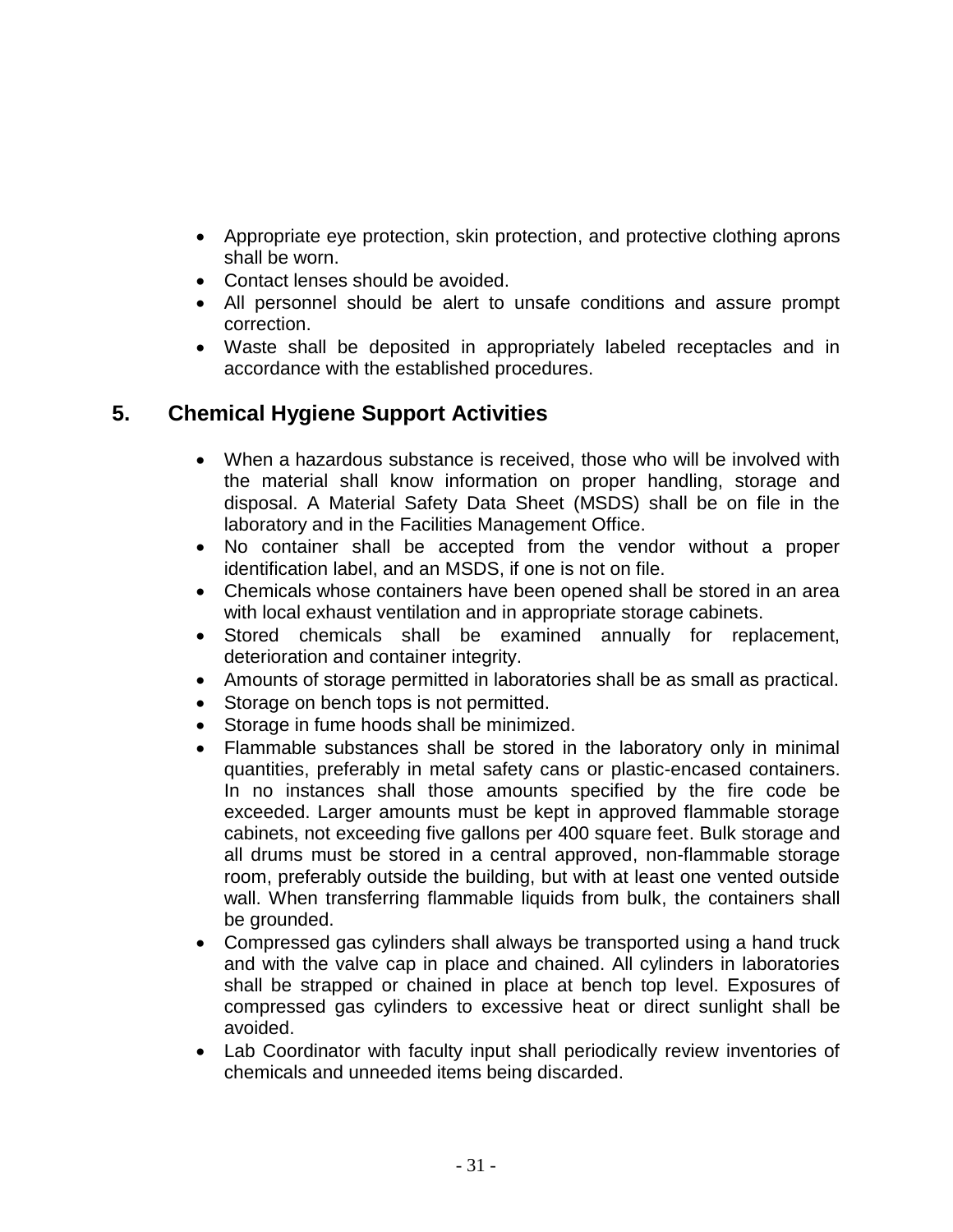## <span id="page-31-0"></span>**6. Housekeeping, Maintenance and Inspections**

The Facilities Management Director and the Department Chair shall conduct formal housekeeping and chemical hygiene inspections. All inspections shall be documented on an inspection checklist showing: (1) location, (2) date of inspection, (3) findings, (4) recommendations, and (5) name of inspector(s).

Facilities Management will handle maintenance of any laboratories.

The Lab Coordinator shall test safety showers and other safety related equipment periodically. All inspections shall be documented showing:

- Room number
- Date of inspection
- Type of equipment
- Deficiencies noted
- Corrective action taken
- Name of inspector

#### <span id="page-31-1"></span>**7. Medical Surveillance Program**

Medical surveillance shall be in accordance with 29 CFR 1910.1450. The employer shall maintain for each employee a record of any monitoring of employee exposures and any medical examinations or consultations. The records of medical surveillance will be maintained in the employee's file in the Human Resources Department for a period up to 30 years after employment.

#### <span id="page-31-2"></span>**8. Establishment**

The Medical Surveillance Program shall be the responsibility of the Human Resources Director.

When an employee develops signs or symptoms associated with a hazardous chemical, the employee shall be provided an opportunity for a medical examination.

When exposure monitoring reveals a level above the action level, PEL or STEL, for an OSHA regulated substance; medical surveillance shall be established and/or measures should be taken to eliminate the chemical.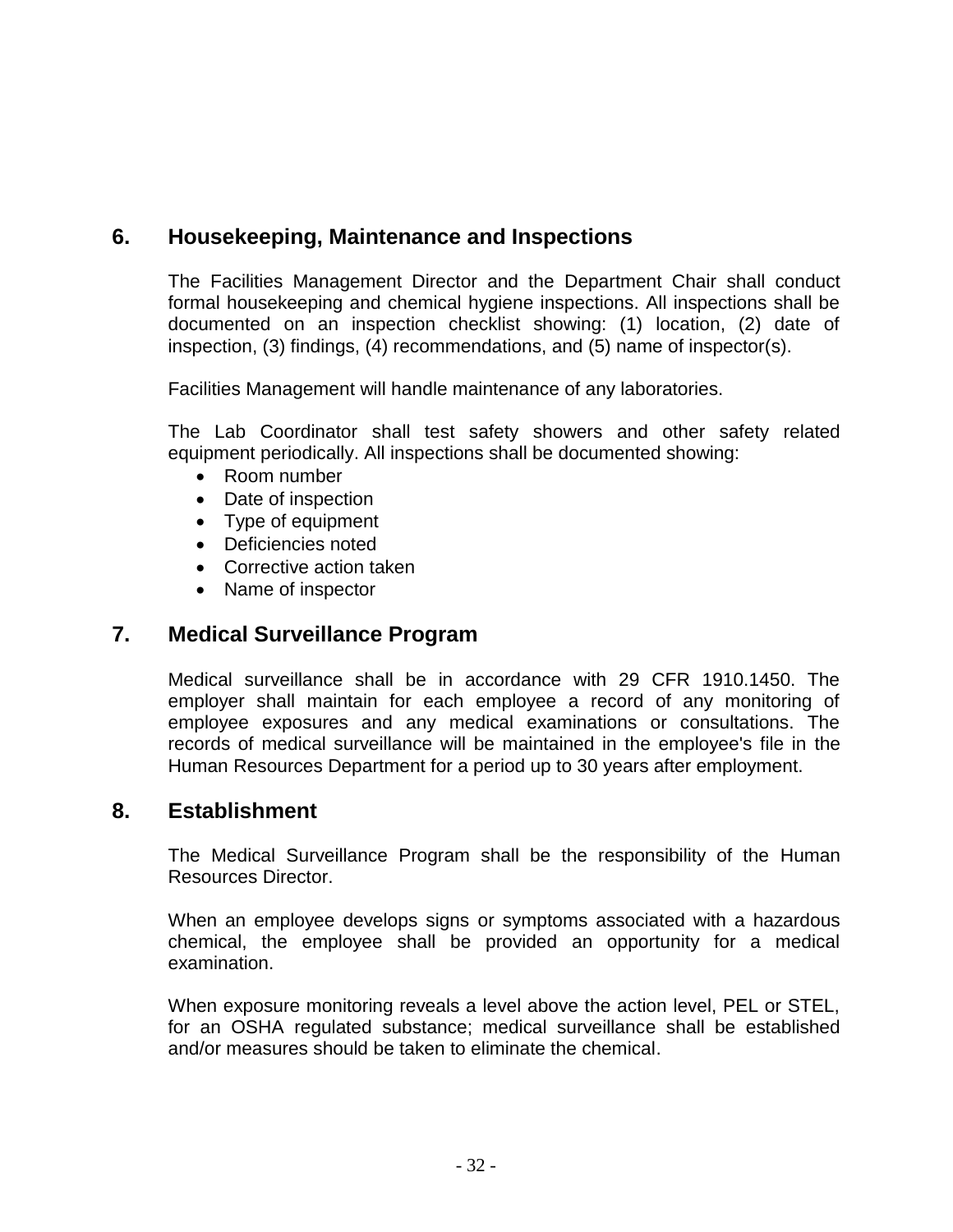When a spill occurs with possible personnel exposure, the affected employees shall be provided an opportunity for medical examination.

## <span id="page-32-0"></span>**9. Monitoring**

The physician shall be provided with the following:

- The identity of the chemical
- A description of the circumstances
- The signs and symptoms of the employee

The physician shall provide the College with the following:

- Recommendations for further medical follow-up
- The results of the examination and testing
- Any medical condition found which might place the employee at increased risk
- A statement that the employee has been fully informed

Lab Equipment

- An easily accessible drench-type safety shower will be installed
- An eye wash fountain or similar device for flushing the eyes will be available
- An ABC-type fire extinguisher will be available
- Fire alarm in close proximity
- Telephone for emergency use other equipment designated by the Facilities Management Director.

## <span id="page-32-1"></span>**10. Recordkeeping**

Accident, injury, or exposure records of faculty/staff shall be in writing and kept on file by the Human Resource Department. Student records shall be maintained by the Associate Vice President for Academic and Student Affairs.

Chemical Hygiene Plan records shall show documentation that facilities and precautions are compatible with current knowledge and regulations. The College, in accordance with current statutes, shall retain medical records.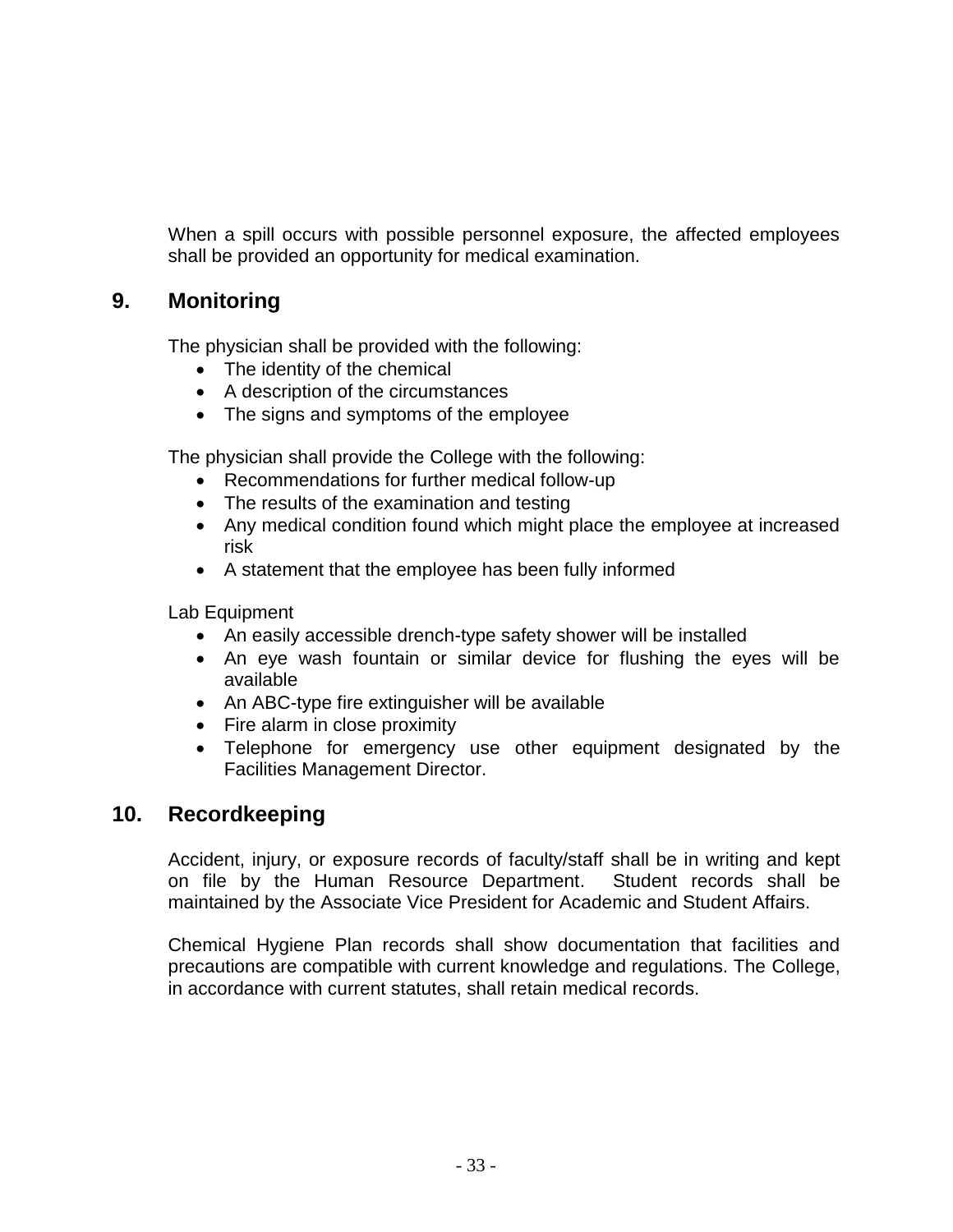## <span id="page-33-0"></span>**11. Signs and Labels**

Signs and labels are available from the Facilities Management department. The Department Chair will insure that each laboratory prominently post signs and use labels as follows:

- Post emergency telephone numbers of Public Safety.
- Post location signs for safety showers, eyewash stations, first aid equipment, and exits.
- Post warning signs at areas or equipment where special or unusual hazards exist.
- Ensure that evacuation routes are prominently displayed.

## <span id="page-33-1"></span>**12. Emergencies, Spills and Accidents**

- a) In the event of a fire:
	- Pull the nearest fire alarm and evacuate the building.
	- Contact Public Safety at extension 8013 and report the fire.
	- Provide the building and room location
	- Provide the chemical and/or material involved
	- If a medical emergency occurs, call 911 and contact Public Safety at extension 8013 for assistance.
	- If trained, provide emergency first aid treatment.
- b) Any spills of hazardous substance in the lab must be reported to the Science Department Chair or his appointee.
- c) Any spills of reportable quantities of hazardous substance must be cleaned up and waste disposed of in a manner specified by SC DHEC, OSHA or EPA.
- d) All faculty/staff accidents shall be reported to the Human Resources Department and all student accidents shall be reported to the Associate Vice President for Academic and Student Affairs.

#### <span id="page-33-2"></span>**13. Disposal of Hazardous Waste from Labs**

Other than chemical waste that can be neutralized as part of routine student laboratory exercises and disposed of through the laboratory sewage system, all chemicals shall be transported off campus for appropriate disposal. The following items are guiding principles regarding hazardous waste disposal.

- a) Laboratory waste disposal procedures shall, at a minimum, include
	- How waste is to be collected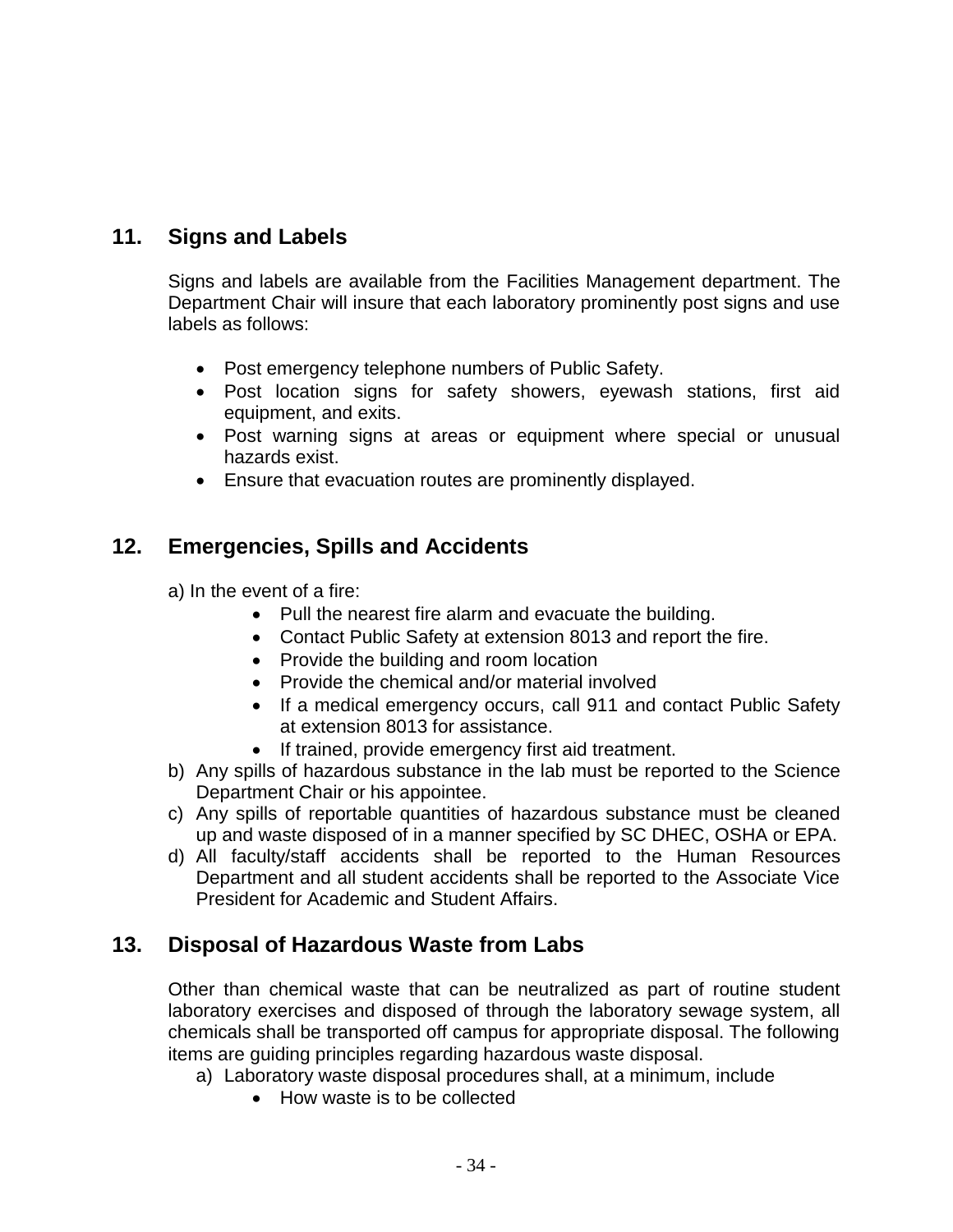- How waste is to be segregated
- How waste is to be labeled and stored
- How waste is to be transported (on campus)
- The definition and classifications of the various types of waste
- b) Unlabeled containers of chemicals and solutions shall be disposed of promptly.
- c) Fume hoods shall not be used as a means for disposal for volatile liquids.

#### <span id="page-34-0"></span>**14. Right to Know**

Each employee has the "Right to Know" concerning the hazards of working with chemicals in the laboratory work place. This Hazard Communication Standard is set forth in 29 CFR 1910.1200. This "Right to Know" applies to any person who comes in contact with any hazard. The appropriate Department Chair shall assure that each employee is informed of the "Right to Know" prior to commencing work in any lab.

Each Laboratory will obtain and maintain the Material Safety Data Sheets (MSDS) for every hazardous chemical used in that area.

Each employee shall obtain pertinent information concerning the hazards of chemicals and follow appropriate safety procedures. They shall be informed of the location of the Chemical Hygiene Plan, where the MSDSs are kept, and how to access the information.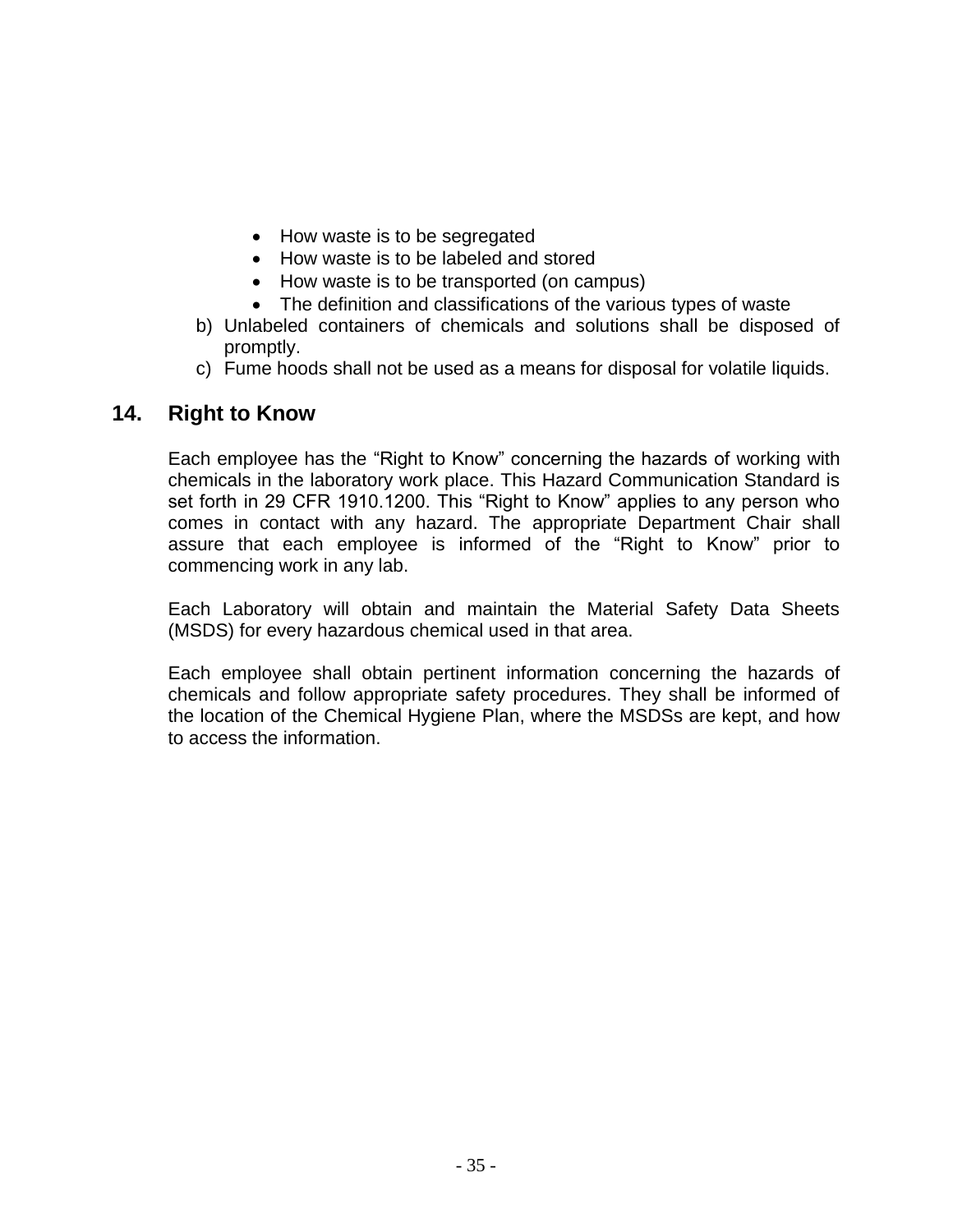# **EXPOSURE CONTROL PLAN**

#### <span id="page-35-1"></span><span id="page-35-0"></span>**1. INTRODUCTION**

York Technical College is complying with the OSHA standard by implementing a written exposure control plan that contains the following:

- a schedule of how and when the standard will be implemented
- exposure determination
- methods of compliance
- Hepatitis B vaccination and post exposure follow up
- labeling
- $\bullet$  training
- record keeping

This written exposure control plan is accessible to all employees and students. Copies of the plan are also available in the BCAS Division office (A-104).

Forms: Contact division offices, Human Resources, and/or Facilities Management for forms mentioned throughout this section. Samples of the following forms are located in Appendix I.

- A. Bloodborne Pathogen Exposure Determination
- B. Employee Informed Hepatitis B Vaccination Declination
- C. Student Informed Hepatitis B Vaccination Declination
- D. Employee Verification of Previous Vaccination
- E. Student Verification of Previous Vaccination
- F. Student Injury Report
- G. Workers Compensation First Report of Injury or Illness
- H. Student/Employee Informed Refusal for Post-exposure Medical Evaluation
- I. Employee Verification of Receiving Training on Hepatitis B Exposure and Vaccination
- J. Student Verification of Receiving Training on Hepatitis B Exposure and Vaccination

#### <span id="page-35-2"></span>**2. Purpose**

The purpose of this exposure control plan is to eliminate or minimize employee/student occupational exposure to blood or certain other body fluids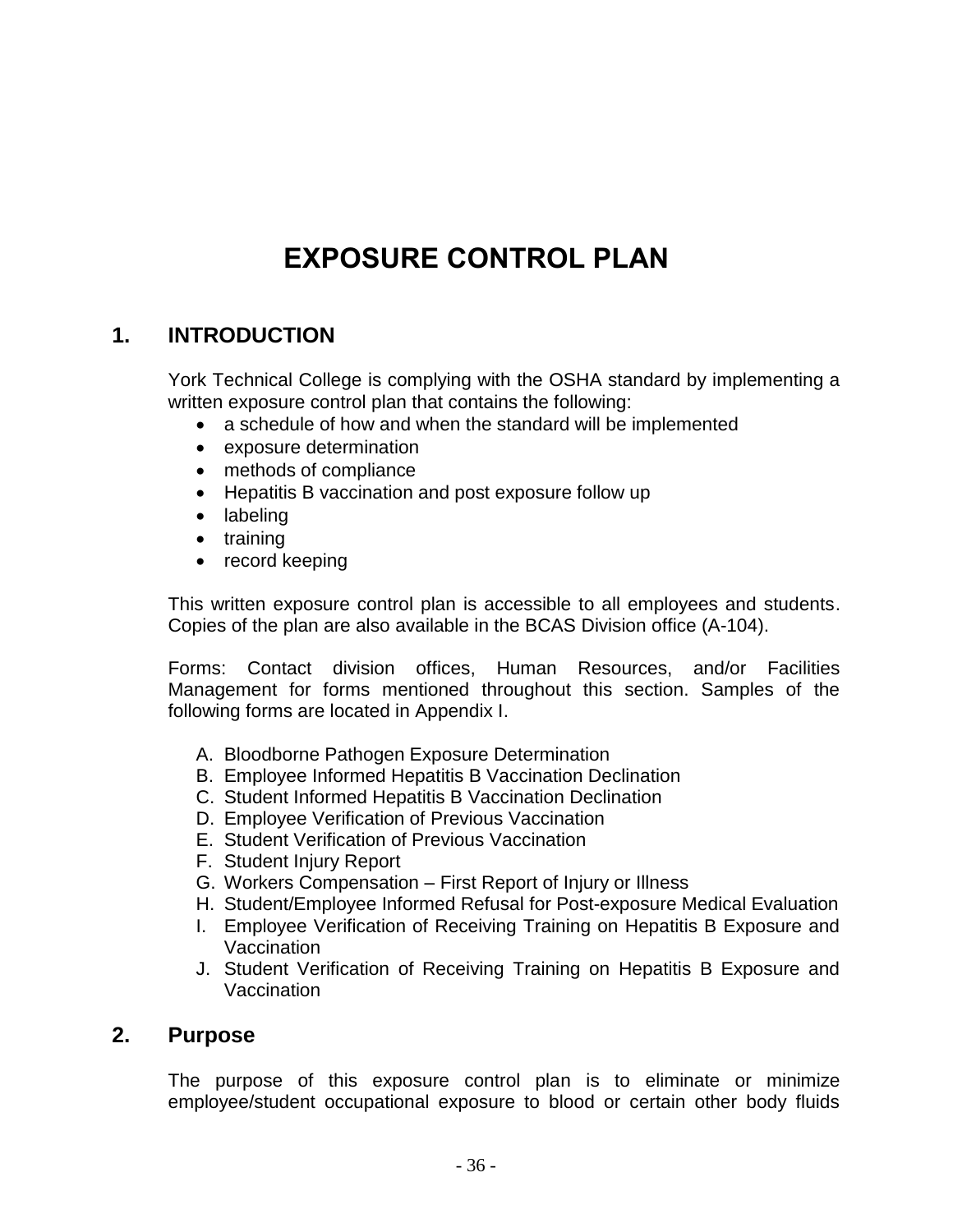and to comply with the OSHA Bloodborne Pathogens Standard, 29 CFR 1910.1030.

## **3. Exposure Determination**

Exposure determinations have been conducted to identify the job categories in which employees may incur occupational exposure to blood or other potentially infectious materials.

Exposure Category I is defined as job classes in which faculty/at risk employees/students perform procedures or other job-related tasks that involve an inherent potential for mucous membrane or skin contact with blood, body fluids, or tissues, or a potential for spills or splashes of them. Use of appropriate protective measures is required for every employee/student engaged in Category I tasks.

Exposure Category II is defined as job classes in which faculty/at risk employees/students perform tasks that involve no exposure to blood, body fluids, or tissues, but employment may require performing unplanned Category I tasks. Appropriate protective measures should be readily available to every employee/student engaged in Category II tasks.

Exposure Category III is defined as job classes in which faculty/at risk employees/students perform tasks that involve no exposure to blood, body fluids, or tissues, and Category I tasks are not a condition of employment. Persons who perform these duties are not called upon as part of their employment to perform or assist in emergency medical care or first aid, or to be potentially exposed in some other way.

It is the responsibility of the Department Chair/Supervisor to communicate the exposure category determination to each faculty member/at-risk employee/student in the orientation process. Faculty, students, and other at-risk employees identified as Category I or II will verify their exposure determination by signing a written statement after they have received appropriate infection control education. See Appendix I for Sample Form A.

Each department is to keep a list of job descriptions and employees at risk to exposure. This information should be updated if any employee's tasks change.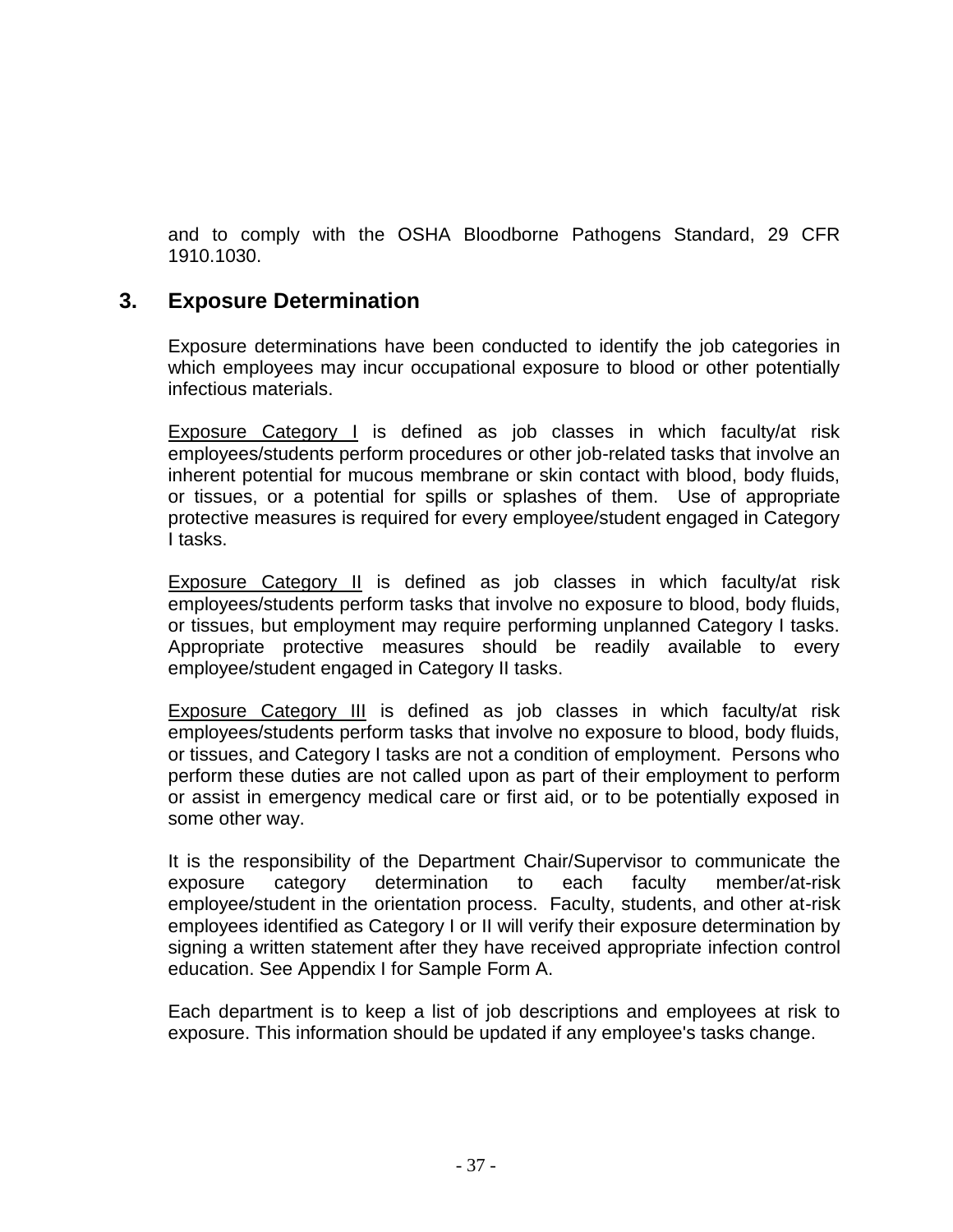# **4. Employee Responsibilities**

Each faculty, at-risk employee, and/or student of York Technical College is responsible for adhering to policy and procedures regarding exposure control as discussed in the plan. It is also the responsibility of the faculty/at-risk employee/student to obtain education through attendance of an orientation session and safety/infection control updates.

Communication of concerns by faculty/at-risk employees/students regarding exposure control practices should be directed to the appropriate Department Chair and Dean/Supervisor.

## **5. Compliance**

### **A. Universal Precautions**

- 1. Universal precautions will be observed in order to prevent contact with blood or other potentially infectious materials. All blood or other potentially infectious material will be considered infectious regardless of the perceived status of the source individual. Engineering controls, safe work practices, and the use of personal protective equipment and clothing are in place to minimize or prevent exposure to blood and body surfaces.
- 2. Department Chairs are responsible for monitoring compliance with universal precautions and the condition and use of engineering controls. The Department Chair is responsible for taking action to correct identified problems as needed.

### **B. Engineering Controls**

- 1. Engineering controls are used to eliminate or minimize faculty, at-risk employee/student exposure. When exposure remains after the engineering controls are instituted, personal protective equipment is utilized. Inspection of these controls should be performed at regular intervals.
- 2. Containers
	- a. Sharps containers, waste containers, and laundry containers will be used to control hazards at their source as needed.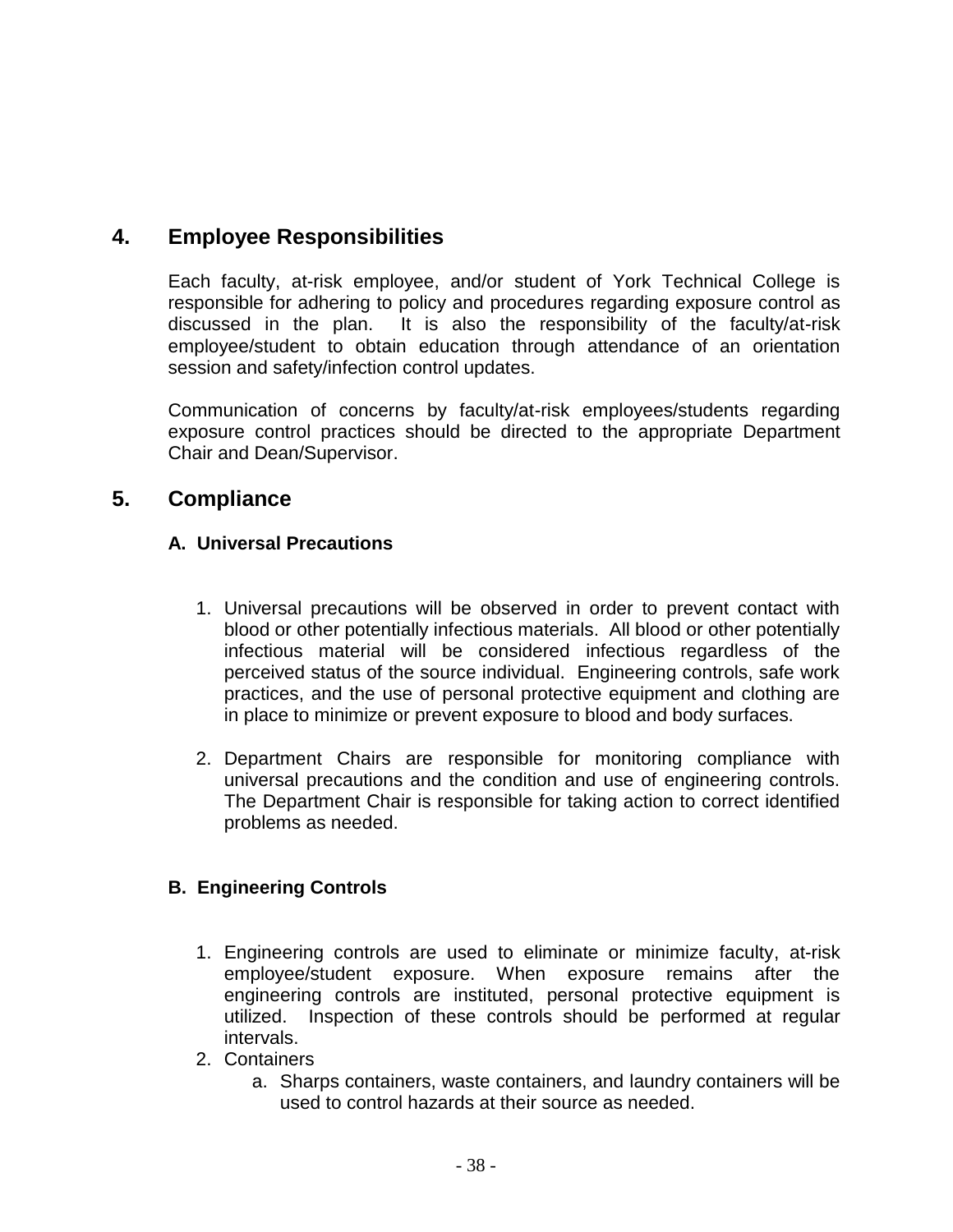- b. All contaminated material will be labeled with the biohazard legend or be placed in a red container.
- c. Containers should be inspected daily.

### **C. Work Practice Controls**

- 1. Universal precautions will be used by all students, faculty, and staff when handling potentially bio-hazardous materials.
- 2. Hand washing
	- a. Hand washing facilities will be provided and all faculty/at-risk employees/students will wash their hands immediately or as soon as possible after removal of gloves or personal protective equipment.
	- b. Hand washing should be done with an antimicrobial hand wash. Lather hands for 10 seconds with hand wash, rinse, and dry with a disposable towel. This should be done between glove changes.
	- c. Faculty/at-risk-employees/students wash hands and other skin with soap and water, or flush mucous membranes with water immediately or as soon as possible following contact with blood or other potentially infectious materials.
- 3. Eye wash stations are available in each laboratory and will be used in case of splashes.
- 4. Handling of Infectious Waste Substances
	- a. Disposal of infectious waste substances will be in accordance with all applicable federal, state, and local regulations.
- 5. Workplace Habits
	- a. Eating, drinking, smoking, rinsing the mouth, applying cosmetics or lip balm, and handling contact lenses are prohibited in work areas where there is a reasonable likelihood of exposure. (Example: Anatomy and Physiology Laboratory)
	- b. Food and beverages are not to be kept in refrigerators, freezers, shelves, cabinets, or on counter tops or bench tops where blood or other potentially infectious materials are present.
- 6. Procedures Involving Blood and Specimen Handling
	- a. All procedures involving blood or other potentially infectious materials are performed so as to minimize splashing, spraying, and generation of droplets.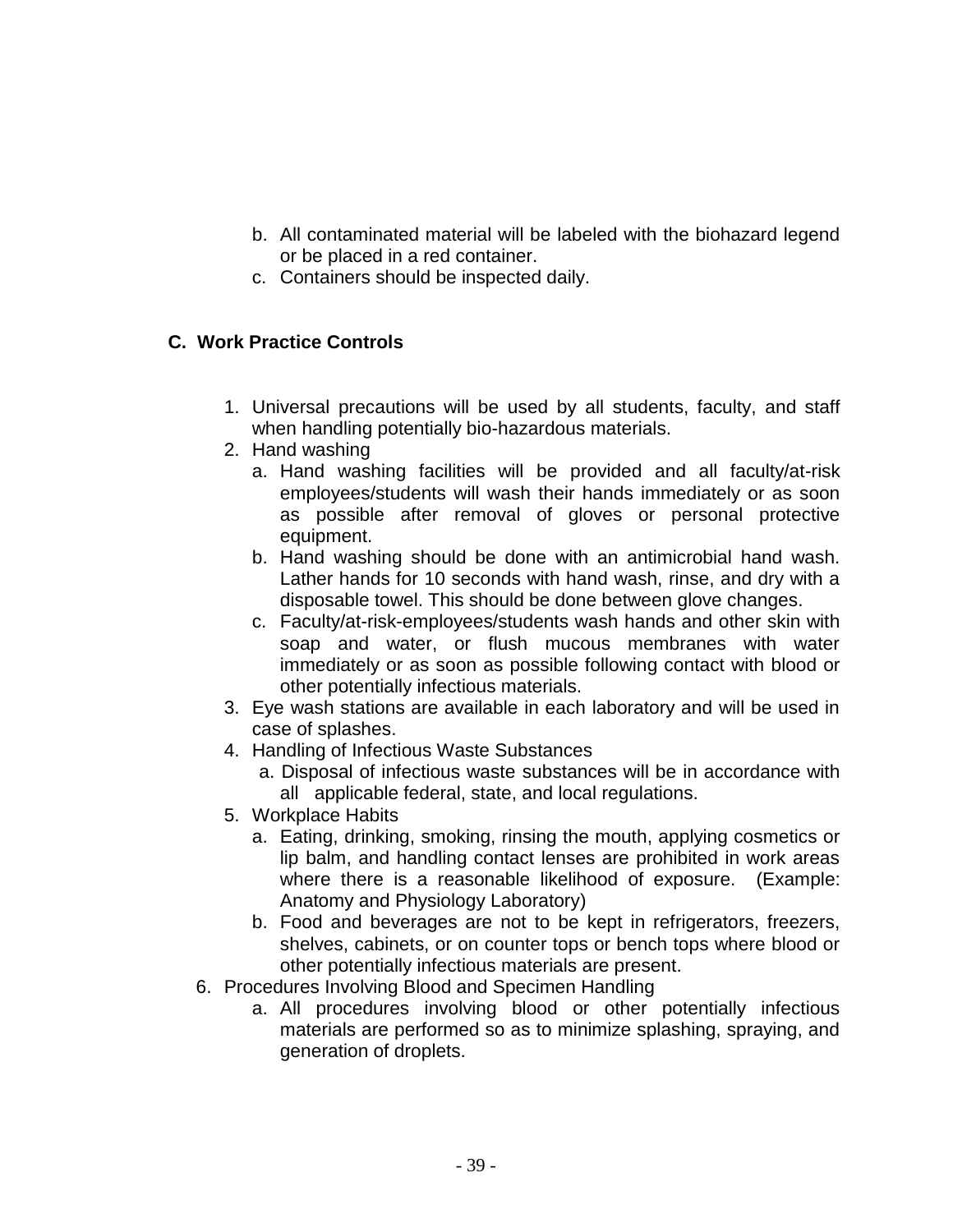- b. No mouth pipetting/suctioning of blood or other potentially infectious materials is permitted. Mechanical devices are utilized where indicated.
- c. When specimens of blood or other potentially infectious materials are handled, they are placed in containers which prevent leakage during collection, handling, processing, storage, transport, or shipping. The containers are labeled or color-coded and closed prior to being stored, transported, or shipped.
- d. If outside contamination of primary containers occurs or specimens can puncture the primary container, the container is placed in a second storage container which prevents leakage during handling, processing, storage, transport, or shipping, and is labeled or color-coded as required.

### **D. PERSONAL PROTECTIVE EQUIPMENT**

- 1. Policies Concerning Personal Protective Equipment
	- a. Faculty/at-risk employees/students utilize appropriate personal protective equipment such as gloves; gowns; laboratory coats; face shields, masks, or eye protection; and pocket masks or ventilation devices. These are provided at no cost to faculty/at risk employees.
	- b. Personal protective equipment will be chosen based on the anticipated exposure to blood or other potentially infectious materials. The personal protective equipment will be considered appropriate only if it does not permit blood or other potentially infectious materials to pass through or reach the clothing, skin, eyes, mouth, or other mucous membranes of the faculty/at risk employee/student under normal working conditions of use and for the duration of time which the protective equipment will be used.
	- c. Use of personal protective equipment is routinely enforced unless the trained, knowledgeable faculty/at risk employee/student temporarily and briefly declines to use it under his/her own professional/personal judgment where there are specific, rare, and extraordinary circumstances, its use will prevent the delivery of health care or public safety services, or will pose an increased hazard to the safety of the faculty, employee, student, or others.
	- d. When a faculty/at risk employee/student judges not to use the required personal protective equipment, the circumstances will be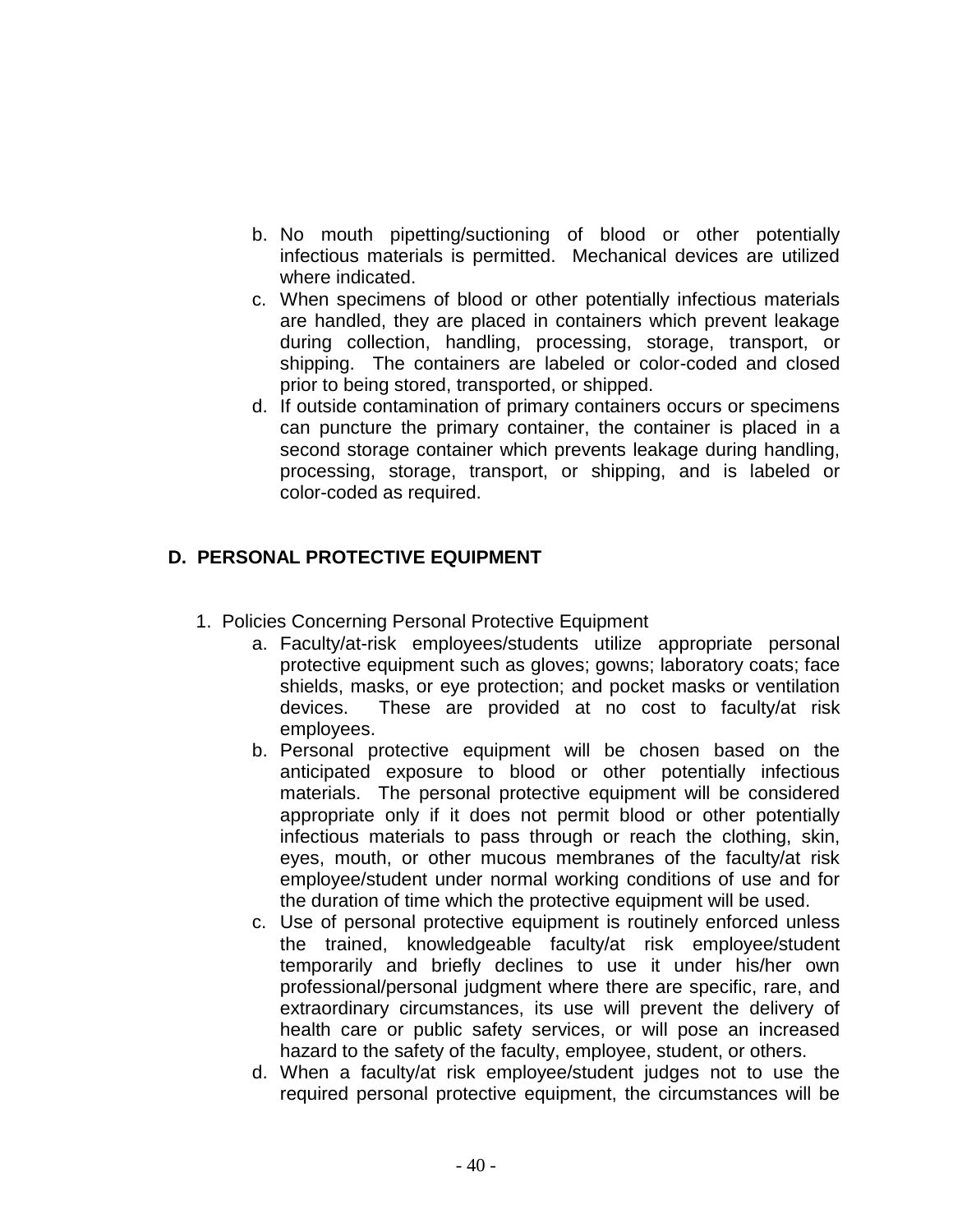investigated and documented, using the appropriate document in order to determine whether changes can be made to prevent such occurrences in the future.

- e. Appropriate personal protective equipment is readily accessible in the worksite. Hypoallergenic gloves, glove liners, powderless gloves, or other similar alternatives shall be readily accessible to those employees who are allergic to the gloves normally provided.
- 2. Care of Personal Protective Equipment
	- a. All personal protective equipment will be cleaned, laundered, or disposed of by the employer at no cost to the faculty or at risk employee.
	- b. All repairs and replacements will be made by the employer at no cost to the faculty or at risk employee.
	- c. All garments which are penetrated by blood or other potentially infectious materials shall be removed immediately or as soon as feasible.
	- d. All personal protective equipment will be removed prior to leaving the work area.
	- e. When personal protective equipment is removed, it shall be placed in an appropriately designated area or container for storage, washing, decontamination, or disposal.
- 3. Gloves
	- a. Appropriate gloves are worn when it can be reasonably anticipated that employees will have hand contact with blood, other potentially infectious materials, non-intact skin, and mucous membranes; when performing vascular access procedures; and when handling or touching contaminated items or surfaces.
	- b. Disposable gloves are not to be rewashed or decontaminated for re-use.
	- c. Disposable gloves are to be replaced as soon as practical when they become contaminated or as soon as feasible if they are torn, punctured, or when their ability to function as a barrier is compromised.
	- d. Utility gloves may be decontaminated for re-use provided that the integrity of the glove is not compromised. Utility gloves should be discarded if they are cracked, peeling, torn, punctured, or exhibits other signs of deterioration or when their ability to function as a barrier is compromised.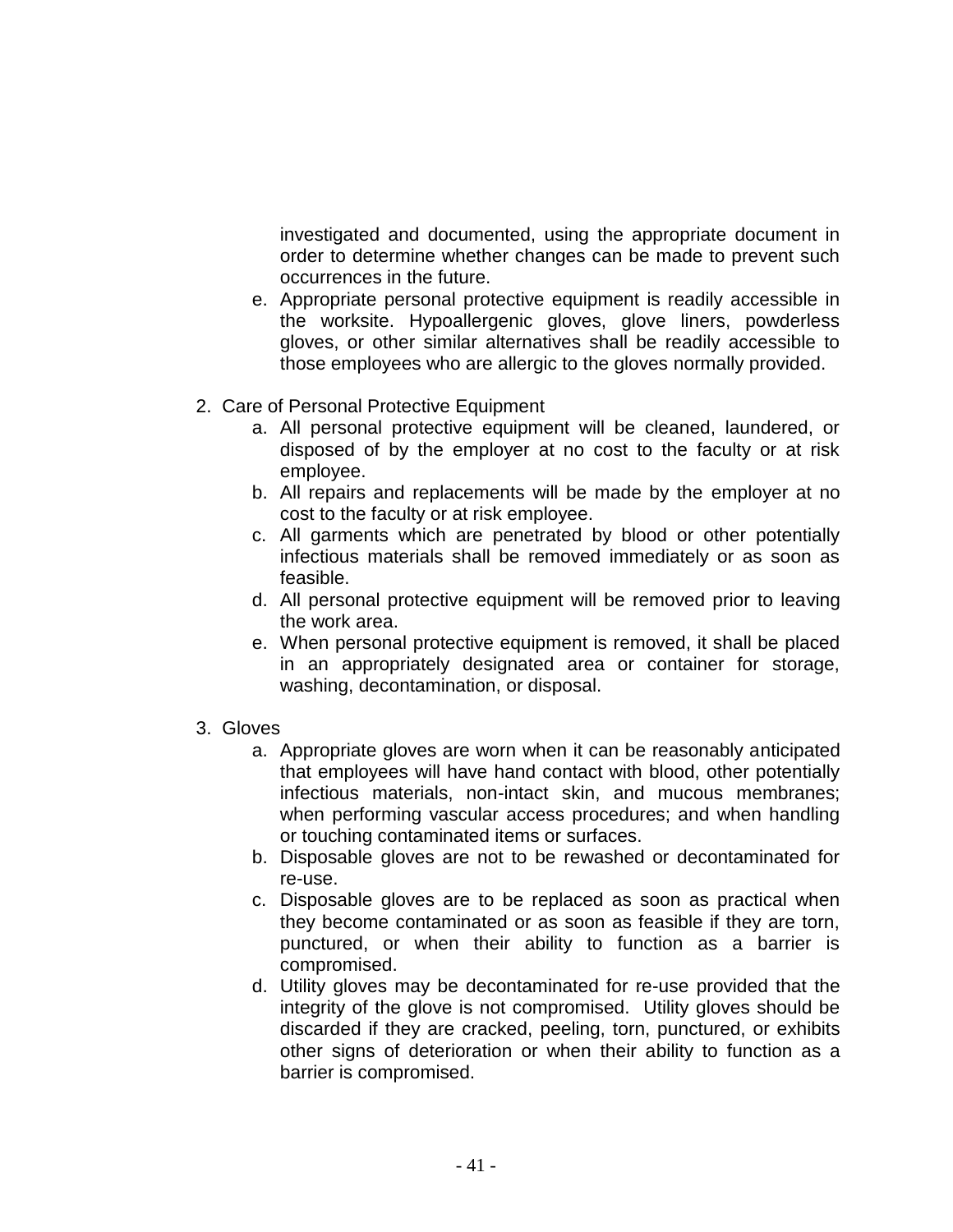- 4. Other Personal Protective Equipment
	- a. Masks, in combination with eye protection devices, such as goggles or glasses with solid side shield, or chin length face shields, are worn whenever eye, nose, or mouth contamination with blood or other potentially infectious material can be reasonably anticipated. This equipment protects against splashes, spray, splatter, or blood droplets.
	- b. Appropriate protective clothing, such as, but not limited to, gowns, aprons, lab coats, clinic jackets, and other similar protective body clothing is worn to prevent exposure. The type of clothing depends on the exposure anticipated.

### **E. HOUSEKEEPING**

- 1. Work Surfaces
	- a. All contaminated work surfaces will be decontaminated with a hospital level disinfectant after completion of procedures and immediately or as soon as feasible after any spill of blood or other potentially infectious materials, as well as at the end of the work shift if the surface may have become contaminated since the last cleaning.
	- b. The laboratory will be cleaned and decontaminated after each use of bio-hazardous material.
	- c. All bins, pails, cans, and similar receptacles intended for reuse which could have become contaminated are inspected, cleaned, and decontaminated with a hospital level disinfectant immediately or as soon as possible following contamination and on a regularly scheduled basis.
- 2. Sharps

Broken glassware which may be contaminated in a lab, campus clinic, or clinical agency is not picked up directly with the hands, but is cleaned up using mechanical means such as a brush and dustpan, tongs, or forceps, and discarded in the appropriate container. Mechanical items are then decontaminated using a hospital level disinfectant.

- 3. Regulated Waste
	- a. Regulated waste is discarded immediately or as soon as feasible in containers that are closable, puncture resistant, leak proof on sides and bottom, and labeled or color-coded per OSHA guidelines.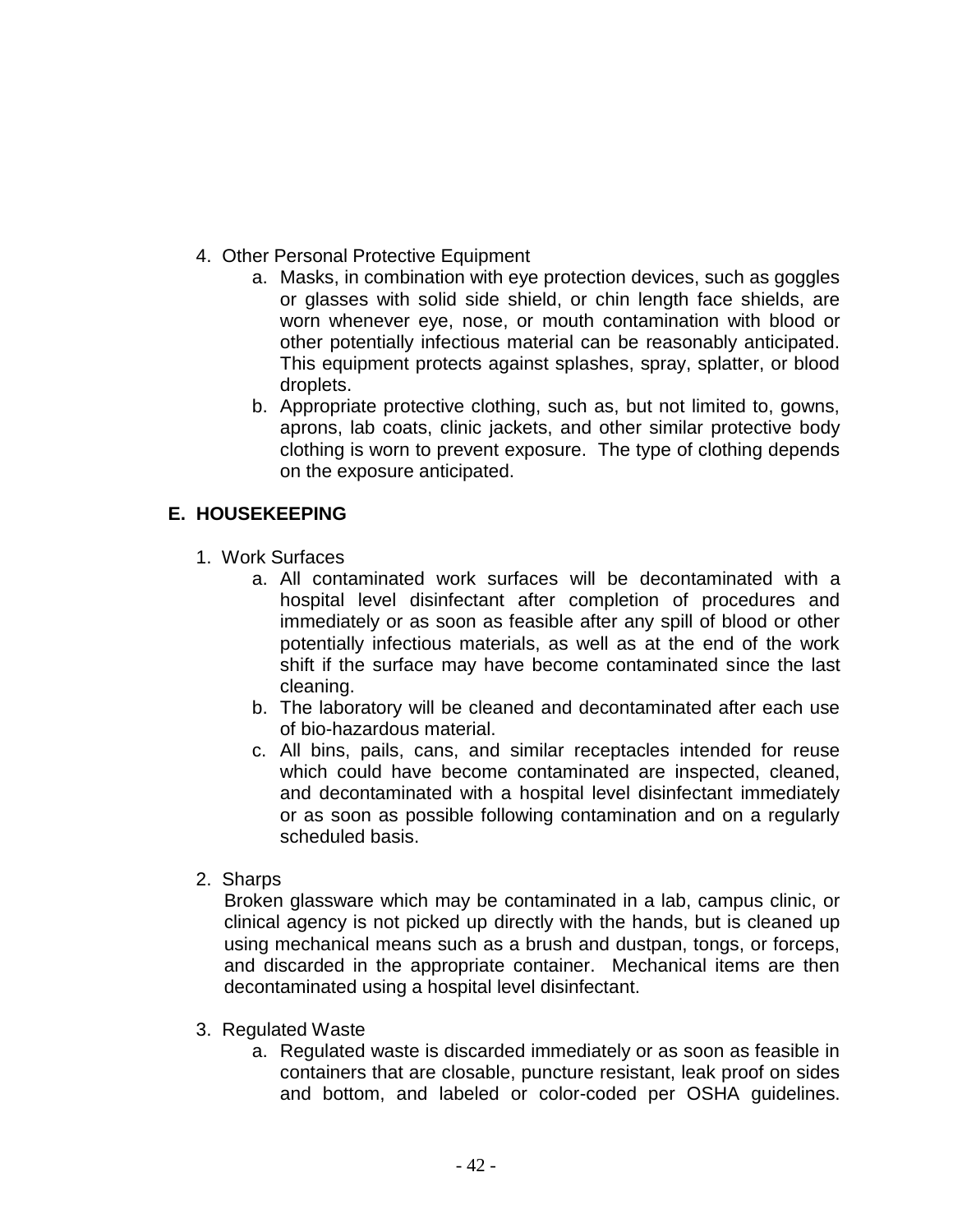These containers prevent leakage during handling, storage, transport, or shipping.

- b. All regulated waste is disposed of in accordance with applicable United States, state, and local regulations. DHEC is the controlling agency in South Carolina.
- c. During use, containers for regulated waste are easily accessible and located as close as possible to the immediate areas where sharps are used or reasonably anticipated to be found.
- d. Regulated waste containers are maintained upright throughout use and are replaced routinely without allowing them to become overfilled.
- e. When moving regulated waste containers from the area of use, the containers shall be closed immediately prior to removal or replacement to prevent spillage or protrusion of contents during handling, storage, transport, or shipping.
- f. The container shall be placed in a secondary container if leakage of the primary contents is possible. The secondary container shall be closable; constructed to contain all contents and prevent leakage during handling, storage, transport, or shipping; and labeled or color-coded to identify its contents.
- g. Reusable containers shall not be opened, emptied, or cleaned manually or in any other manner which would expose employees to the risk of percutaneous injury.
- h. Students and faculty will follow the protocol of each clinical agency as dictated.

### **F. CONTAMINATED LAUNDRY**

- 1. Laundry contaminated with blood or other potentially infectious materials will be handled as little as possible. Such laundry will be placed in appropriately marked (biohazard, labeled, or color-coded red bag) bags at the location where it was used. Such laundry will not be sorted or rinsed in the area of use.
- 2. Whenever contaminated laundry becomes wet and presents a reasonable likelihood of soak-through or leakage, it is placed and transported in bags or containers which prevent soak-through and/or leakage.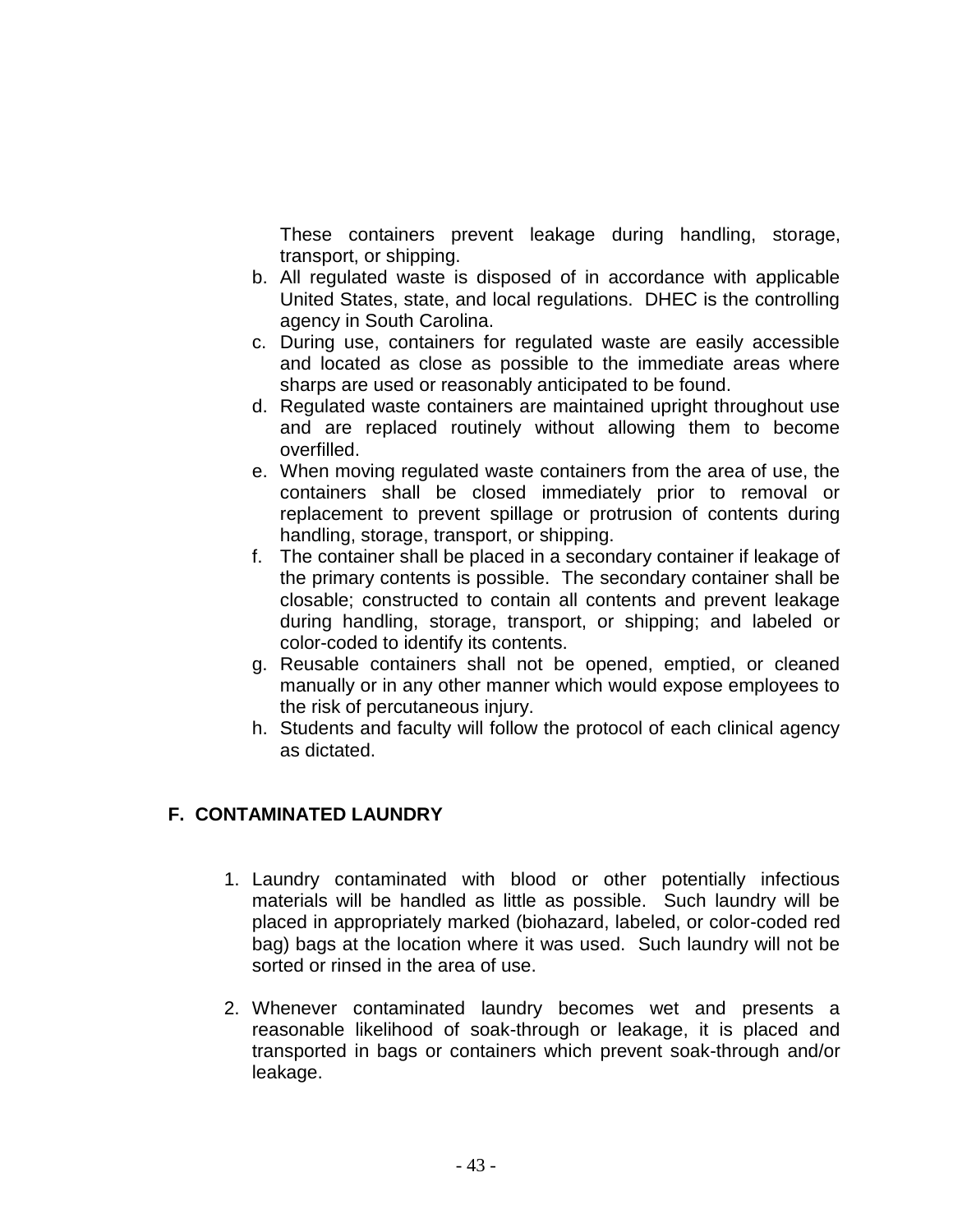- 3. Faculty/at risk employees/students having contact with contaminated laundry will wear gloves and other appropriate personal protective equipment.
- 4. If contaminated laundry is shipped off-site to a second facility which does not utilize universal precautions, it is placed in labeled or color-coded bags.

### **G. HEPATITIS B VACCINATION**

York Technical College makes the Hepatitis B vaccination available at no cost to all faculty/at-risk employees in exposure Categories I and II. Faculty/at-risk employees are offered the vaccine upon employment. All students in categories I and II will be strongly encouraged to have the entire HBV vaccination series.

Medical evaluations and procedures including the Hepatitis B vaccination and post exposure follow-up, including prophylaxis are:

- Made available at no cost to the employee;
- Made available to the employee at a reasonable time and place;
- Performed by or under the supervision of a licensed physician or health care professional;
- Provided according to the recommendations of the U.S. Public Health Service. All laboratory tests shall be conducted by an accredited laboratory at no cost to the employee.

 Hepatitis B vaccinations are made available after the employee has received the training in occupational exposure and within 10 working days of initial assignment to all employees who have occupational exposure unless the employee has previously received the complete Hepatitis B vaccination series, antibody testing has revealed that the employee is immune, or the vaccine is contraindicated for medical reasons.

 Participation in prescreening is not a prerequisite for receiving the Hepatitis B vaccination. If the employee initially declines the Hepatitis B vaccination but at a later date while still covered under the standard decides to accept the vaccination, the vaccination shall then be made available at no cost.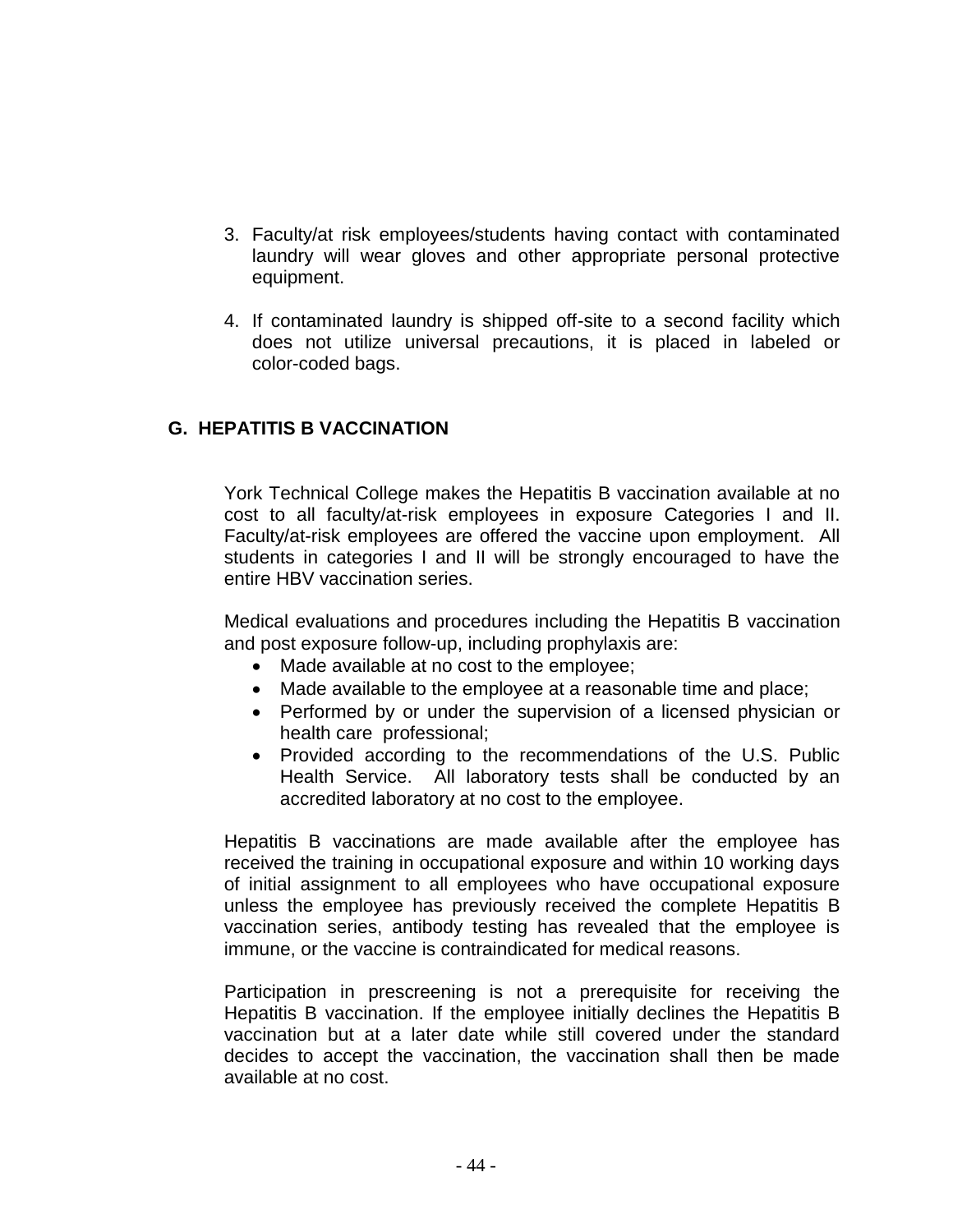Faculty/at-risk employees/students who decline the Hepatitis B vaccination shall sign the OSHA required Hepatitis B declination form indicating their refusal. Refer to Appendix I for Sample Forms B & C.

Faculty/at-risk employees/students who have previously received the Hepatitis B vaccination series shall complete the verification of previous vaccine form to document when and where the vaccination was received. Refer to Appendix I for Sample Forms D & E.

If a routine booster dose of Hepatitis B vaccine is recommended by the U.S. Public Health Service at a future date, such booster doses shall be made available.

### **H. POST EXPOSURE EVALUATION AND FOLLOW-UP**

Post-exposure evaluations and follow-up will be made immediately available to exposed faculty/at-risk employees/students following a reported exposure incident. All medical evaluations and follow-up will be kept confidential.

Steps to be taken for a post-exposure evaluation and follow-up include:

- a. Completion of a Student/Employee Injury Report within 24 hours to document the route of exposure and the circumstances under which the exposure incident occurred (Refer to Appendix I for Sample Forms F & G);
- b. Identification and documentation of the source individual, unless it can be established that identification is unfeasible or prohibited by state or local law.
- c. Testing of the source individual's blood as soon as feasible and after consent is obtained in order to determine HBV and HIV status. If consent is not obtained, it will be established that legally required consent cannot be obtained. When consent is not required by law, the source individual's blood, if available, shall be tested and results documented.
- d. When the source individual is already known to be infected with HBV or HIV, testing will not be repeated.
- e. Results of the source individual's testing shall be made available to the exposed employee, and the employee shall be informed of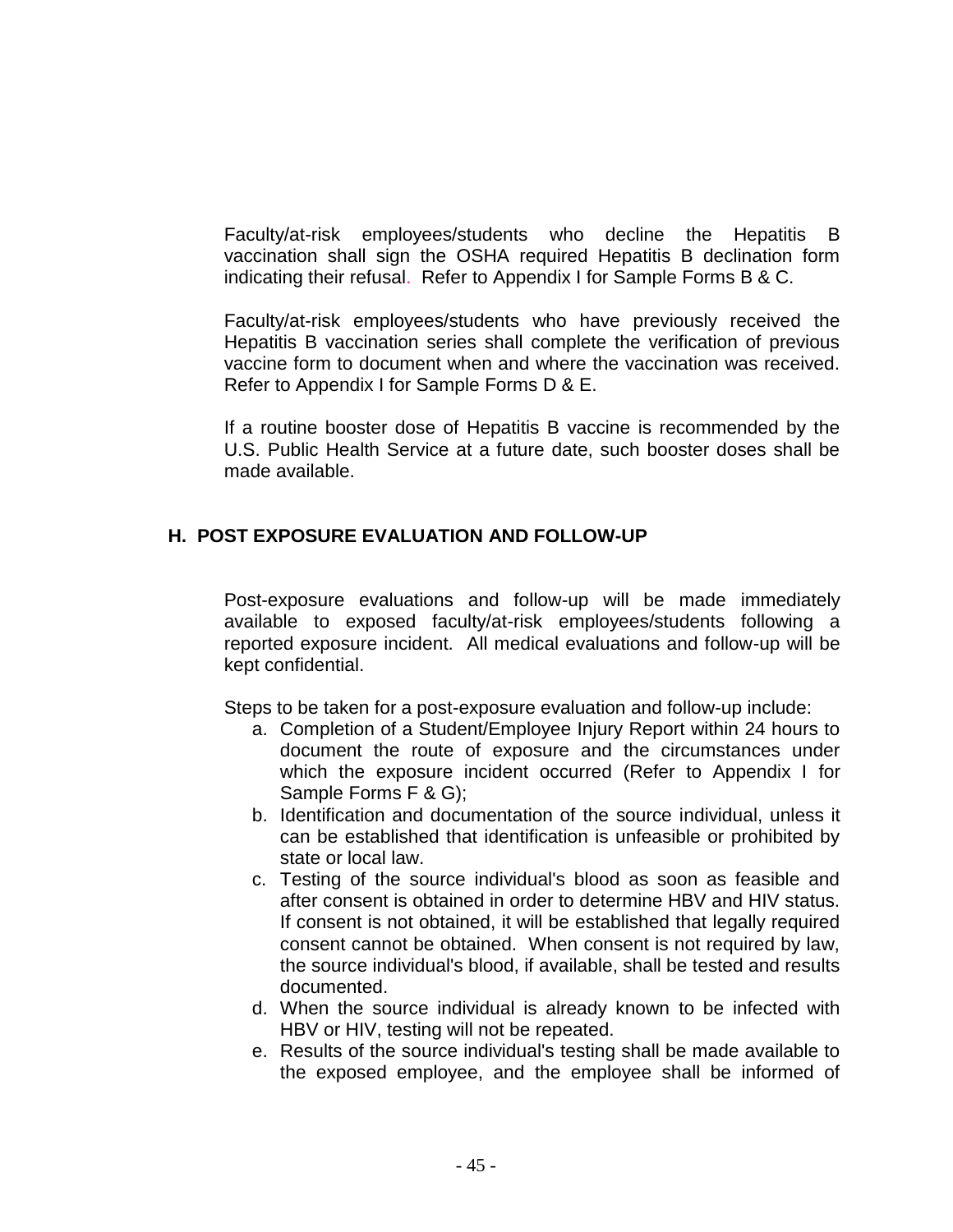applicable laws and regulations concerning disclosure of the identity and infectious status of the source individual.

 The exposed individual's blood will be collected as soon as possible and tested after consent is obtained. Refer to Appendix I for Sample Form H. If she/he consents to baseline blood testing, but not HIV testing, the blood sample will be preserved for at least 90 days. If within 90 days of exposure, the employee elects to have the blood sample tested for HIV; it shall be done as soon as possible. If the exposed individual refuses medical follow-up, an informed refusal form must be completed. Refer to Appendix I for Sample Form H also.

 When medically indicated, post-exposure prophylaxis, counseling, and evaluation of the reported illness is offered in accordance with the OSHA standard.

 The following information is provided to the health care professional as mandated by OSHA:

- A copy of the OSHA standard 29 CFR 1910.1030 Occupational Exposure to Bloodborne Pathogens;
- A written description of the exposed individual's duties as they relate to the exposure incident;
- Written documentation of the route of exposure and circumstances under which exposure occurred;
- Results of the source individual's blood testing, if available;
- All medical records relevant to the appropriate treatment of the employee, including vaccination status.

The health care professional's written opinion will be obtained and provided to the individual within 15 days of the completion of the evaluation.

- The written opinion for Hepatitis B vaccination will be limited to whether HBV vaccination is indicated and if the individual has received it.
- The written opinion for post-exposure follow-up will be limited to the individual being informed of the results of the evaluation, and told about medical conditions resulting from exposure to blood or other potentially infectious materials which require further evaluation and treatment. All other findings will remain confidential and will not be included in the written report.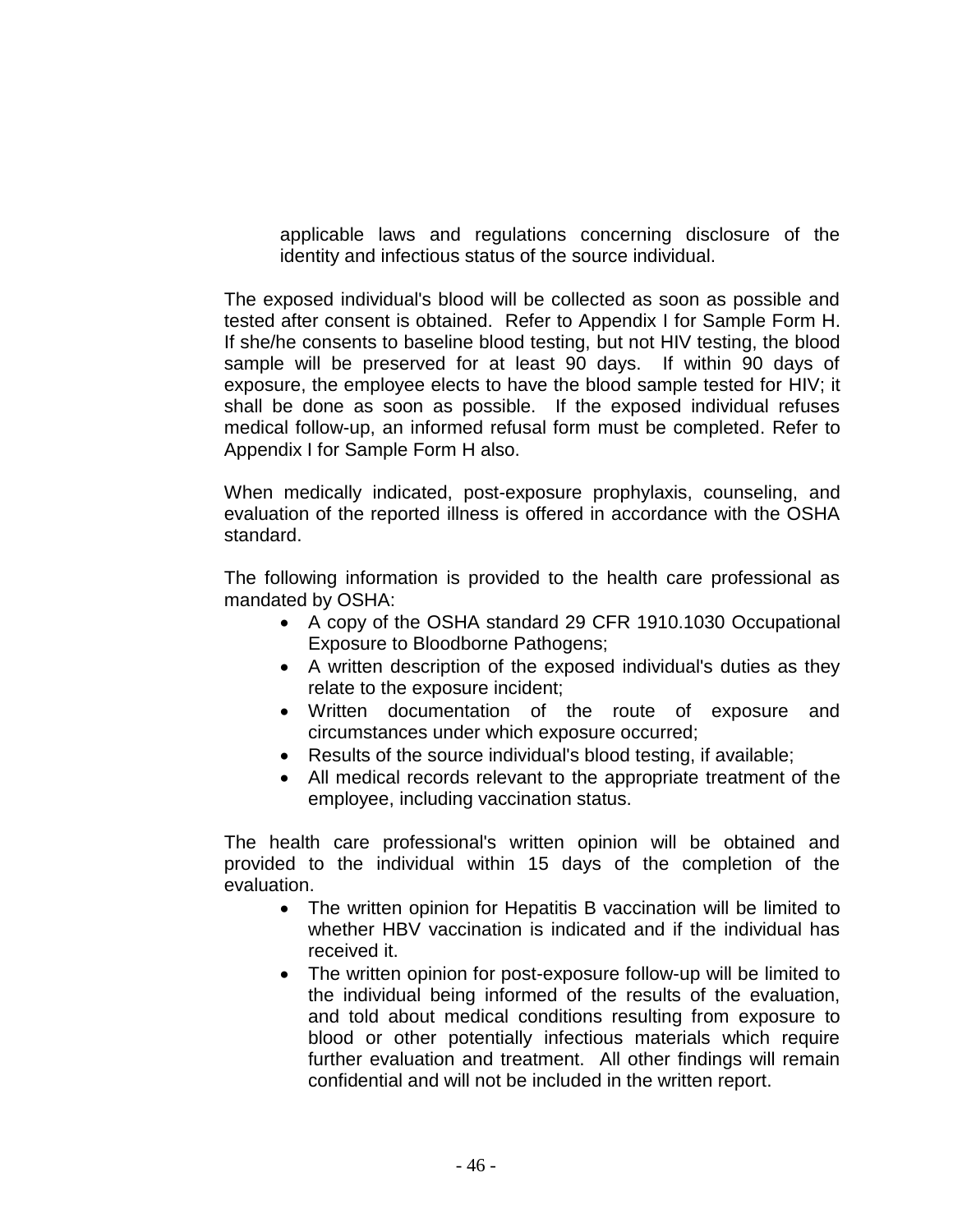All required medical records are maintained for the duration of employment plus 30 years according to OSHA 29 CFR 1910.1030 and 1910.20.

 If a student or faculty member is exposed to blood or other potentially infectious body fluids in the clinical area, the clinical agency is responsible for immediate medical evaluation. York Technical College and the student's private physician are responsible for follow-up after the exposure incident. The faculty and student are responsible for immediate reporting of the exposure incident so that appropriate steps can be taken. The clinical agency will supply a written opinion to the faculty and student within 15 working days of the medical evaluation.

### **I. COMMUNICATION OF HAZARDS TO EMPLOYEES**

- 1. Biohazard warning labels are affixed to containers of regulated waste, refrigerators and freezers containing blood or other potentially infectious materials, and other containers used to store, transport, or ship blood or other potentially infectious materials.
- 2. The universal biohazard symbol will be used. The label will be fluorescent orange or orange-red.
- 3. Red bags or containers may be substituted for labels.
- 4. Regulated wastes must be handled in accordance with the rules and regulations of DHEC.
- 5. Blood products that have been released for transfusion or other clinical use are exempted from these labeling requirements.

### **J. INFORMATION AND TRAINING**

1. Information and training is provided to all faculty/at-risk employees/students in Category I and II at no cost and during work hours.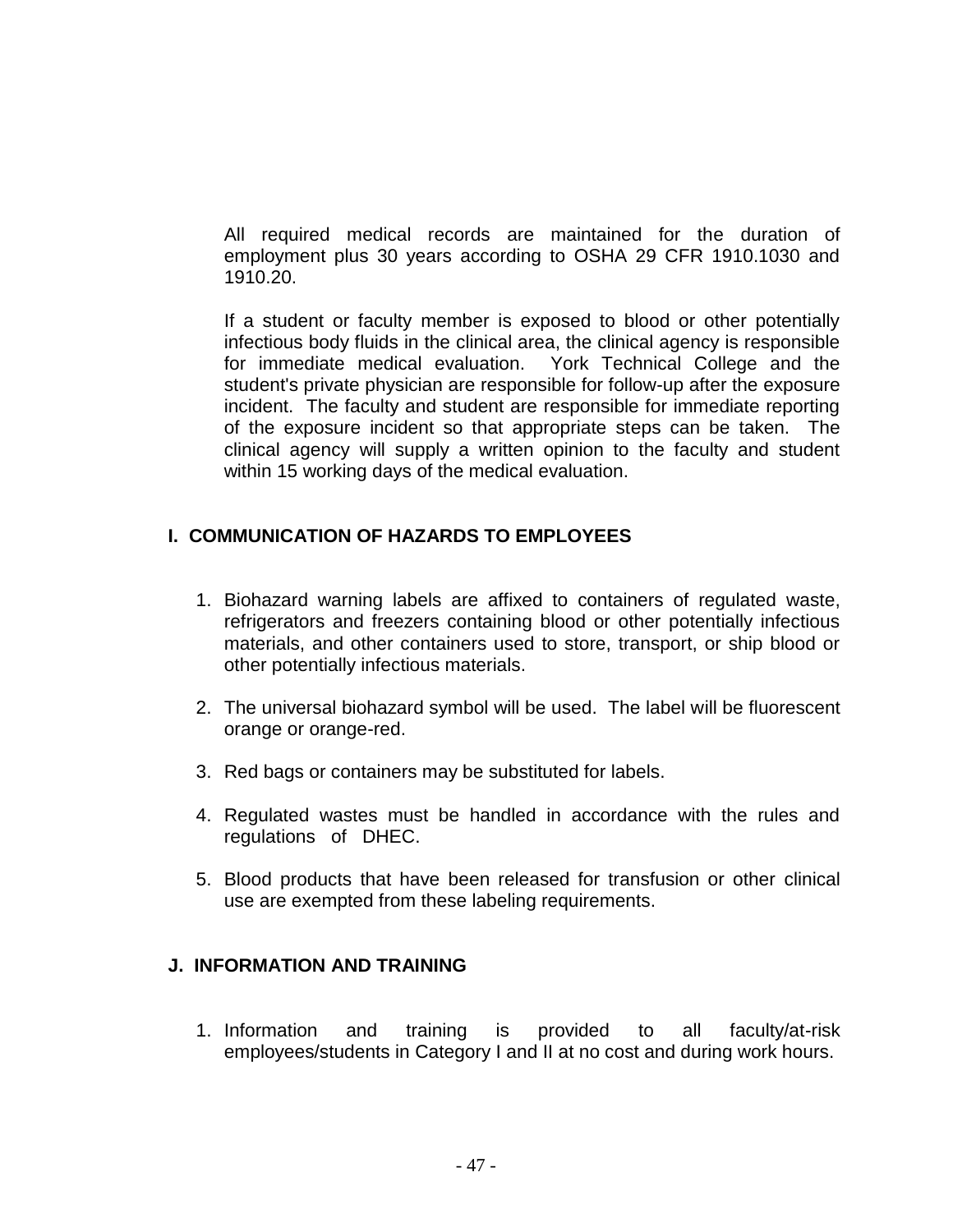- 2. The required training is provided on initial assignment and is followed by periodic updates or as required.
- 3. Additional training will be provided to employees when there are any changes of tasks or procedures affecting occupational exposure.
- 4. Faculty/at-risk employees/students are responsible for attending training programs and annual updates. Department Chairs and administration have the responsibility to ensure faculty/at-risk employee/student attendance.
- 5. The training programs will be conducted as follows:
	- a. Training material used is appropriate in content and vocabulary to the educational and language level of the faculty/at risk employee/student;
	- b. The person conducting the training shall be knowledgeable in the subject matter;
	- c. The training will be interactive and cover the following elements:
		- A copy of the standard and an explanation of its contents;
		- A discussion of the epidemiology and symptoms of bloodborne diseases;
		- An explanation of the modes of transmission of bloodborne diseases;
		- An explanation of the Bloodborne Pathogen Exposure Control Plan and the method for obtaining a copy;
		- The recognition of tasks that may involve exposure;
		- An explanation of the use and limitations of methods to reduce exposure such as engineering controls, work practices, and personal protective equipment;
		- Information about the types, use, location, removal, handling, decontamination, and disposal of personal protective equipment;
		- An explanation of the basis for selecting personal protective equipment;
		- Information about the Hepatitis B vaccination, including efficacy, safety, method of administration, benefits, and that it will be offered free of charge to faculty and at risk employees;
		- Information about the appropriate actions to take and persons to contact in an emergency involving blood or other potentially infectious materials;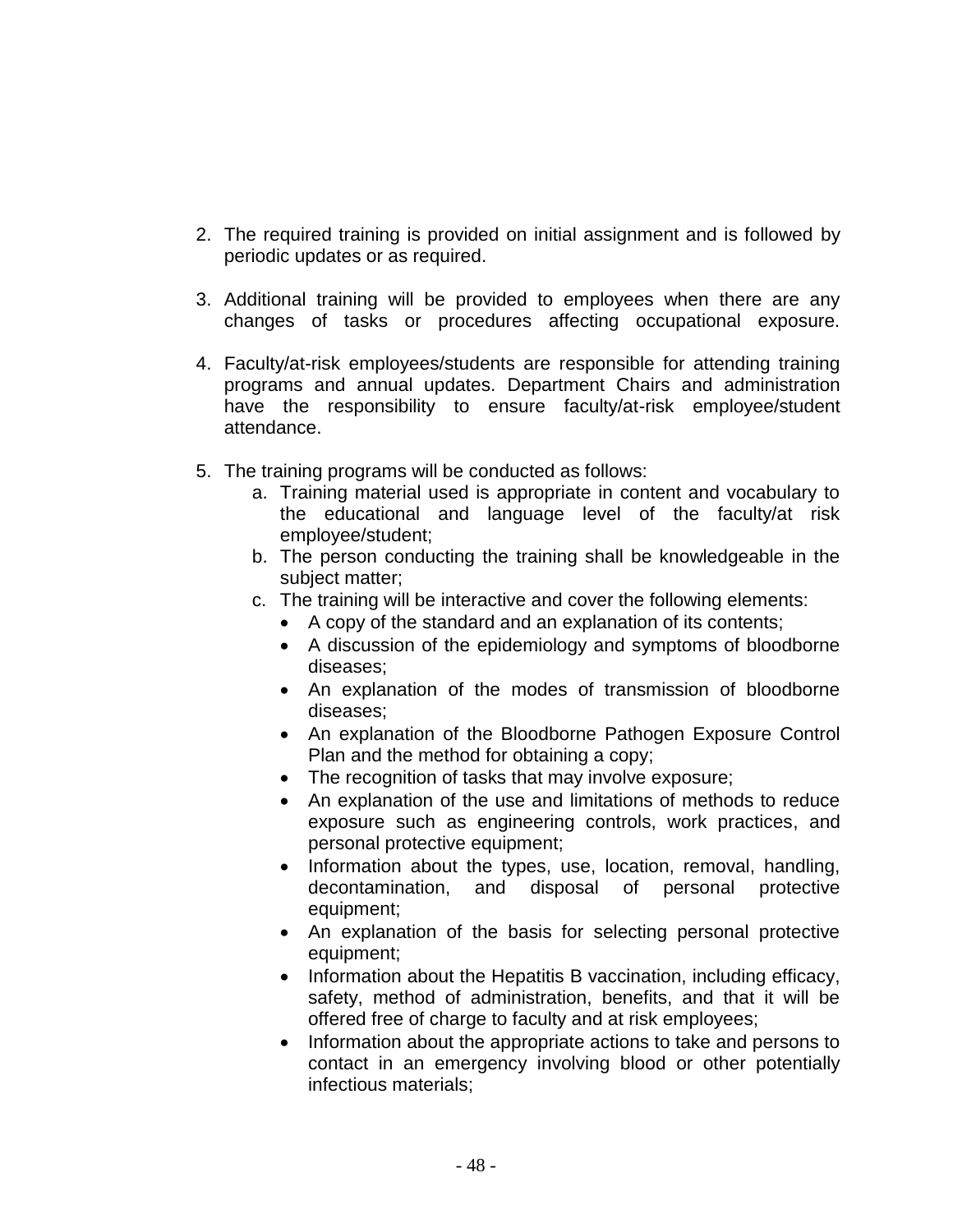- An explanation of the procedures to follow if an exposure incident occurs, including the method of reporting and follow-up;
- Information about the evaluation and follow-up required after an exposure incident;
- An explanation of the signs, labels, and color coding systems;
- An opportunity for interactive questions and answers with the training instructor.

### **K. RECORDKEEPING**

 Medical records will be maintained in accordance with OSHA Standard 29 CFR 1910.20. For off-campus incidents, the clinical agency will maintain medical records for the initial evaluation of the incident. Once a written opinion is reported to York Technical College, OSHA protocol will be followed. For on-campus incidents, the Human Resources office will maintain initial medical records and implement the OSHA protocol. York Technical College will be responsible to maintain the records for the duration of employment plus 30 years.

The records will include the following:

- The name and social security number of the faculty/at-risk employee/student;
- A copy of the faculty/at-risk employee/student's Hepatitis B vaccination status including date of vaccination and any medical records relative to his/her ability to receive vaccinations;
- A copy of the results of examinations, medical testing, and follow-up procedures;
- A copy of the information provided to the health care professional, including a description of the employee's duties as they relate to the exposure incident, and documentation of the routes of exposure and circumstances of the exposure;
- A copy of the health care professional's written opinion.

The record keeping method will ensure that the medical records are kept confidential and are not disclosed or reported without the individual's written consent to persons within or outside the workplace except as required by OSHA standards or by law.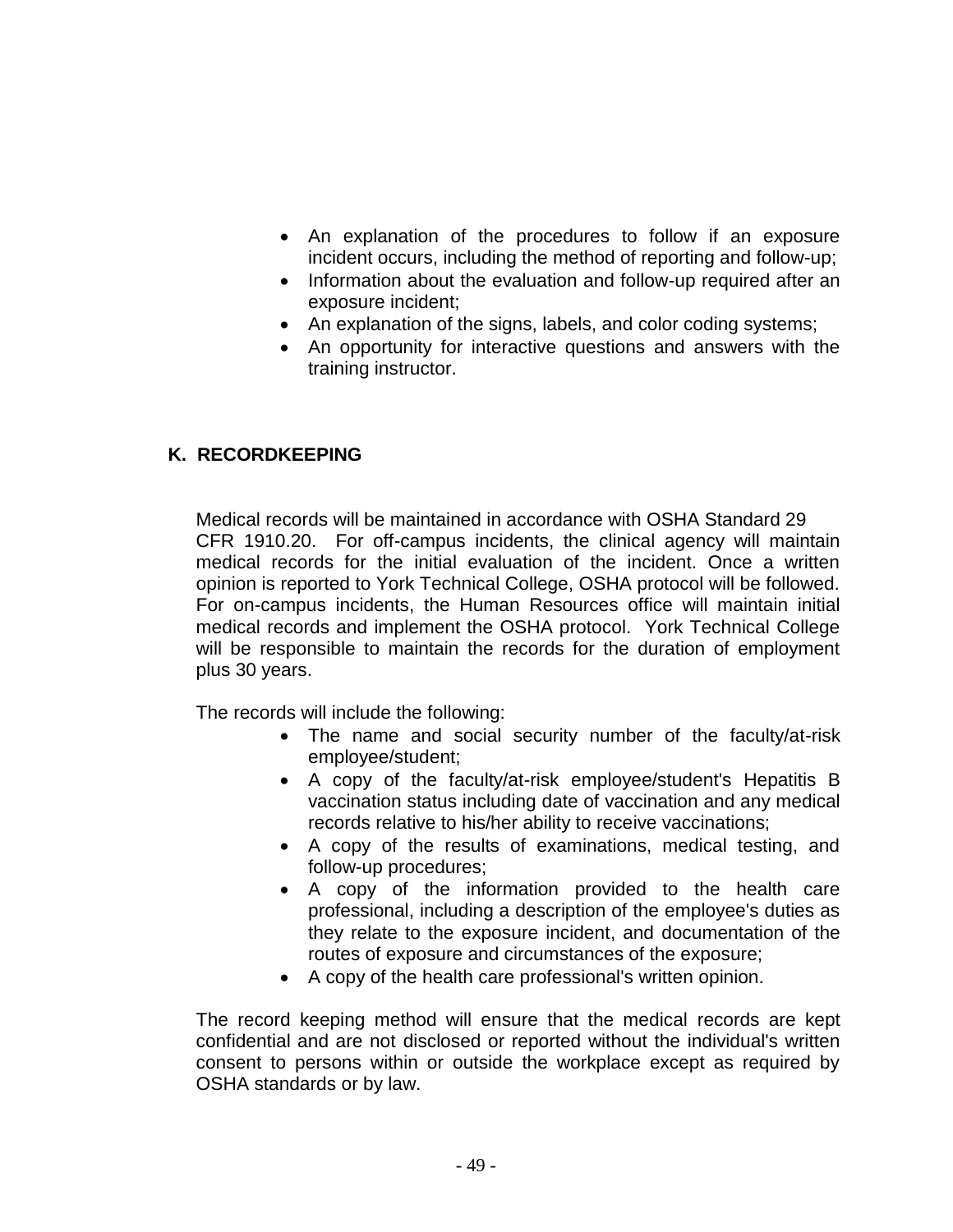Training records will include:

- Dates of training sessions;
- An outline describing the material presented;
- The names and qualifications of persons conducting the training sessions;
- The names and job titles of all persons attending the training sessions.

 Training records will be maintained for three years from the date of training. Refer to Appendix I for Sample Forms I & J.

Records will be available upon request to:

- Assistant Secretary of Labor for the Occupational Safety and Health Administration (OSHA);
- Director of the National Institute for Occupational Safety and Health (NIOSH).

 If the facility is closed or there is no successor employer to receive and retain the records for the prescribed period, the Director of the NIOSH will be contacted for final disposition.

### **L. EVALUATION AND REVIEW**

 The individual departments are responsible for ensuring that this plan is reviewed and updated annually.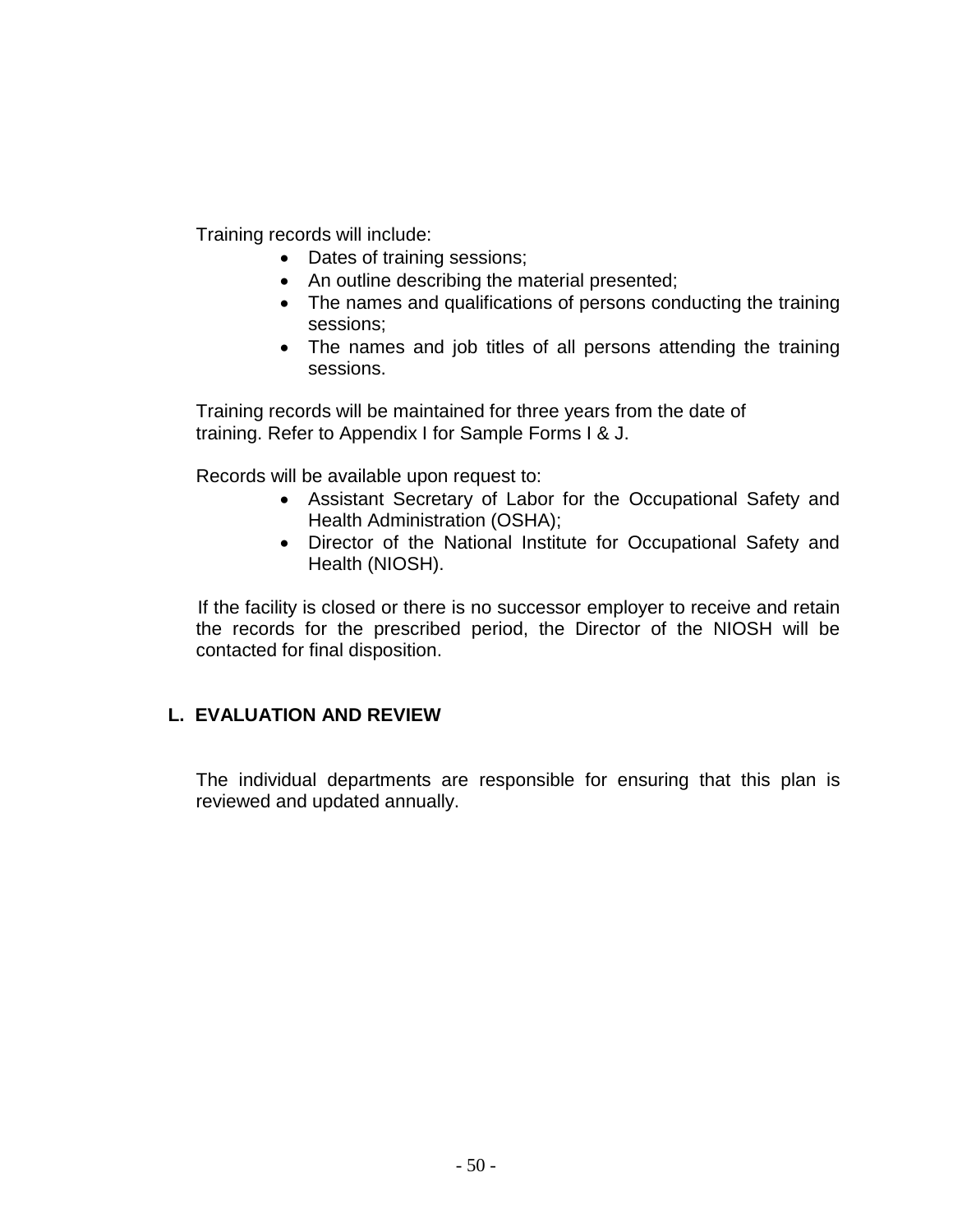# **LOCKOUT/TAGOUT PROGRAM**

### **1. Purpose**

The following Lockout/Tagout program has been established for York Technical College. Samples of lockout/tagout tags can be found in Appendix II.

### **2. Qualified Recipients**

The intent of this program is to ensure that all campus employees are provided with protection from any unintended release of energy. The release of energy causes injury during performance of general maintenance, inspection processes, cleaning or routine/non-routine repair of equipment, machinery, processes or procedures. This program applies to all employees and external contractors of York Technical College.

### **3. Potential Energy Sources**

Potential energy sources that must be considered and addressed within the scope of this policy are:

| Electrical         | <b>Natural Gas</b>           | <b>Compressed Gas</b> |
|--------------------|------------------------------|-----------------------|
| <b>Bottled Gas</b> | <b>Hydraulic Systems</b>     | Fuel Oil              |
| Gravity            | <b>Stored Spring Tension</b> |                       |

### **4. Management Responsibilities**

It is the responsibility of each supervisor within Facilities Management to ensure that new employees (and periodically, all employees under their supervision) receive instruction and training regarding provisions and requirements of this policy.

The Facilities Management will provide lockout/tagout training for new employees. Annual refresher training of all authorized and affected employees of the lockout/tagout policy will be conducted and documented.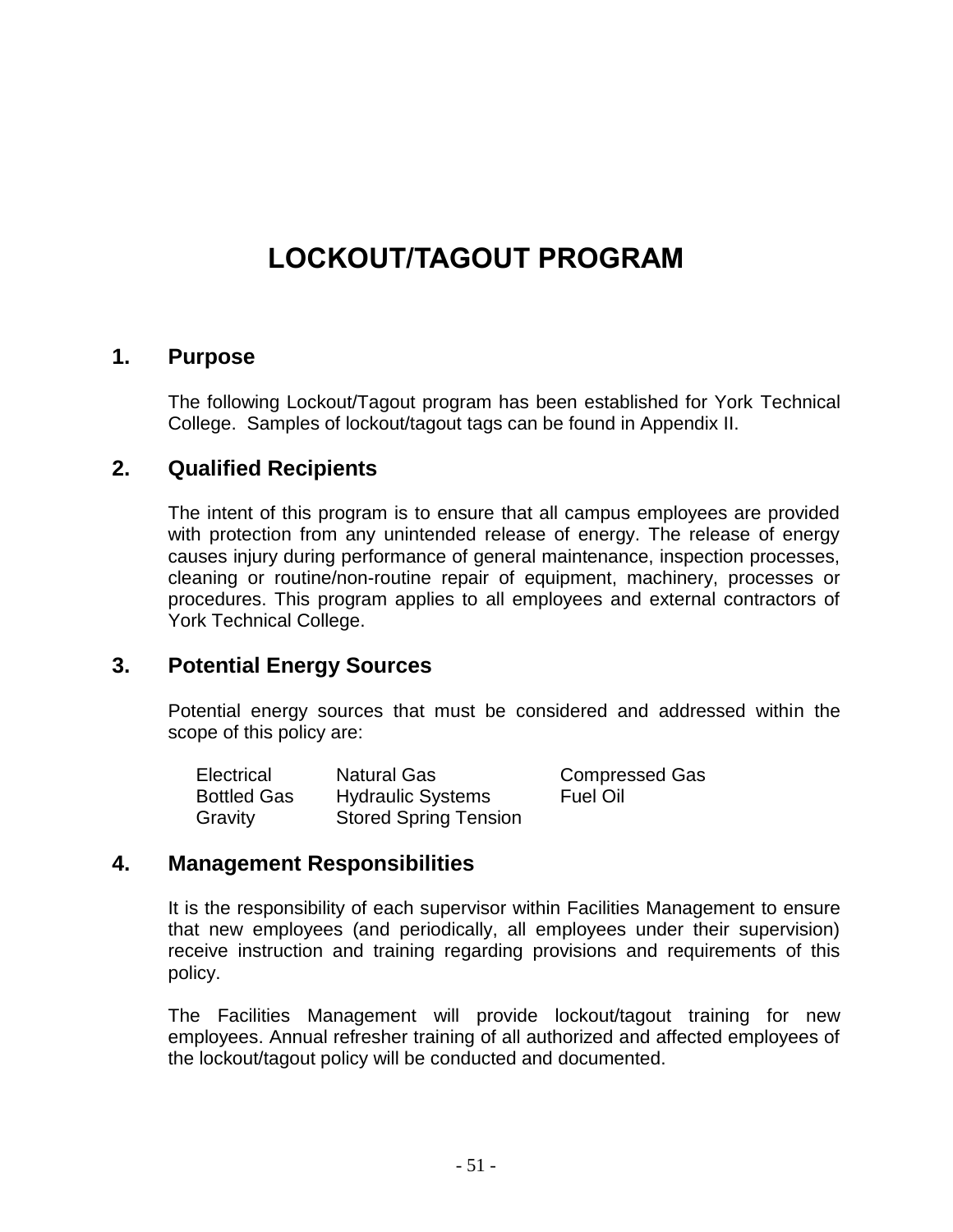Authorized employees will receive training in the recognition of applicable hazardous energy sources. The type and magnitude of the energy available in the workplace will be identified. The use of lockout/tag out procedures will be covered. Personnel will be instructed in the correct use of both locks and tags. Affected Personnel will be instructed in the purpose and use of lockout/tag out procedures.

All employees will be instructed in lockout/tag out procedures and the prohibitions of re-energizing machines, equipment or systems, which are locked out or tagged out.

When the use of tags is the only means of energy isolation, the employee shall be instructed by supervisory maintenance personnel of the limited ability to provide the same protection that lockout provide. This may be due to the age of equipment and machinery. When tags are used, the same restrictions apply, even though the removals of tags are easier. It is to be stressed to all employees by supervisory personnel that the safety of the employee's tag out procedure must be considered in all situations.

## **5. Periodic Inspections**

When safety or supervisory personnel conduct periodic maintenance inspections, it may be determined that out of cycle retraining is warranted. When warranted, the additional training given will be in addition to the regular retraining program. Retraining may be required if/when there is a change of areas of responsibility within the maintenance function. Change of, or purchase of new equipment may warrant initial training or retraining as required. Change in processes or systems, and/or any changes or revisions of this policy may also require training or retraining of personnel.

Training and retraining of maintenance personnel in Lockout/Tag out procedures is to be documented by the Facilities Management Director. Documentation will include certification of employee's name, date, reason for training, and signature of employee. A copy will be forwarded to the Human Resources Department to be included in the employee's personnel file.

Periodic Inspections 29 CFR 1910. 147(c)(6)(ii), are required during the year. A random review of maintenance equipment, systems, processes, and personnel will be conducted.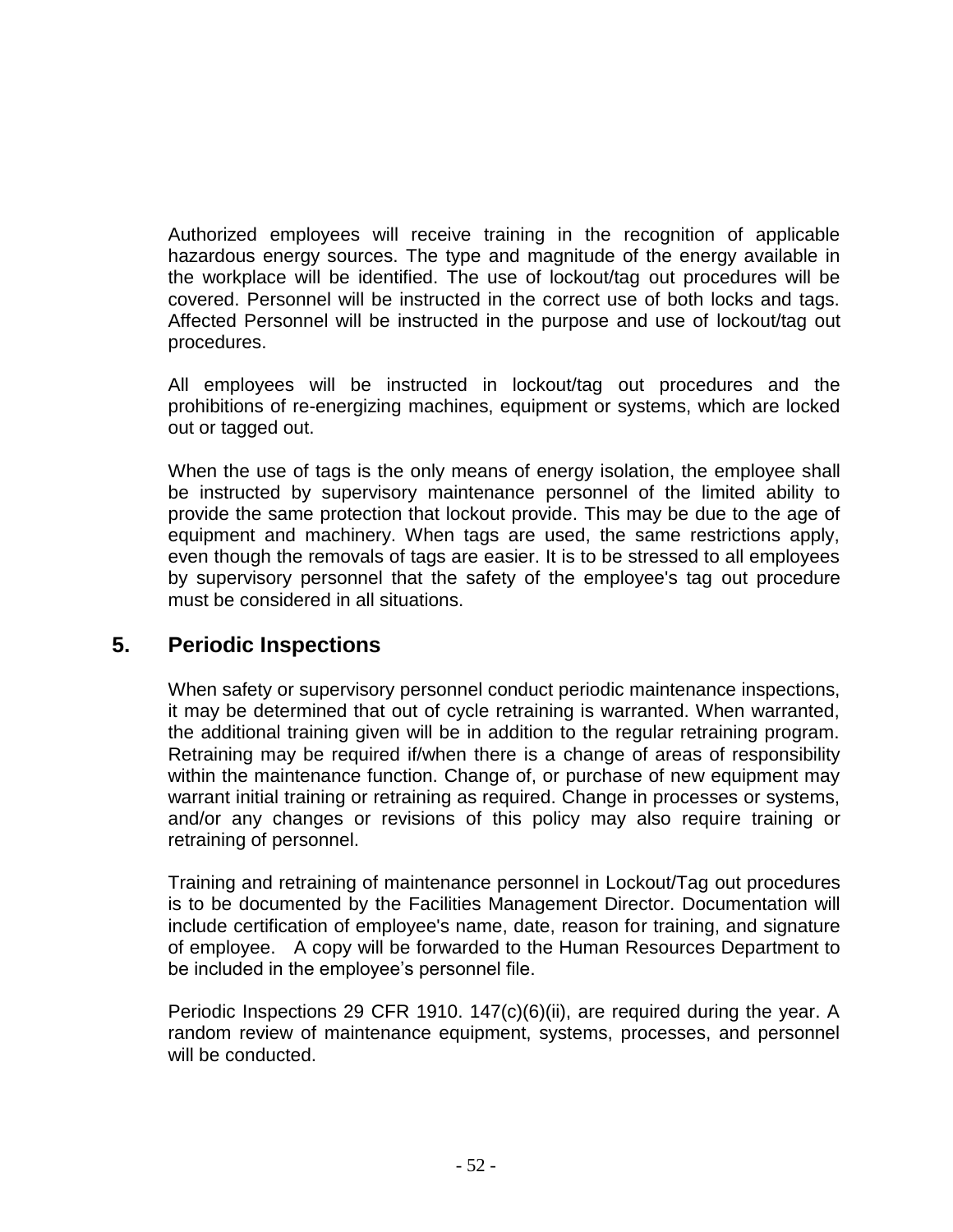## **6. Example of Inspection Procedure**

An example of an inspection procedure would be a piece of equipment or a system that requires lockout/tag out procedures during routine maintenance procedures. An authorized individual will be directed to perform the lockout/tag out procedure. Safety and maintenance supervisory personnel will review the procedure to observe deviation or inadequacies from the written procedure.

### **7. Electrical Hazards Training**

The training in this section pertains to all York Technical College employees who face a risk of electrical shock that is not reduced to a safe level by the installation requirements or location.

Employees will be trained and familiarized with safety related work practices. These practices are required by 29 CFR 1910.331 through 1910.335 that pertain to respective job requirements.

Employees who are covered by electrical lockout/tag out standards, but who are not qualified, shall also be trained and familiarized with any electrically related safety practices.

## **8. Training for Qualified Persons**

Qualified persons will be trained in, and familiar with the following:

- Skills and techniques necessary to distinguish exposed live parts of electric equipment
- Skills and techniques necessary to determine the nominal voltage to expose live parts
- Clearance distances specified in 29 CFR 1910.333(c) and the corresponding voltage

# **9. Affected/ Authorized Employee Form Instructions**

Affected Employee -- An employee whose job requires him/her to operate or use machinery, equipment or systems while servicing or maintenance is being performed under lockout or tag out. Further, this is any employee whose job requires work to be accomplished in any area while servicing or maintenance is being performed.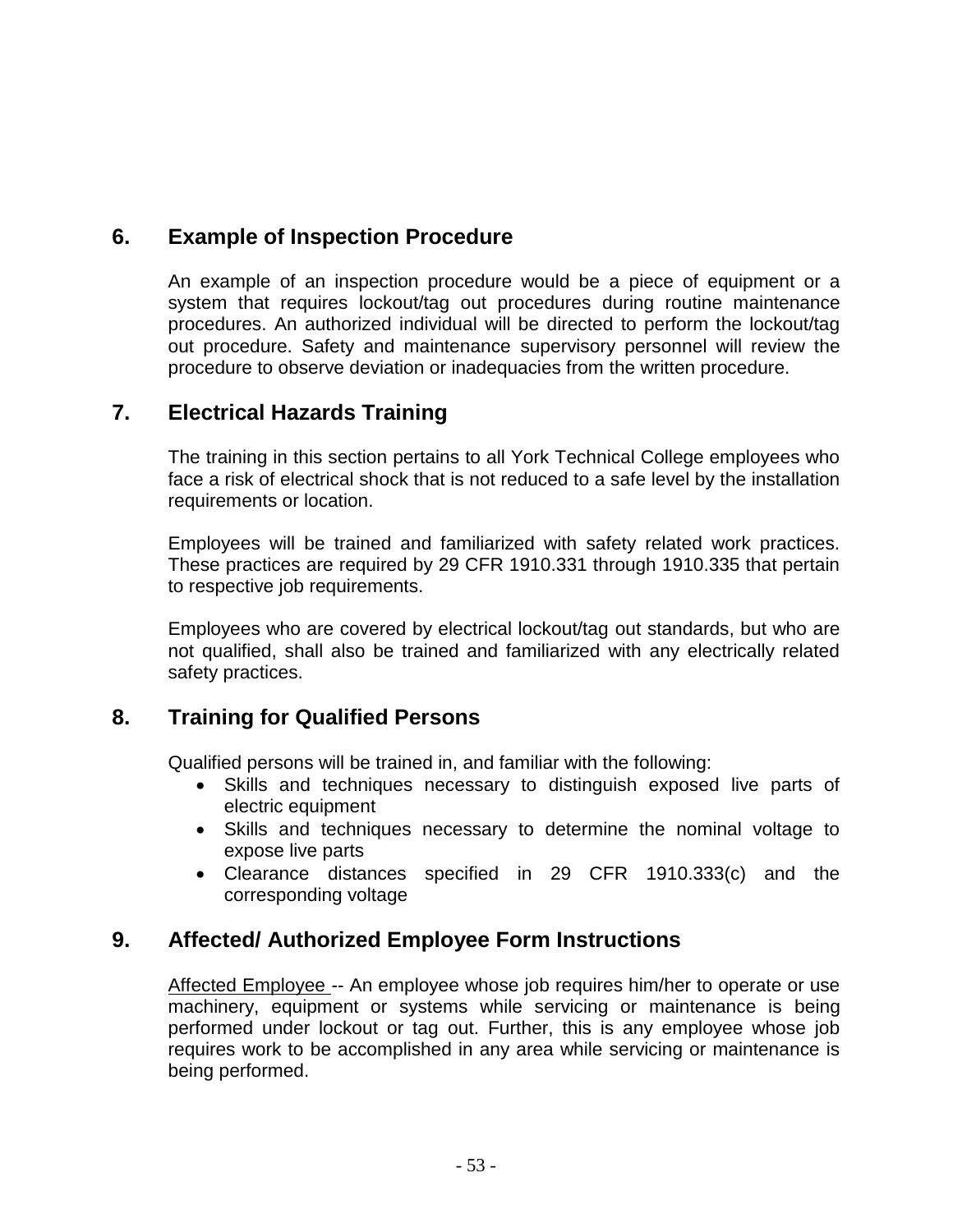Authorized Employee -- A person who locks or implements a tag out system procedure on machines or equipment to perform the servicing or maintenance. Only authorized employees are assigned locks.

## **10. Energy Source Evaluation**

The energy source of any equipment, machine, or process to be set-up, adjusted, repaired, serviced, installed, or where maintenance work is to be performed and unintended motion or release of energy would cause personal injury, such energy sources will be locked out by each employee doing the work. Sources of energy such as springs, air and hydraulic must be evaluated in advance to determine whether to retain or relieve the pressure prior to starting the work.

Safety locks are for the personal protection of the employees, and are only to be used for locking out equipment.

Safety locks, adapters, & tags can be obtained from the Facilities Management Director.

# **11. The Equipment Lock Procedures**

The equipment lock will only be used under the following conditions:

- To protect the equipment during the period of time when work has been suspended or interrupted.
- During shift change when the person on the next shift is late or will be absent.

Personal locks shall contain a tag with the employee's name or lock number, or some other specific method of positive identification of the employee.

The employee to whom it is issued shall retain one key for every lock issued.

Employees will request assistance from their supervisor if they do not know where or how to lockout/tag out equipment or machines. Any questions concerning the lockout/tag out procedures should be direct to the Facilities Management Director or the employee's supervisor.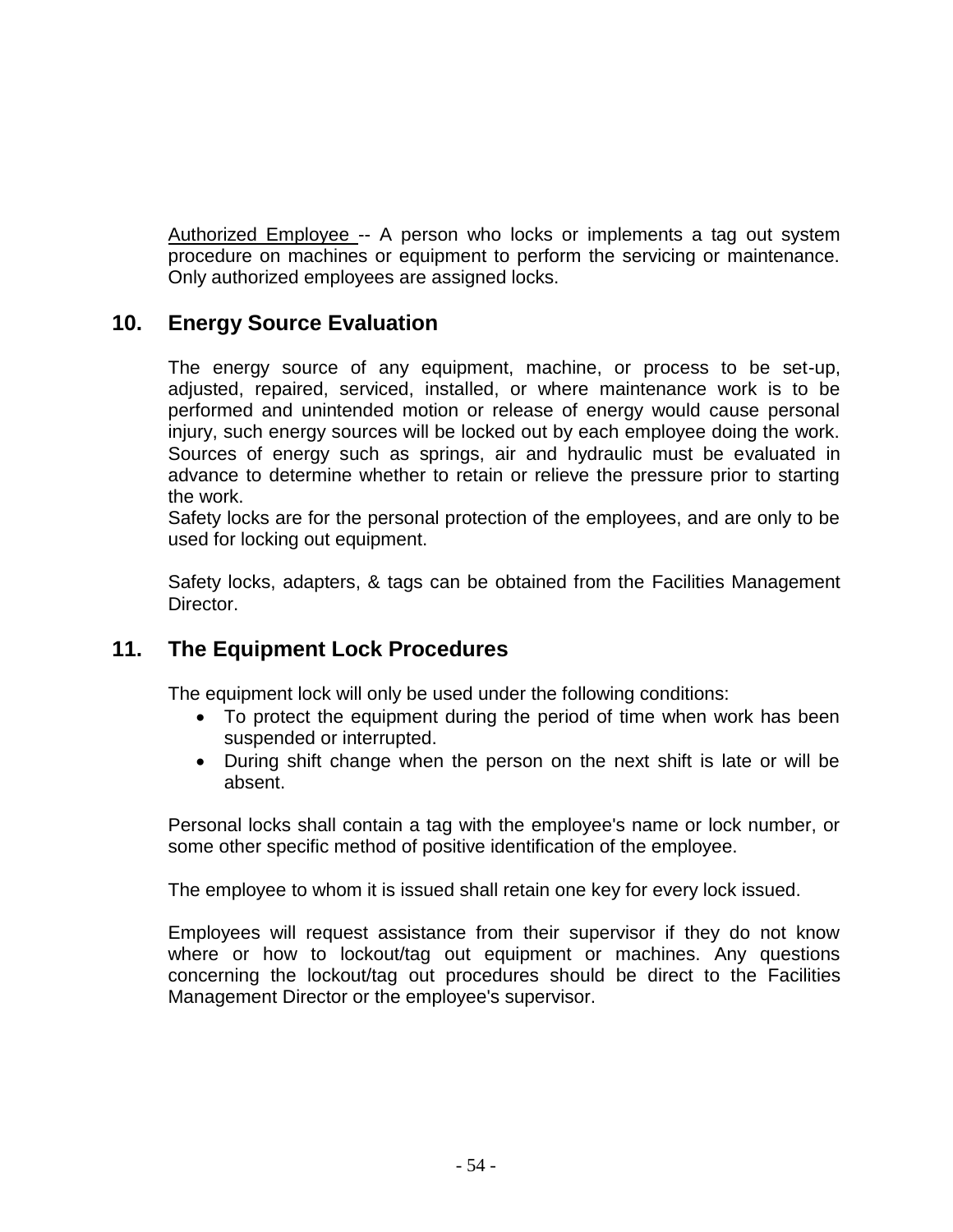# **12. Locking Out/Tagging Out and Isolating the Energy Source**

Before the authorized employee performs a shutdown procedure in preparation for lockout/tag out condition, the employee must first notify supervisory personnel as to the circumstances that require lockout/tag out. This will allow for an orderly shutdown in any of the affected work areas.

Equipment, machines or main disconnect switches/valves shall be turned off and locked in the off position only after the electrical power is shut off at the point of operation control.

A machine connected to a source of power whose voltage is above 110 volts, by a plug-in cord, shall have a locking device applied to the plug attached to the cord leading to the machine to be considered to be locked out/tagged out.

A machine connected to a 110-volt source of power by plug-in cord shall be considered locked out if the plug is disconnected and tagged with a "Do not start" tag.

After locking out/tagging out the energy source, the employee will try the equipment, machine, or process controls to ensure that no unintended motion will occur. The employee will test the equipment, the machine, or the process by use of appropriate test equipment to determine that the energy isolation has been effective.

When two or more employees work on the same equipment, each is responsible for attaching their respective safety lock/tags. Adapters are to be fixed on levers, switches, valves, etc., in the non-operative (off) position.

- An employee who is assigned to a job and upon arrival finds a lockout lock affixed to the equipment will take the following action:
- Determine who placed the equipment out of service and contact all parties who have lock/tags on the equipment to determine if the assignment to be performed would affect their safety. The assignment will proceed only if safe to do so with all parties involved.
- Try the controls to ensure that no unintended motion will occur before starting work on a machine or process by use of appropriate test equipment. This is done to determine if the energy isolation has been effective.

When safety blocks or chokes are required, they shall be used in conjunction with the lockout/tag out steps, NOT AS A SUBSTITUTE.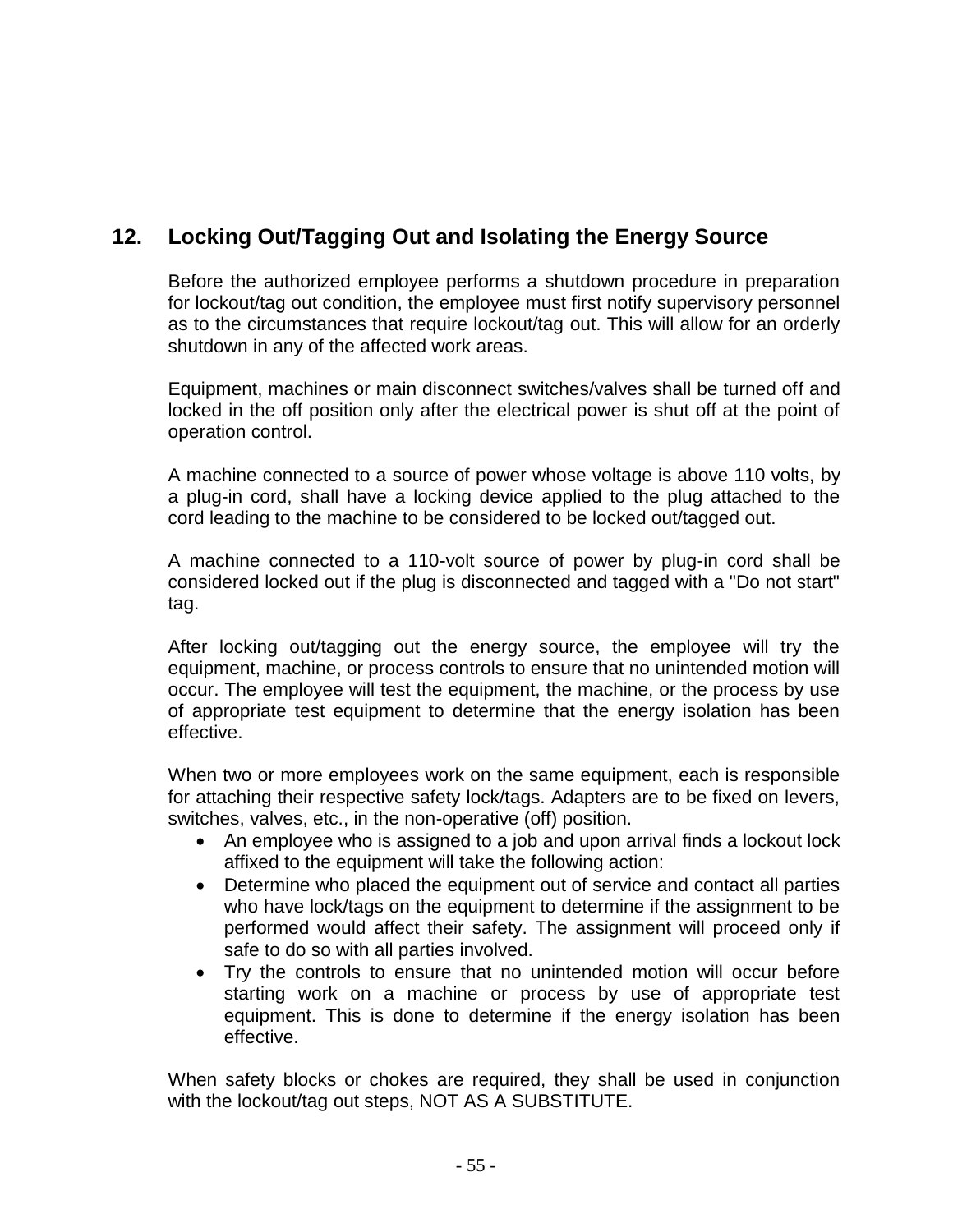# **13. Removal of Locks/Tags and Restoring the Energy Source**

Energy sources may be turned on when it is required to perform tests or adjustments. All of the rules pertaining to removing locks/tags and restoring power shall be followed. The equipment or process shall again be locked/tagged out if it is necessary to continue work after completing the test or adjustments.

If employees leave the job before its completion, the employee shall restore the machine to normal operation. Otherwise, the machine is to remain locked out.

Upon completion of the work, employees will remove their locks rendering the machine or equipment operable when the last lock/tag is removed.

The employee responsible for removing the last lock/tag shall ensure that all guards have been replaced. The equipment, machine, or process must be cleared for operation. Appropriate personnel must be notified.

## **14. Emergency Safety Lock Removal**

The Environmental/Safety Manager or supervisor will be authorized to remove any employee's lock ONLY UNDER THE FOLLOWING CONDITIONS:

- Verification that the authorized employee who applied the lock is not on campus.
- Supervisory personnel have made reasonable efforts to contact the authorized employee to inform him/her that the lock will be removed.
- Supervisory personnel will inform the authorized employee(s) of the removal before the employee resumes work.
- The employees have made certain that all of the requirements for restoring power are followed.

## **15. Outside Contract Services**

When any outside contractor is to perform contracted services for the Facilities Management, the following shall be observed:

• The Project Manager or Facilities Management Director shall accomplish a review of both York Technical College lockout/tag out procedures and the contractor's lockout/tag out procedure.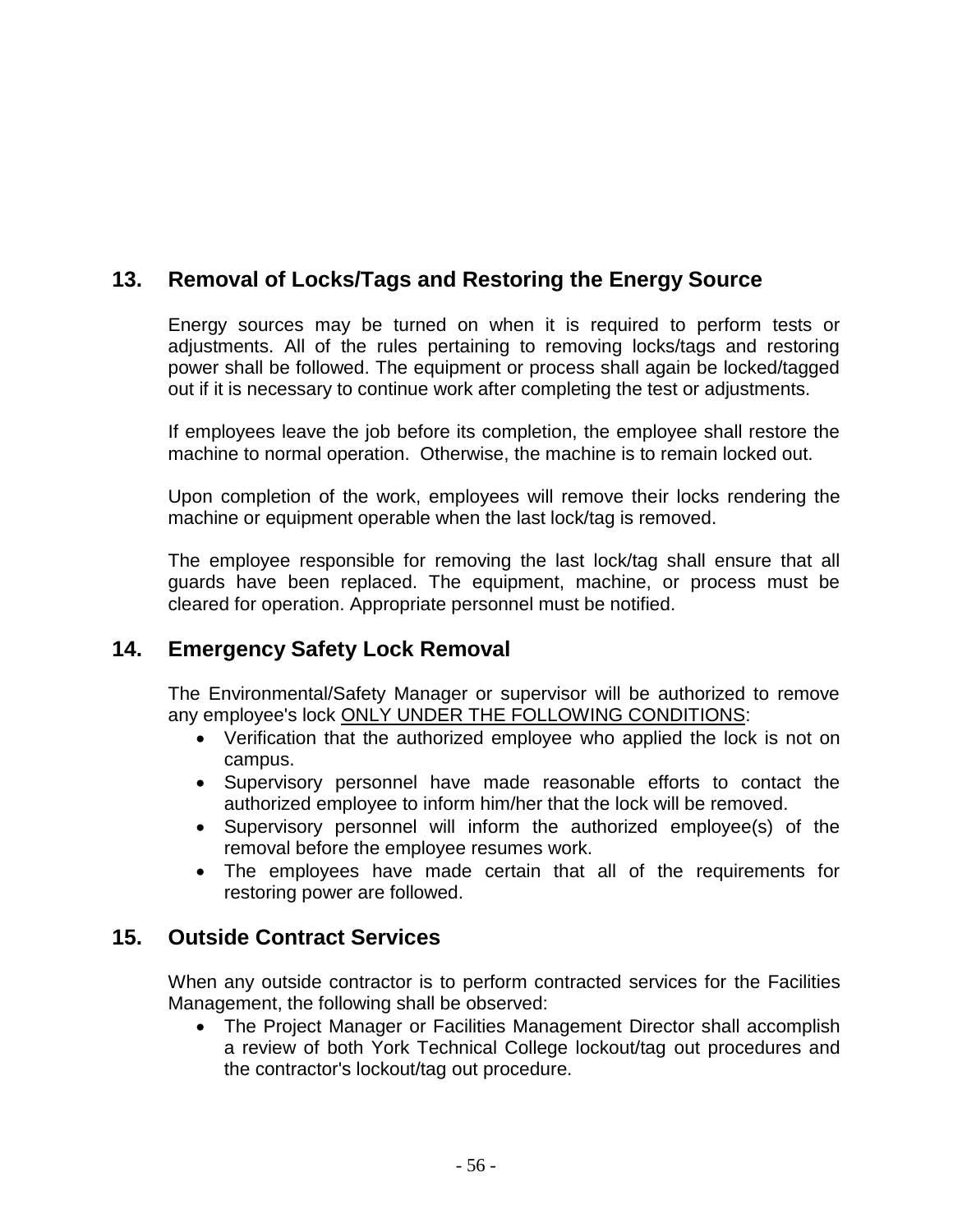- Contractors are subject to the review of York Technical College representatives at any time throughout the contract to ensure compliance with directives.
- This policy shall be conveyed to all outside contractors to ensure that the contractor's employees are knowledgeable of lockout/tag out protection.

## **16. Special Instructions for Personnel Covered by the Electrical Lockout/Tag out Standard**

A tag used without a lock is permitted by 1910.333(b), (2), (iii) (c) and will be supplemented by at least one additional safety measure. This will provide a level of safety equivalent to that obtained by the use of a lock. Included is the removal of an isolating circuit element, blocking of a controlling switch, or opening of an extra disconnecting device.

Qualified personnel will use test equipment to test the circuit element and electrical parts which elements will be exposed and will verify that the circuit elements and equipment parts are de-energized. The test will also determine if any energized condition exists as a result of inadvertently induced voltage or unrelated voltage feedback. If the circuit to be tested is over 600 volts, nominal, the test equipment will be checked for proper operation immediately after the test.

## **17. Procedures for Electrical Circuits**

De-Energizing Equipment - Circuits and equipment to be worked on will be disconnected from all selector switches. Interlocks will not be used as a substitute for lockout and tagging procedures.

Stored electrical energy, which might endanger personnel, will be released. Capacitors will be short-circuited and grounded, if the stored energy might endanger personnel.

NOTE: IF THE CAPACITORS AND/OR ASSOCIATED EQUIPMENT ARE HANDLED IN MEETING THIS REQUIREMENT, THEY WILL BE TREATED AS ENERGIZED.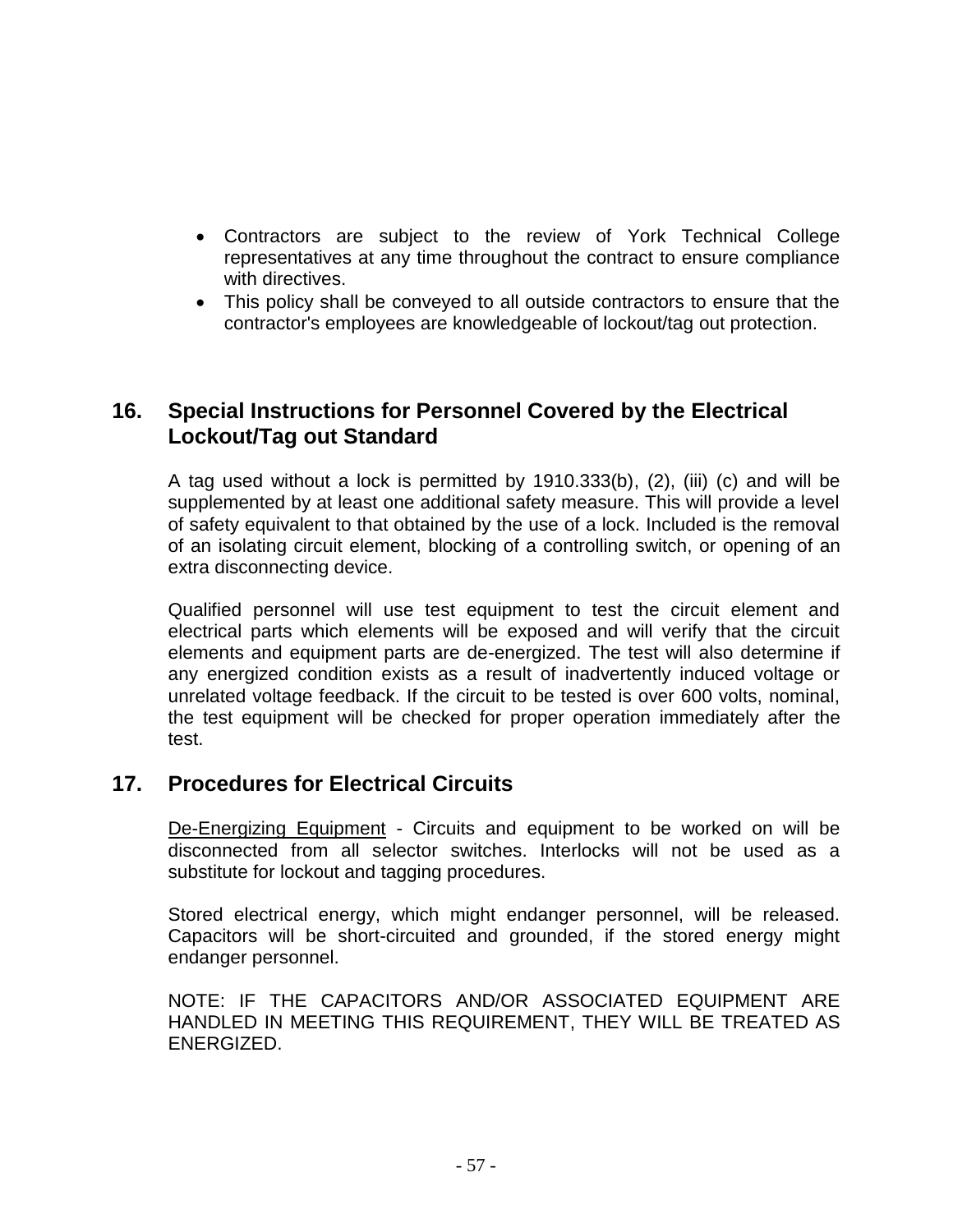Non-electrical devices that could re-energize electric circuit parts will be blocked or relieved to the extent that the circuit parts could not be accidentally energized by the device.

## **18. Application of Locks and Tags**

A lock and tag will be placed on each disconnected means used to de-energize circuit and equipment on which work is performed. The lock will be attached in order to prevent persons from operating equipment means unless they resort to undue force.

Each tag will contain a statement prohibiting unauthorized operation of the disconnecting means and removal of the tag.

### **19. Verification**

- Only qualified individuals will operate the equipment controls.
- Only qualified individuals will conduct tests and visual inspections. They will confirm that electrical jumpers, shorts, grounds, and other devices have been removed.
- Employees exposed to the hazards associated with re-energizing the circuit or equipment will be warned to stay clear of circuits and equipment.
- Each lock and tag will be removed by the employee who applied it or under his/her direct supervision.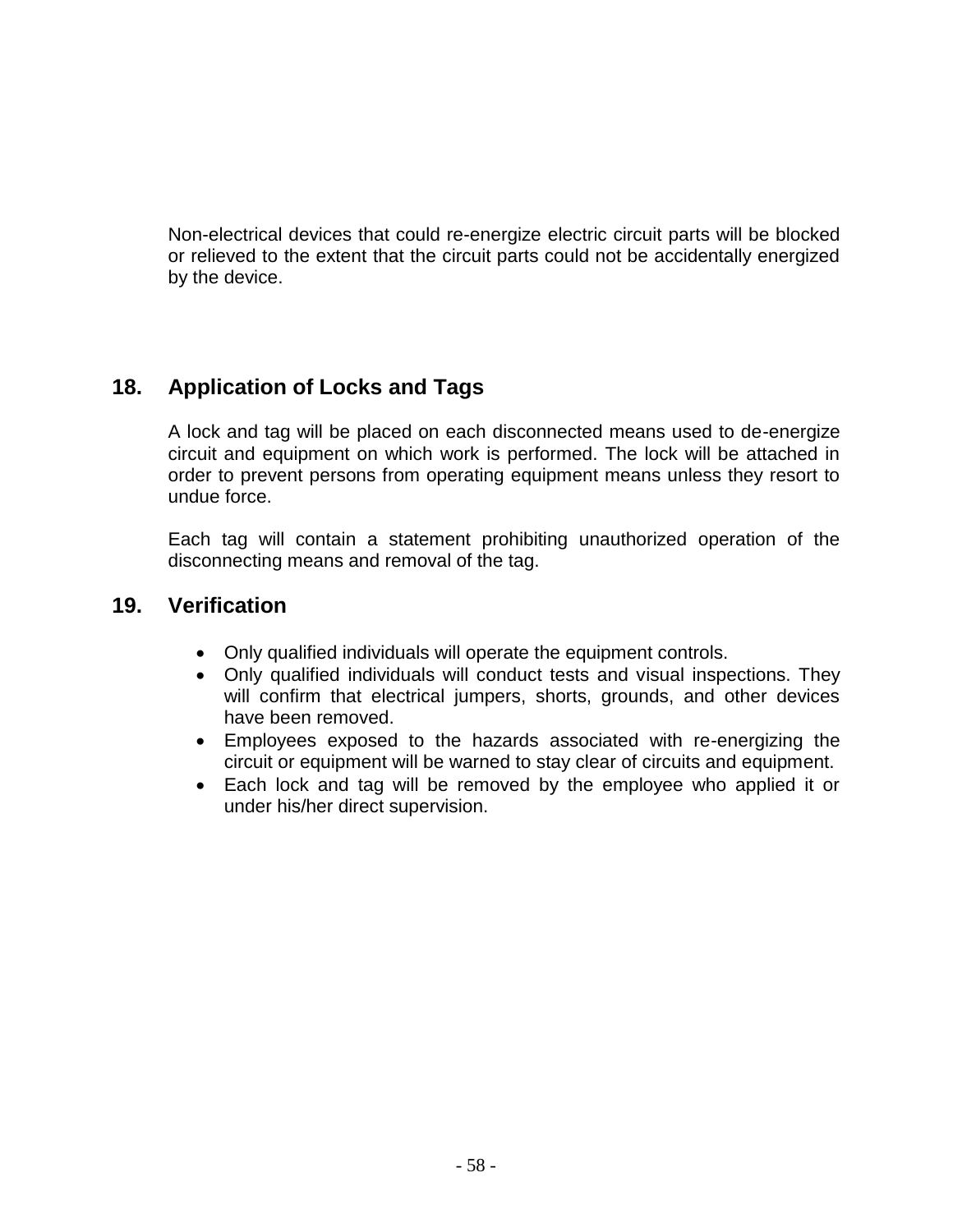# **CONFINED SPACE ENTRY PROGRAM**

### **1. Purpose and Goals**

The purpose of this Confined Space Entry Program is to establish a system for the identification and documentation of confined spaces, to make an evaluation of the potential hazards, and to develop hazard control entry procedures.

The objectives of a Confined Space Entry Program are to:

- Prevent employee injury, illness or death resulting from hazards associated with confined space
- Identify and evaluate confined spaces before entry
- Identify and understand confined space hazards
- Develop techniques to control confined space hazards
- Prepare emergency rescue and other contingency plans

The goal of this program is to meet the above objectives and to comply with regulatory requirements as set forth by the Occupational Safety and Health Administration (OSHA). The OSHA regulation 29 CFR 1910.146 defines functions in terms of three tiers of responsibility.

- The employer
- The individual authorizing or in charge of entry
- Entrants, attendants, entry supervisors, and rescue teams

The regulation itself and this program in general define the responsibilities of York Technical College. It specifies the duties and training requirements for all authorized entrants, attendants, and individuals authorizing or in charge of entry. It further defines rescue procedures and duties of those campus personnel involved in rescue.

Other OSHA programs such as Lockout/Tag out, Electrical Safety Standards, and HAZARD Communications must be reviewed as applicable. These standards must be reviewed prior to and in conjunction with confined space entry procedures. These programs may be required in conjunction with this program before entry is authorized.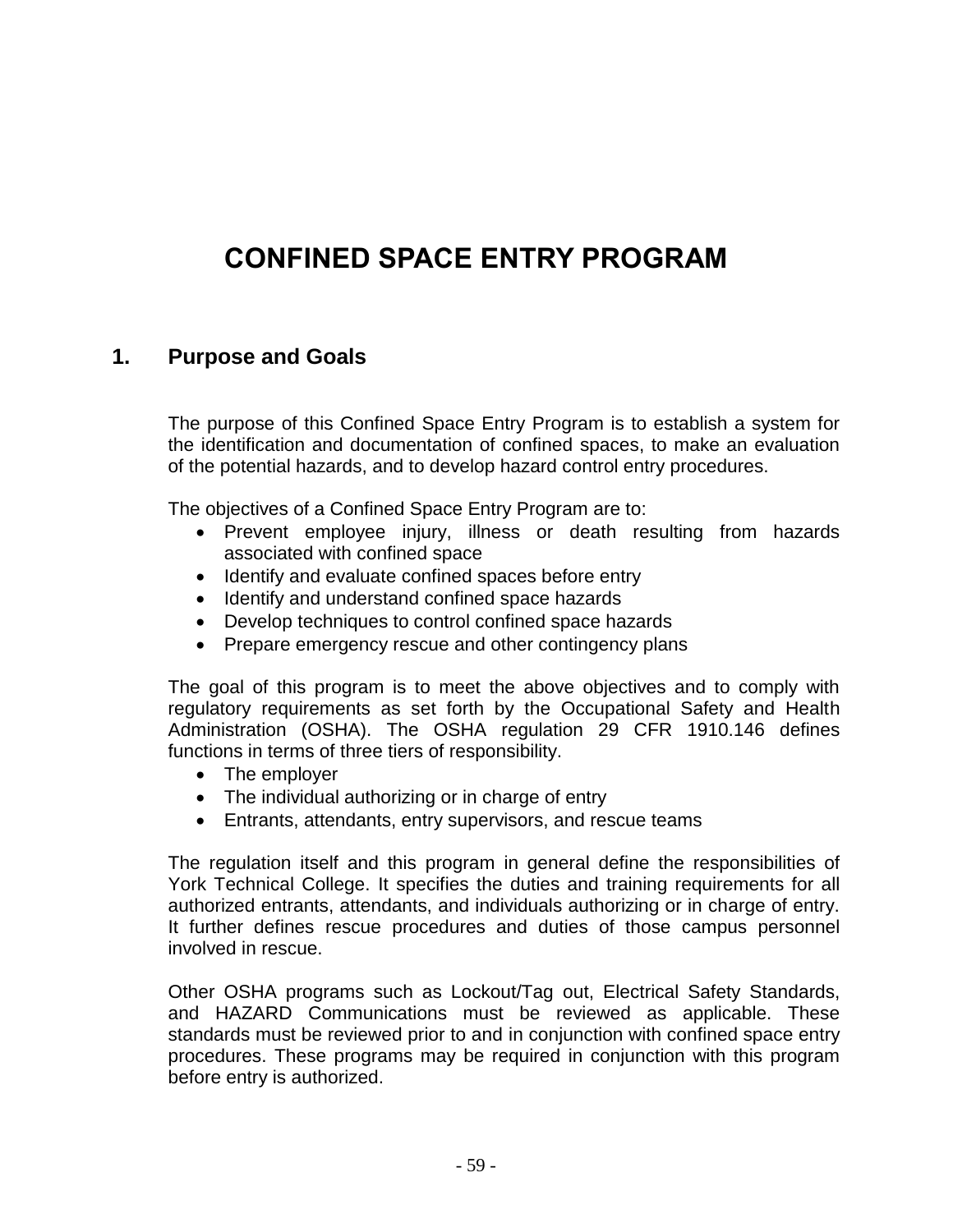# **2. OSHA REQUIREMENTS**

The regulation requires that this program provide a basis for prevention of accidents and fatalities associated with confined spaces. The requirements may be as follows:

Recognition - Confined spaces and the hazards within are identified. York Technical College employees and safety representatives are responsible for recognizing and understanding hazards, protecting employees from hazards, and educating employees concerning worker protection and safe work practices.

Evaluation - Qualified persons must test the space with suitable instruments. More than one type of testing instrument may be needed. In addition, Material Safety Data Sheets (MSDS) and other reference sources may need to be reviewed to determine the exposure limits for hazardous materials.

Controls - Procedures describing the specific measures and precautions, which allow safe entry, are written. Hazards may be controlled through engineering and/or safe work practices. (Ventilation via exhaust fans may be a good example to consider when/if appropriate.)

Confined Space Entry Permit - The Confined Space Entry Permit is the heart of the entry control system. A permit is required for each confined space entry. The permit certifies that the hazards have been identified and evaluated and that the required precautionary procedures are in place. The regulation requires a written permit system that insures the proper preparation, issuance and use of entry permits. (See Appendix III)

Training - Employees must be trained so that attendants, authorized entrants and persons authorizing or in charge of the entry can work safely in and around the confined space. After initial training, employees may need periodic retraining to ensure continued competence in entry procedures and safe job practices. Immediate supervisory personnel are to report all known training deficiencies to the Facilities Management Director immediately so that appropriate training may be conducted.

Rescue - Entrants and attendants must be trained on the proper use of safety and rescue equipment and emergency rescue procedures. Provide a properly trained and equipped in-plant rescue team or contract for outside services. Due to the complexity of training and equipment requirements, the York County EMS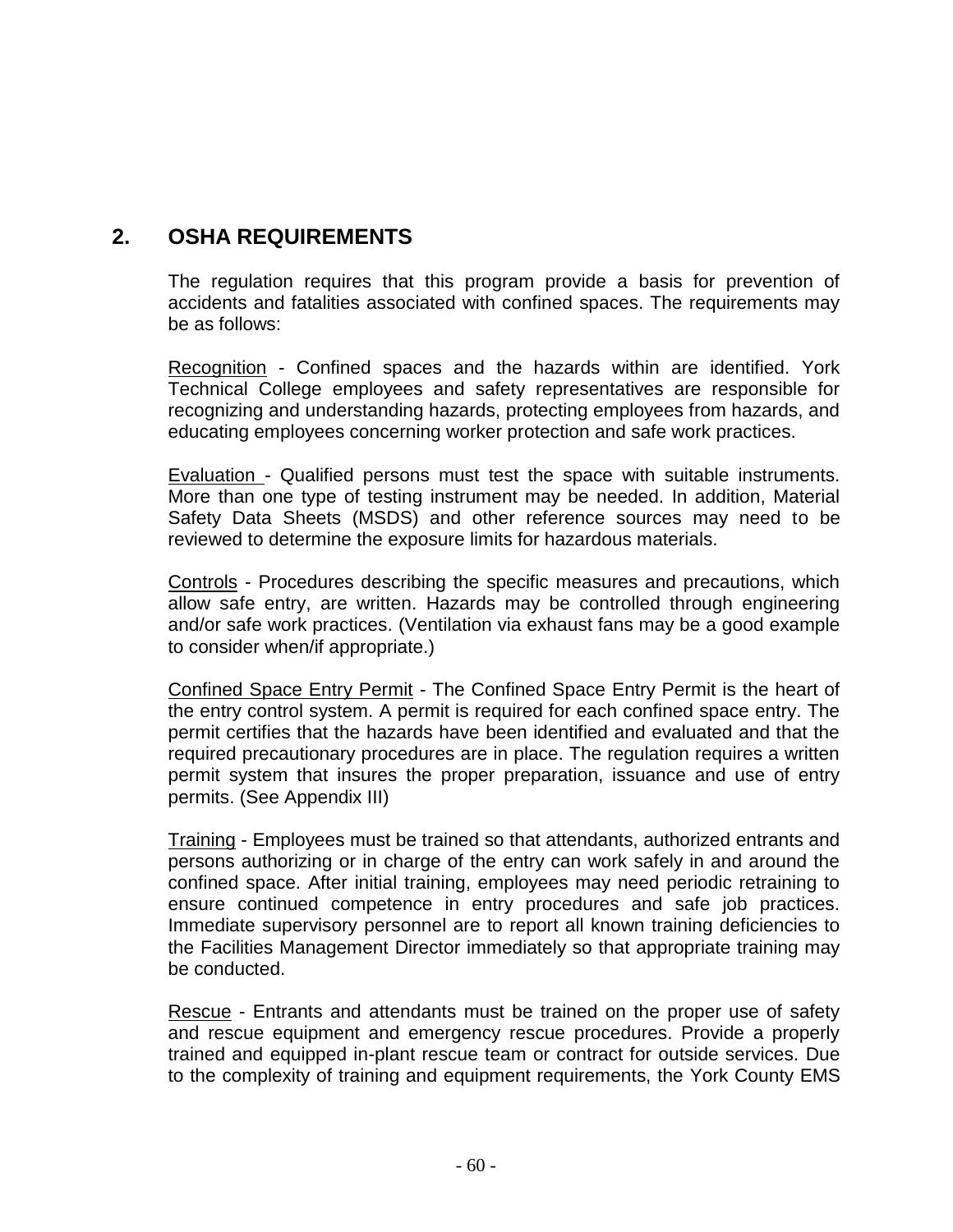will be summoned when rescue is required. EMS personnel are both trained and equipped to properly perform rescue with minimum risk to life.

### **3. Scope**

The scope of this program is to protect York Technical College employees and any contracted personnel during entry into any permit-required confined space.

### **4. General Requirements**

OSHA requires site evaluation in order to determine if any confined spaces are permit- required spaces. Note: Only through physical audit can all confined spaces be identified.

The Facilities Management Director will identify all potential permit required spaces. A list of all permit required spaces would be furnished to the Facilities Management Office. All identified permit required areas contain potential hazards. These spaces must be posted to inform employees. This shall be accomplished by posting a sign at all entrances stating, "DANGER- PERMIT REQUIRED. CONFINED SPACE. DO NOT ENTER."

Only trained contractors identified by Facilities Management will be allowed access via permit into permit-required spaces.

Contract vendors hired to work in confined spaces will ensure their permits will be issued only for specific areas and for established time frames. Time frames will not exceed a normal eight (8) hour work period. If additional time is required to complete tasks within the confined space, a new permit must be issued.

Permits will be issued only for specific spaces and for established time frames. Time frames will not exceed a normal eight (8) hour work period. If additional time is required to complete tasks within the confined space, a new permit must be issued.

Contractors working in confined spaces at York Technical College must be informed of the dangers, and must comply with the requirements of the permit system, and are subject to this policy in entirety. It is the responsibility of the project manager to notify, brief, and provide a copy of this policy to any contractor working in a confined space on the campus. It is the contractor's responsibility to inform all workers/subcontractors under his supervision/control of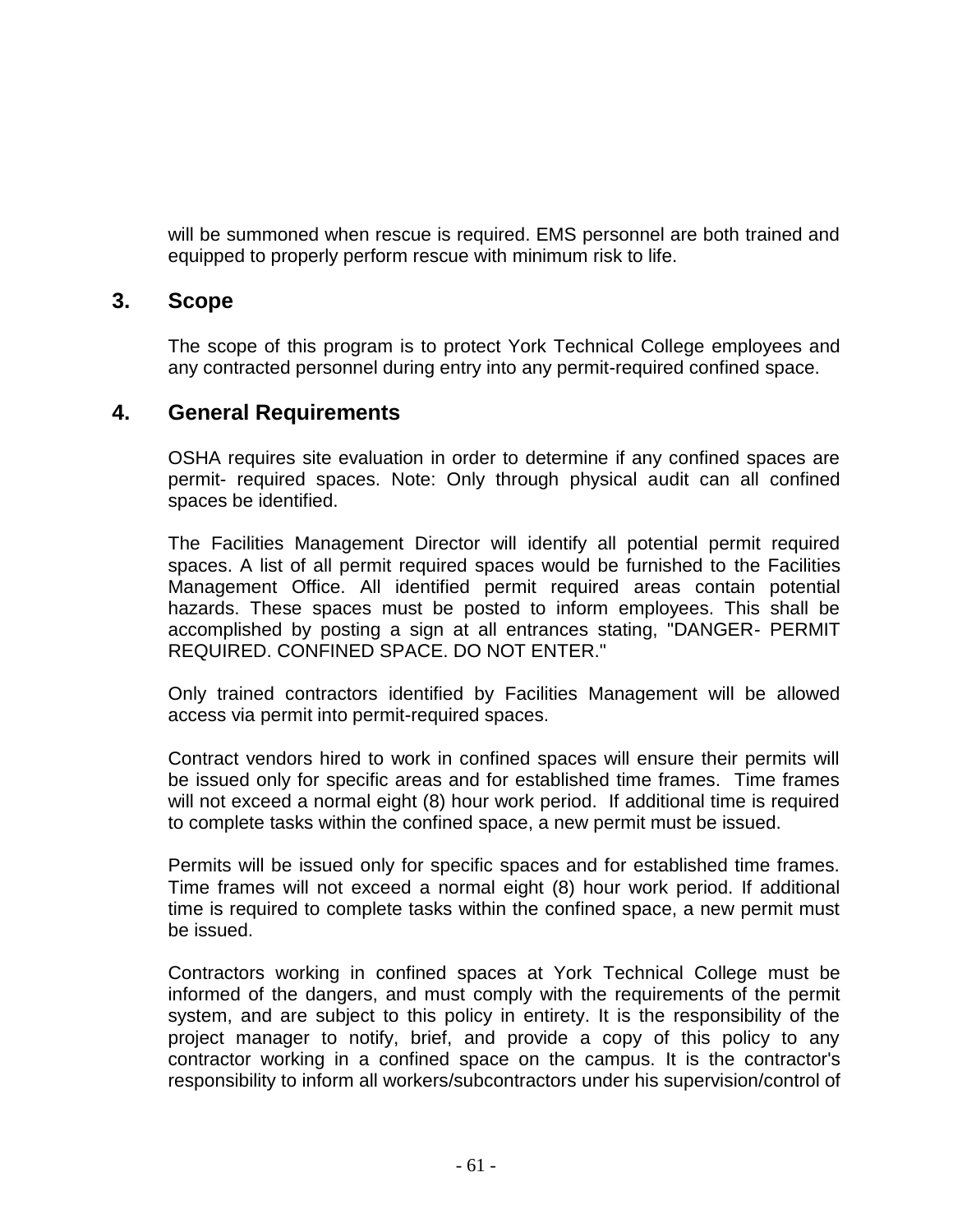specific confined space hazards. Briefings must be documented and records maintained for a period of not less than one (1) year.

Any change in the use or configuration of a non-permit confined space must be reviewed by the Facilities Management Director to determine whether or not reclassification to permit status is required.

Spaces classified by Facilities Management as "permit required space" may be reclassified as non-permit confined space under conditions specified under 29 CFR 1910.146 (c)(7)(i)(ii)(iii)(iv).

When a contractor must work in an identified confined space, the Facilities Management Director will:

- a. Inform the contractor that the work place has been designated as a confined space and that entry is allowed only in accordance with policies specified by York Technical College.
- b. Apprise the contractor of the particular hazards that exists (e.g., electrical, oxygen deficiency, etc.).
- c. Inform the contractor of any/all procedures that the Facilities Management Director has implemented for protection of employees in or near an identified space where contractor personnel will be working.
- d. Coordination of entry operations with the contractor when working in or near identified permit spaces.
- e. The Facilities Management Director and the Project Manager must debrief the contractor at the conclusion of any entry operation. (Refer to 29 CFR 1910.146  $(c)(8)(i)(ii)(iii)(iv)(v)$  for exact contractor information requirements).

## **5. Permit Required Confined Space Program**

The following is mandatory under the Permit Required Confined Space program.

- a. Implementation of measures to prevent unauthorized entry. (Barricades, appropriate signage, roping off of the area, etc.)
- b. Identify and evaluate space hazards prior to entry of contractors.
- c. Develop and implement safe entry procedures to include but are not limited to the following:
	- Specifications for acceptable entry conditions, (i.e. locking out electrical sources, atmospheric testing, etc.)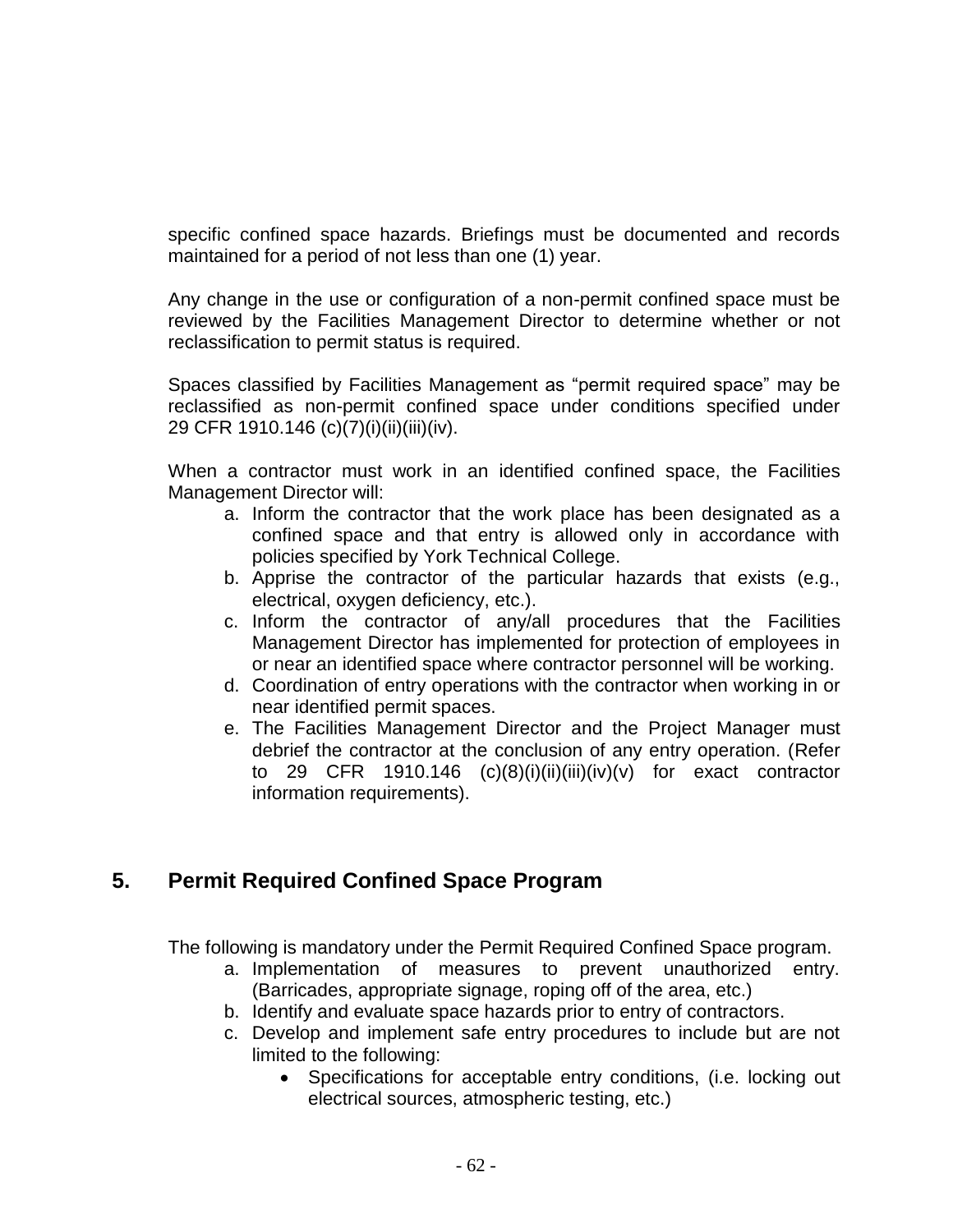- Isolating the space.
- Purge, inert, flush or vent the space.
- Establish barriers to protect entrants throughout the duration of an authorized entry. (In most cases, the conditions will be verified by visual observation or voice communication with the entrant via radio.) (Refer to 29 CFR 1910.146 (d)(3)(i)(ii)(iii)).
- d. Provide equipment and ensure contractors use the equipment properly.
	- Testing and monitoring equipment
	- Communications equipment
	- Personal protective equipment (PPE)
	- Explosion proof lights
	- Barriers and shields
	- Egress and ingress equipment
	- Reserve and emergency equipment/procedures

Any manholes on York Technical College campuses are considered a permit required confined space. Manhole covers across campus are marked. Anyone entering a manhole, marked or unmarked, must obtain a confined space permit from the Facilities Management Director.

Prior to entry, the Facilities Management Director will:

- Evaluate permit space conditions when entry operations are conducted.
- Test conditions to determine acceptable entry. (Use of detection equipment.)
- Test for oxygen levels. (Test for oxygen adequacy first and then for an oxygen- enriched atmosphere.)

Facilities Management must provide at least one attendant outside of the permit space for the duration of authorized entry operations by college personnel.

Contractors are required to provide an outside attendant when contractor's permit space entry is required.

Facilities Management must designate persons who are to have active roles in this program in writing.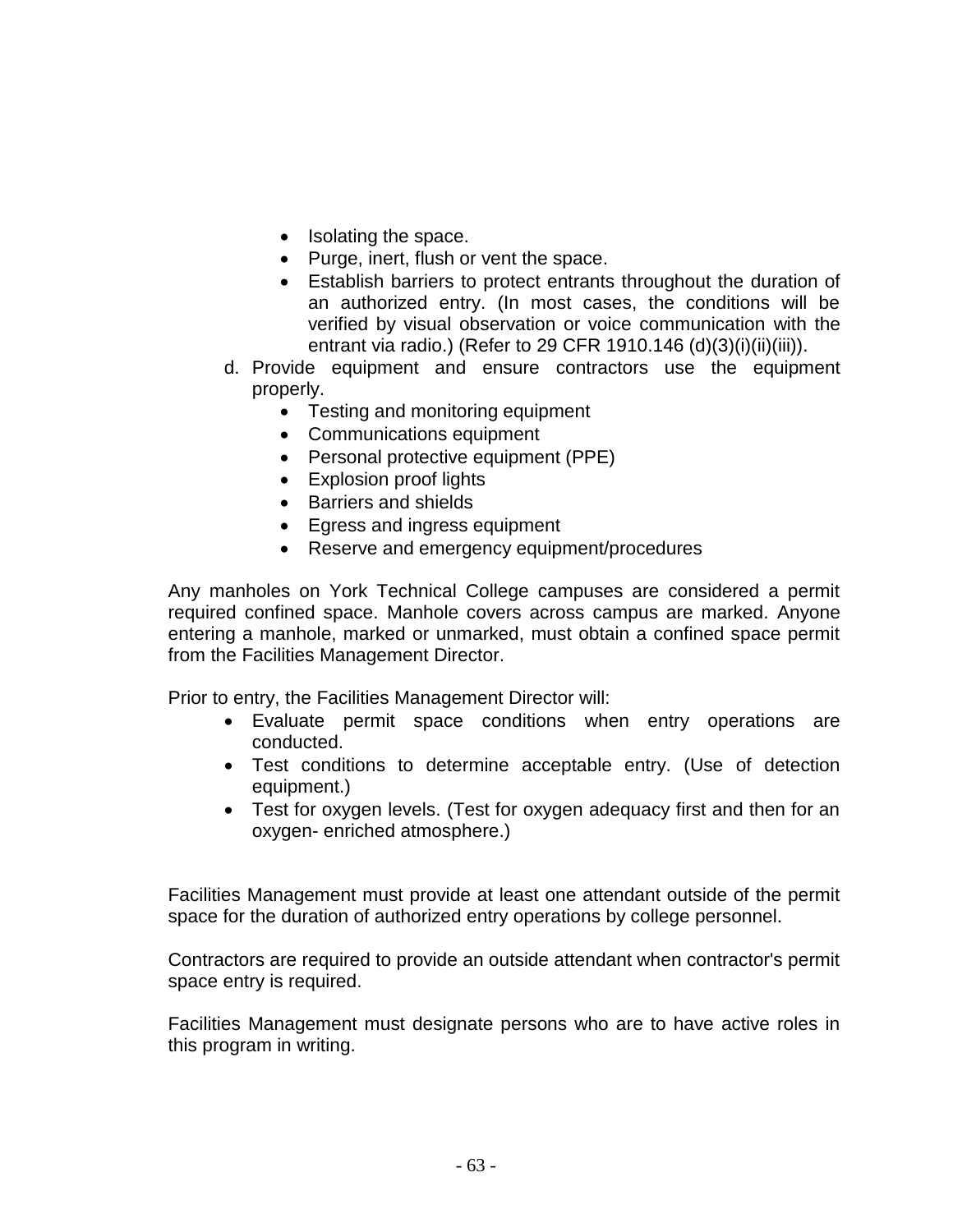Public Safety will be contacted involving all emergency rescue situations. When notifying Public Safety, state the following:

- Location of confined space
- Condition of victim, if known
- Duration of entry

Public Safety officers will contact, meet, and guide rescue personnel to the proper location on campus.

## **6. The Permit System**

The permit system procedures for maintenance and control are the responsibility of the Facilities Management Director.

The permit system will document at minimum, the following:

- The signature of the authorized entry supervisor
- Time duration for the permit. Not to exceed eight hours on a single day
- Termination procedures occur when entry operations are completed or when conditions arise in or near the entry area that are allowed

# **7. Entry Permit Information (Appendix III)**

The permit must be printed or typed in blue or black ink and identify the following fifteen (15) items:

- The identification of the space to be entered
- Purpose of entry
- Date and duration of the permit
- Authorized entrant(s)
- The name of the attendant(s)
- The name of the entry supervisor
- Identification of hazards (must be specific)
- Isolation measures
- Acceptable entry conditions
- The results of initial and periodic testing
- Rescue and emergency procedures
- Communications procedures
- Equipment to be used
- Additional permit requirements, i.e. hot work welding
- Any other information that may be relevant to the safety of employees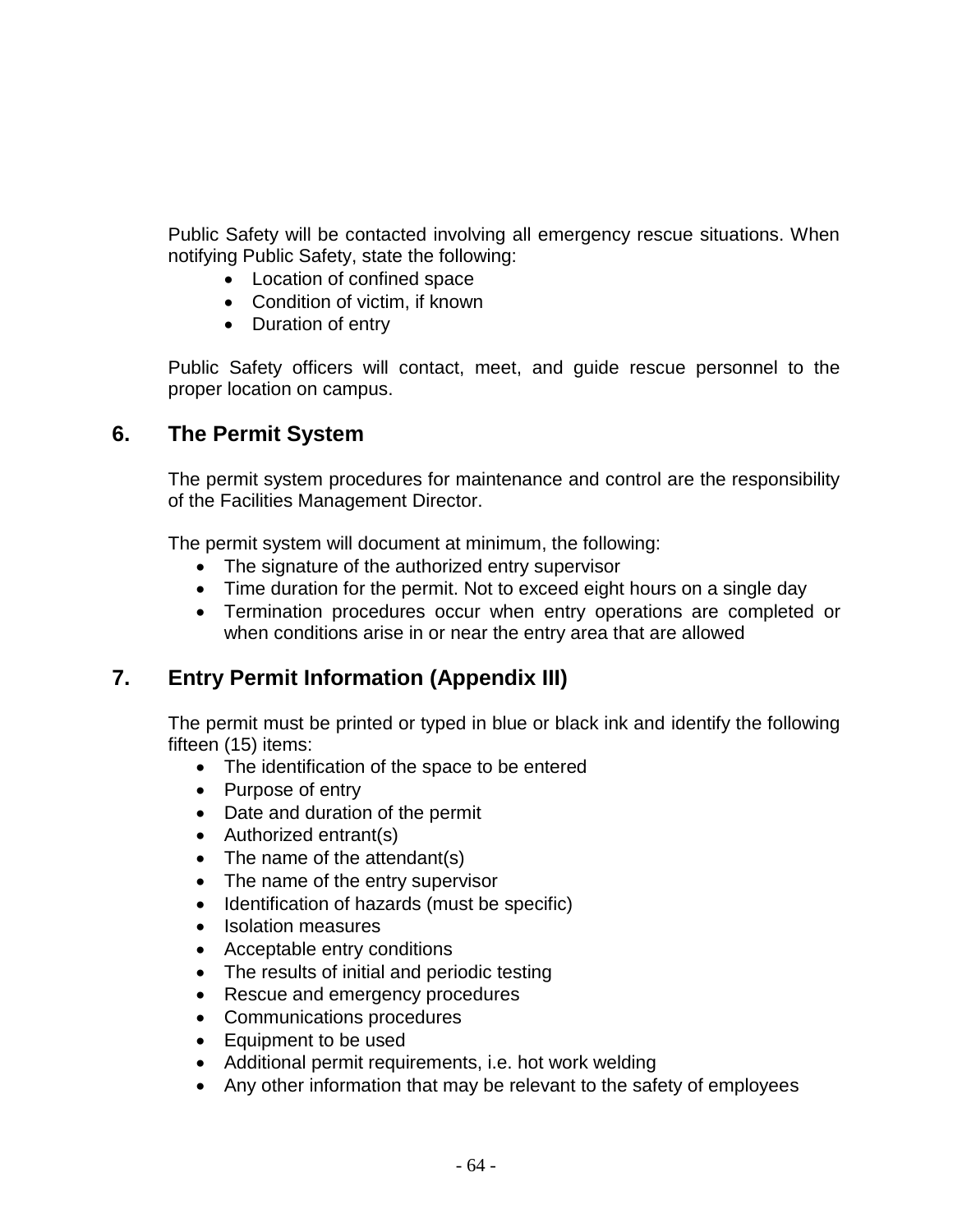# **8. Training**

Initial and annual training refresher courses thereafter must be accomplished:

- a. Initial training must be provided to each affected employee:
	- Before the employee is assigned confined space duties
	- Before there is a change in assigned duties
	- When there is a change in permit space operations
- b. Annual training must be accomplished for all affected employees.
- c. Training must ensure employee proficiency.
- d. Training documentation must contain each trained employees name, signature, and date of training. Documentation of initial training and annual training (to include any intermediate training) will be maintained by the Facilities Management Director.
- e. Training will be conducted by Facilities Management Director.

## **9. Duties of the Authorized Entrants**

At minimum, the duties of the authorized entrant(s) are:

- a. To review the permit prior to entrance
- b. To know the hazards/potential hazards of the job
- c. To know the proper use of required equipment and PPE
- d. To understand communications requirements with the attendant
- e. To alert the attendant of any unusual condition or hazard during the entry process or as the task is being accomplished
- f. Evacuate when directed by the attendant
- g. To perform the tasks within the space(s) as assigned.

## **10. Duties of Attendants**

At minimum, the duties of attendants are:

- a. To review the permit prior to entrance of entrant with both the entrant and the entry supervisor. (Note: The attendant and the entry supervisor may be the same individual.)
- b. To know the potential hazards of the tasks
- c. To be aware of possible behavioral effects of hazard exposure in authorized entrants. Behavior not considered normal for the individual in the confined space. (i.e. lethargic, garbled voice, giddy, or no response)
- d. To maintain continuous control and count of entrants
- e. To remain outside the confined space at all times
- f. To maintain communication with entrant(s) at all times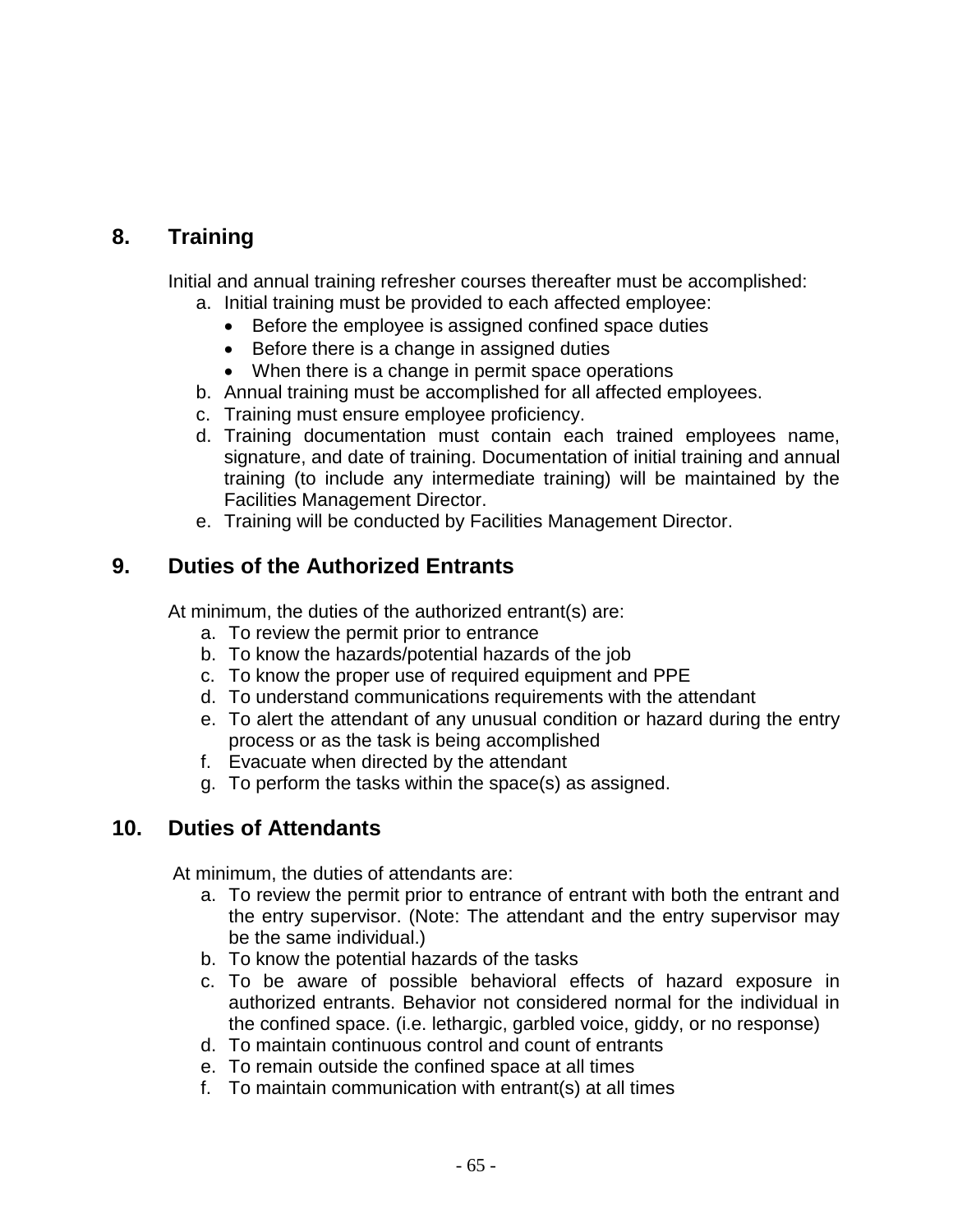- g. To monitor conditions inside and outside of the confined space
- h. To summon rescue and emergency services as required
- i. To insure that unauthorized persons do not approach the work area
- j. To perform NON-ENTRY rescue procedures as required. This may entail pulling the entrant from the space via rope or other device without the attendant entering the space. **NOTE:** In no instance will the attendant enter the confined space. Entrance by a second individual without proper equipment, i.e. SCBA, may result in the need for the rescue of the wellintentioned but unprotected rescuer, as well as the original victim.
- k. To perform NON-ENTRY rescue procedures as required.

## **11. Duties of Entry Supervisors**

At minimum, the duties of the entry supervisors are:

- a. To verify completeness of the entry permit
- b. To terminate entry and cancel the permit as required
- c. To contact Public Safety fire rescue services
- d. To remove unauthorized individuals from the confined space area
- e. To determine transference of a confined space entry procedure.

### **12. Rescue and Emergency Services**

All rescue operations will be controlled through coordination with Public Safety. Due to the complexity of training and equipment required, Public Safety will notify the York County EMS for any required rescue services. Public Safety officers will guide emergency personnel to the rescue location from a meeting point designated by Public Safety and will obtain as much information as possible from the reporting individual. In some circumstances, call 911 first, and then notify Public Safety. Refer to the life threatening procedures above.

When an injured entrant is exposed to a hazardous chemical, a Material Safety Data Sheet (MSDS) for the material is required. Material Safety Data Sheets may be obtained from the MSDS file in the Facilities Management Office.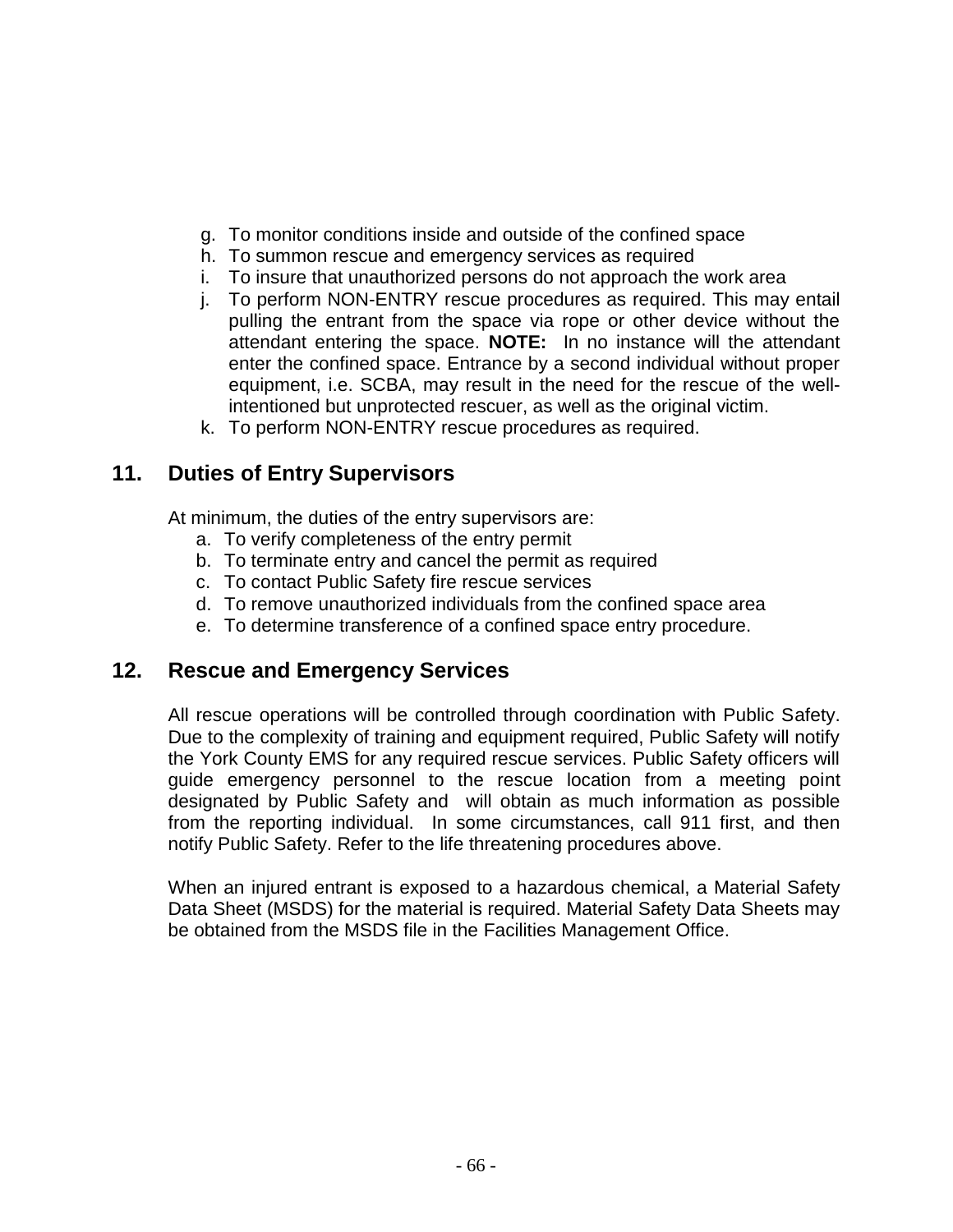# **Appendix I**

All forms in Appendix I are sample forms and should be treated as such.

# **Bloodborne Pathogen Exposure Determination Form**

|                                     | BLOODBORNE PATHOGEN EXPOSURE DETERMINATION<br>pg.<br>Reference: OSHA 29 CRF 1910.1030<br>Date:                                                                 |                                  |             |                                                                                         |  |                                                                                                                                                                                                                                                                                                                                                                                                                                   |               |  |       |
|-------------------------------------|----------------------------------------------------------------------------------------------------------------------------------------------------------------|----------------------------------|-------------|-----------------------------------------------------------------------------------------|--|-----------------------------------------------------------------------------------------------------------------------------------------------------------------------------------------------------------------------------------------------------------------------------------------------------------------------------------------------------------------------------------------------------------------------------------|---------------|--|-------|
|                                     | Category III. Job Classifications That Involve No Occupational Exposure To Bloodborne Pathogens & Category I Tasks Are Not A<br><b>Condition Of Employment</b> |                                  |             |                                                                                         |  |                                                                                                                                                                                                                                                                                                                                                                                                                                   |               |  |       |
|                                     | Organization: York Technical College                                                                                                                           |                                  |             | Division: Health & Human Services                                                       |  |                                                                                                                                                                                                                                                                                                                                                                                                                                   | Department:   |  |       |
| <b>NO</b>                           | <b>JOB CLASSIFICATION</b>                                                                                                                                      |                                  | <b>NAME</b> | ALL TASKS & PROCEDURES IN<br><b>CLASSIFICATION WITH BLOODBORNE</b><br>PATHOGEN EXPOSURE |  | <b>FURTHER COMMENTS OR</b><br><b>EXPLANATIONS</b>                                                                                                                                                                                                                                                                                                                                                                                 |               |  |       |
| 1.                                  |                                                                                                                                                                |                                  |             |                                                                                         |  | As of 9/4/02<br>Bloodborne pathogens exposure, blood                                                                                                                                                                                                                                                                                                                                                                              |               |  |       |
| 2.                                  |                                                                                                                                                                |                                  |             |                                                                                         |  | from wounds, body fluids-dressings,<br>All listed employees have                                                                                                                                                                                                                                                                                                                                                                  |               |  |       |
| 3.                                  |                                                                                                                                                                |                                  |             |                                                                                         |  | tube drainage, contaminated linen, and<br>completed a review of<br>equipment . Injections, monitoring of<br><b>Bloodborne Pathogen</b><br>IV's - IV mediation, and IV insertion,<br>Training.<br>emesis cleaning, blood glucose<br>All listed employees have<br>monitoring, perineal care, handling<br>completed the hepatitis<br>infected waste products, contaminated<br>vaccine series<br>sharps, specimen feeding collecting, |               |  |       |
| 4.                                  |                                                                                                                                                                |                                  |             |                                                                                         |  |                                                                                                                                                                                                                                                                                                                                                                                                                                   |               |  |       |
| 5.                                  |                                                                                                                                                                |                                  |             |                                                                                         |  |                                                                                                                                                                                                                                                                                                                                                                                                                                   |               |  |       |
| 6.                                  |                                                                                                                                                                |                                  |             |                                                                                         |  |                                                                                                                                                                                                                                                                                                                                                                                                                                   |               |  |       |
| 7.                                  |                                                                                                                                                                |                                  |             |                                                                                         |  | incontinence care, oral care, hygiene<br>care.                                                                                                                                                                                                                                                                                                                                                                                    |               |  |       |
| 8.                                  |                                                                                                                                                                |                                  |             |                                                                                         |  |                                                                                                                                                                                                                                                                                                                                                                                                                                   |               |  |       |
| o                                   |                                                                                                                                                                |                                  |             |                                                                                         |  |                                                                                                                                                                                                                                                                                                                                                                                                                                   |               |  |       |
| 10.                                 |                                                                                                                                                                |                                  |             |                                                                                         |  |                                                                                                                                                                                                                                                                                                                                                                                                                                   |               |  |       |
| 11.<br>12.                          |                                                                                                                                                                |                                  |             |                                                                                         |  |                                                                                                                                                                                                                                                                                                                                                                                                                                   |               |  |       |
| 13.                                 |                                                                                                                                                                |                                  |             |                                                                                         |  |                                                                                                                                                                                                                                                                                                                                                                                                                                   |               |  |       |
| 14.                                 |                                                                                                                                                                |                                  |             |                                                                                         |  |                                                                                                                                                                                                                                                                                                                                                                                                                                   |               |  |       |
| 15.                                 |                                                                                                                                                                |                                  |             |                                                                                         |  |                                                                                                                                                                                                                                                                                                                                                                                                                                   |               |  |       |
| 16.                                 |                                                                                                                                                                |                                  |             |                                                                                         |  |                                                                                                                                                                                                                                                                                                                                                                                                                                   |               |  |       |
| 17.                                 |                                                                                                                                                                |                                  |             |                                                                                         |  |                                                                                                                                                                                                                                                                                                                                                                                                                                   |               |  |       |
| 18.                                 |                                                                                                                                                                |                                  |             |                                                                                         |  |                                                                                                                                                                                                                                                                                                                                                                                                                                   |               |  |       |
| 19.                                 |                                                                                                                                                                |                                  |             |                                                                                         |  |                                                                                                                                                                                                                                                                                                                                                                                                                                   |               |  |       |
| Prepared by:<br><b>Linda Bolick</b> |                                                                                                                                                                | Title: CE/HHS Program<br>Manager |             | Date: 9/4/02                                                                            |  | Reviewed:                                                                                                                                                                                                                                                                                                                                                                                                                         | <b>Title:</b> |  | Date: |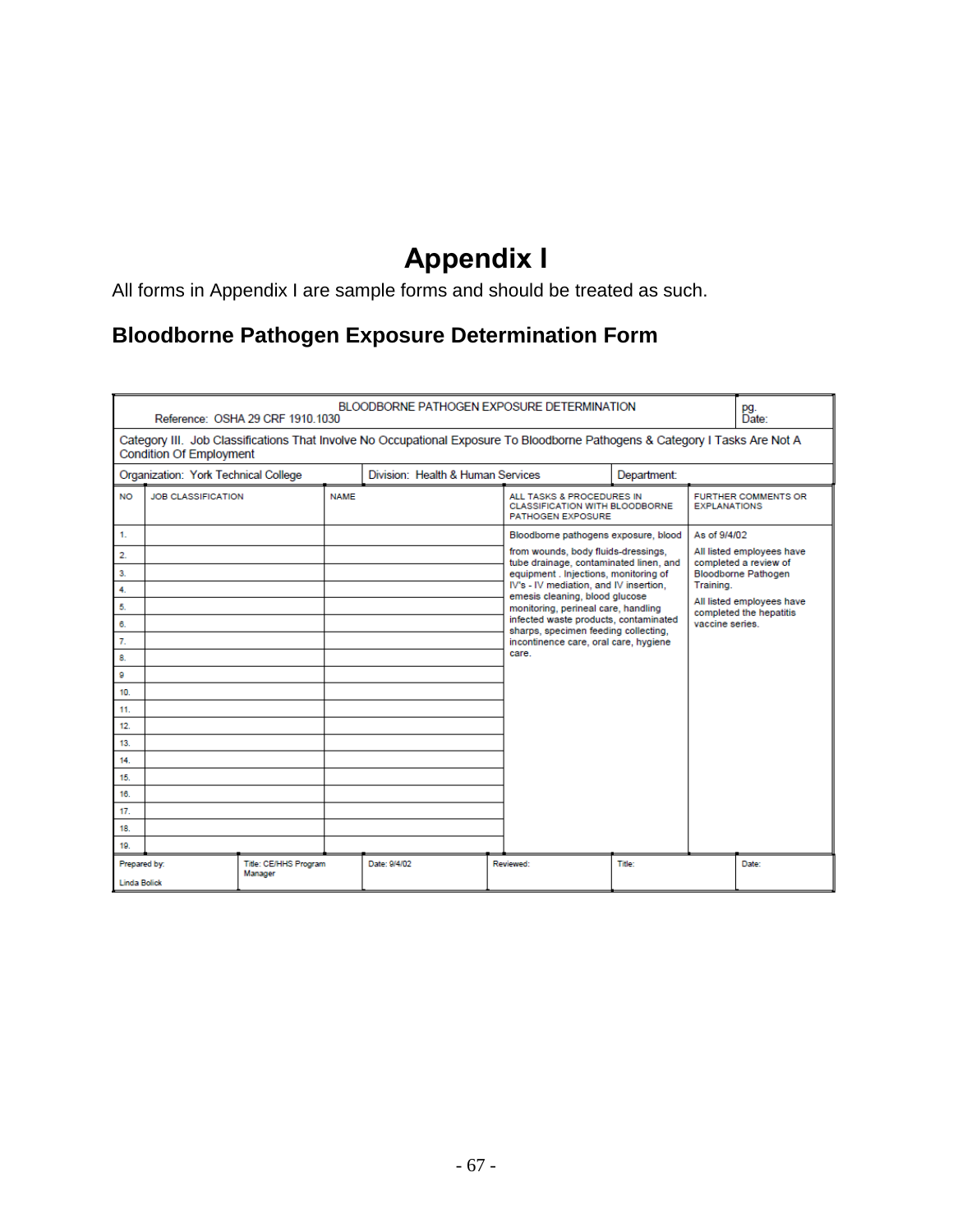# **Employee Informed Hepatitis B Vaccination Declination**

### YORK TECHNICAL COLLEGE CONTINUING EDUCATION HEALTH AND HUMAN SERVICES

### EMPLOYEE INFORMED HEPATITIS B VACCINATION DECLINATION

I understand that due to my occupational exposure to blood or other potentially infectious materials I may be at risk for acquiring Hepatitis B virus (HBV) infection. I have received training about this hazard, and I have been given the opportunity to be vaccinated with Hepatitis B vaccine. However, I decline the Hepatitis B vaccine at this time. I understand that by declining this vaccine, I continue to be at risk of acquiring Hepatitis B, a serious disease.

*All employees who decline the Hepatitis B vaccination and who are to be involved with any high-risk area will be screened for Hepatitis B. Evidence of negative results from either the surface antigen or panel screening must be presented to and approved by the Infection Control and Employee Health Nurse prior to the employee's admittance to the high risk area. The high risk area that has been defined by the Infection Control Committee as being the Operating Room.*

Copy(s) of this form may be provided to the clinical site(s).

| <b>Employee Signature</b> |              | Date |  |  |  |
|---------------------------|--------------|------|--|--|--|
| Address                   |              |      |  |  |  |
| City                      | <b>State</b> | Zip  |  |  |  |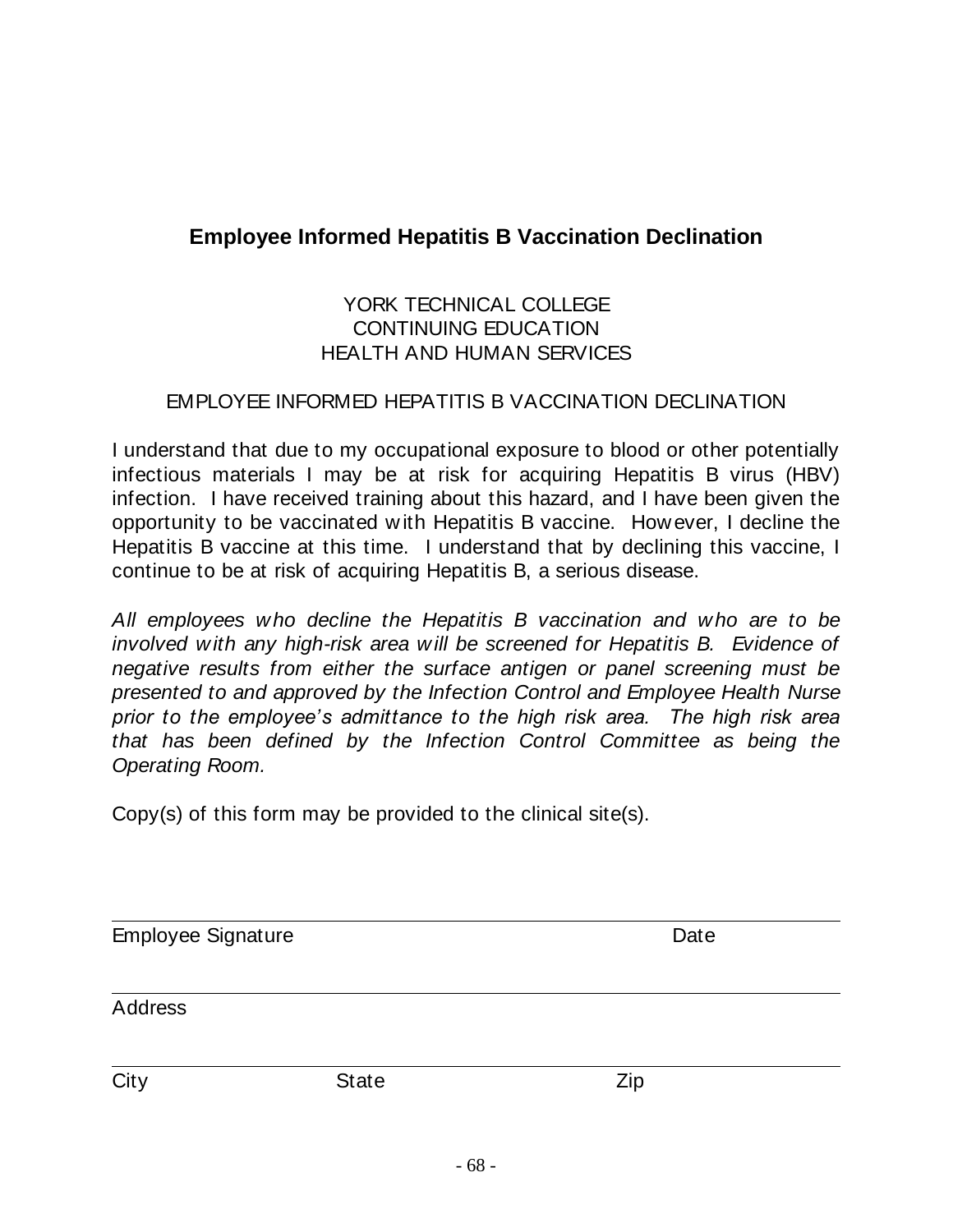Witness Date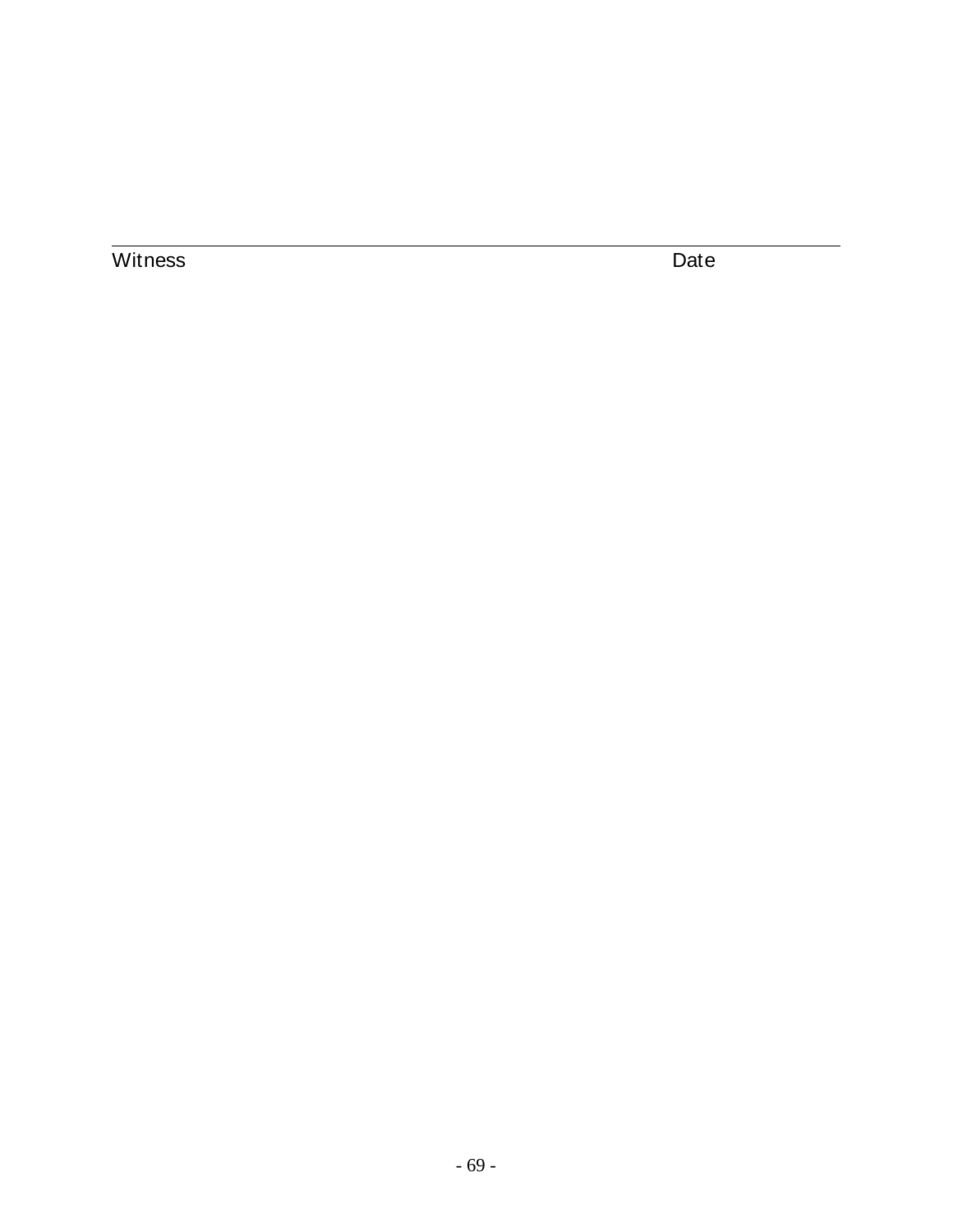### **YORK TECHNICAL COLLEGE**

#### **CONTINUING EDUCATION HEALTH AND HUMAN SERVICES**

### STUDENT INFORMED HEPATITIS B VACCINATION DECLINATION

I understand that due to my occupational exposure to blood or other potentially infectious materials I may be at risk for acquiring Hepatitis B virus (HBV) infection. I have received training about this hazard, and I have been given the opportunity to be vaccinated with Hepatitis B vaccine. However, I decline the Hepatitis B vaccine at this time. I understand that by declining this vaccine. I continue to be at risk of acquiring Hepatitis B, a serious disease.

All students who decline the Hepatitis B vaccination and who are to be involved with any high-risk area will be screened for Hepatitis B. Evidence of negative results from either the surface antigen or panel screening must be presented to and approved by the Infection Control and Employee Health Nurse prior to the student's admittance to the high risk area. The high risk area that has been defined by the Infection Control Committee as being the Operating Room.

Copy(s) of this form may be provided to the clinical site(s).

| <b>Student Signature</b> |              | Date |  |  |
|--------------------------|--------------|------|--|--|
| <b>Address</b>           |              |      |  |  |
| City                     | <b>State</b> | Zip  |  |  |
| Witness                  |              | Date |  |  |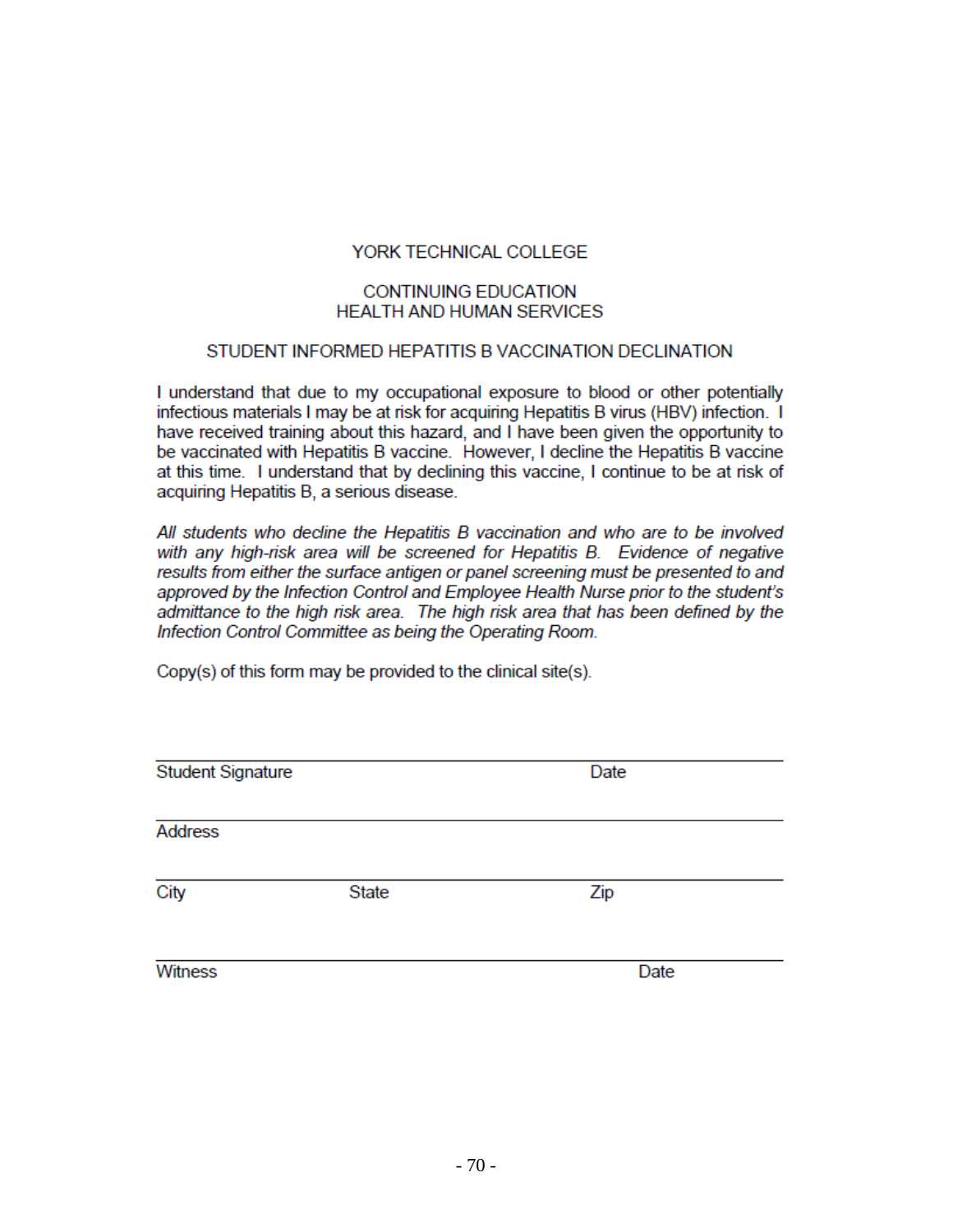# **Employee Verification of Previous Vaccination**

### YORK TECHNICAL COLLEGE

### HEALTH AND HUMAN SERVICES DIVISION

### EMPLOYEE VERIFICATION OF PREVIOUS VACCINATION

I understand that due to my occupational exposure to blood or other potentially infectious materials I may be at risk for acquiring Hepatitis B virus (HBV) infection. I have received training about this hazard, and I have been given the opportunity to be vaccinated with Hepatitis B vaccine, at my own expense. However, I have already received the vaccination at another location.

Location

Date

**Employee Signature** 

Date

Witness Signature

Date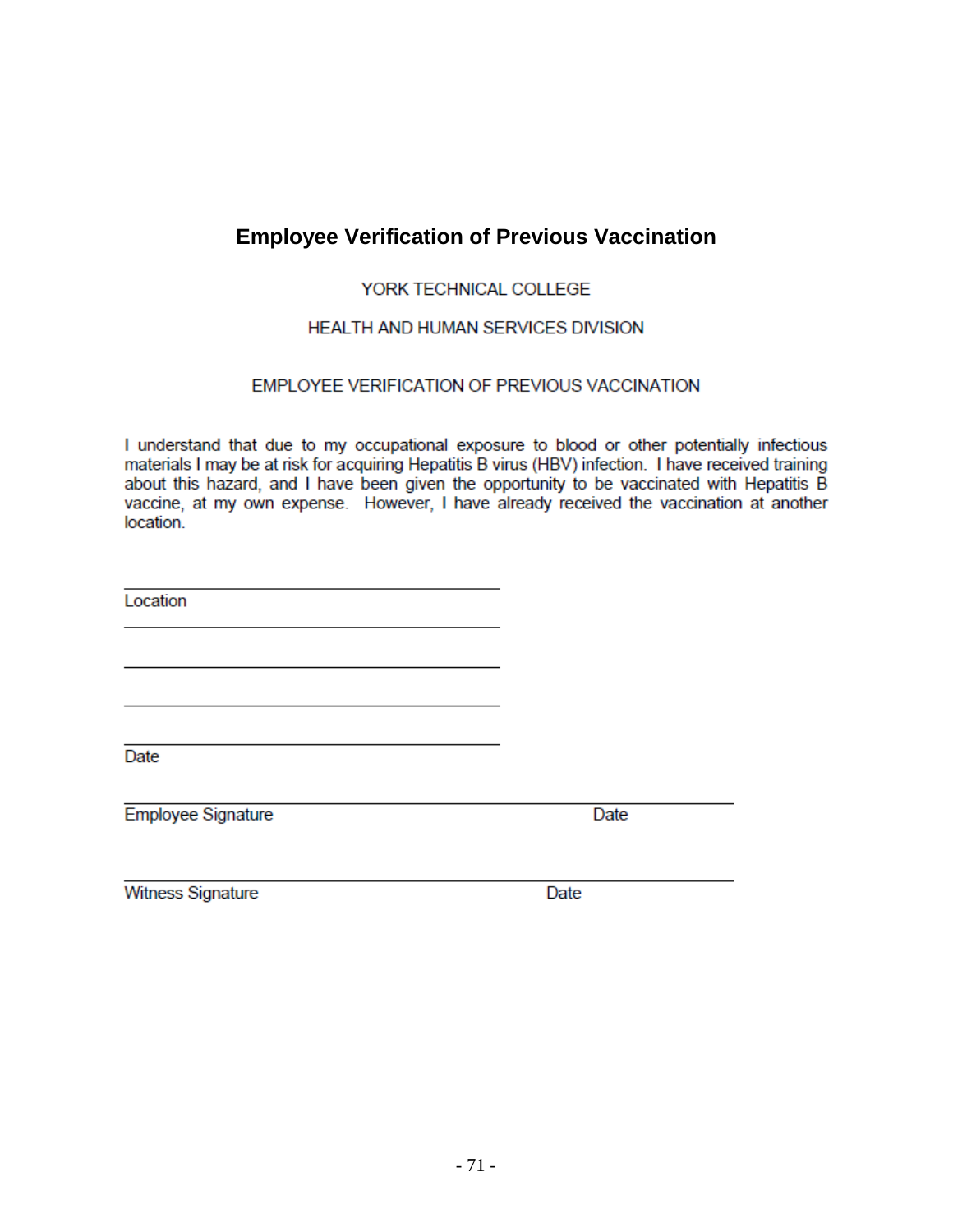## **Student Verification of Previous Vaccination**

### YORK TECHNICAL COLLEGE

### HEALTH AND HUMAN SERVICES DIVISION

### STUDENT VERIFICATION OF PREVIOUS VACCINATION

I understand that due to my occupational exposure to blood or other potentially infectious materials I may be at risk for acquiring Hepatitis B virus (HBV) infection. I have received training about this hazard, and I have been given the opportunity to be vaccinated with Hepatitis B vaccine, at my own expense. However, I have already received the vaccination at another location.

Location

Date

**Student Signature** 

Date

**Witness Signature** 

Date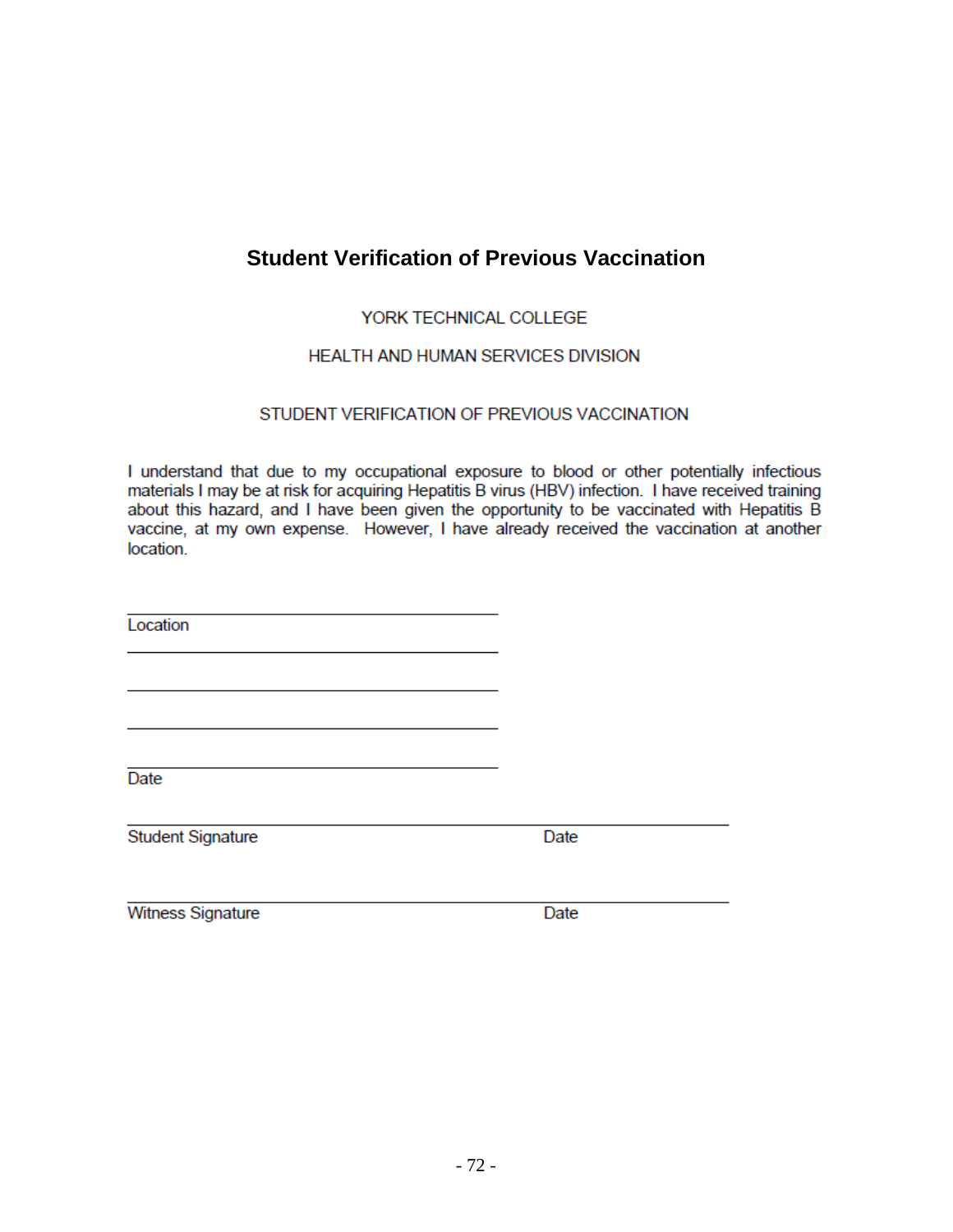## **Student Injury Report**

YORK TECHNICAL COLLEGE 452 S. ANDERSON ROAD ROCK HILL, SC 29730

**Student Injury Report** 

|                | Name ________________________       |         |        |          | $\overline{\phantom{a}}$ $\overline{\phantom{a}}$ $\overline{\phantom{a}}$ $\overline{\phantom{a}}$ $\overline{\phantom{a}}$ $\overline{\phantom{a}}$ $\overline{\phantom{a}}$ $\overline{\phantom{a}}$ $\overline{\phantom{a}}$ $\overline{\phantom{a}}$ $\overline{\phantom{a}}$ $\overline{\phantom{a}}$ $\overline{\phantom{a}}$ $\overline{\phantom{a}}$ $\overline{\phantom{a}}$ $\overline{\phantom{a}}$ $\overline{\phantom{a}}$ $\overline{\phantom{a}}$ $\overline{\$ |       |
|----------------|-------------------------------------|---------|--------|----------|---------------------------------------------------------------------------------------------------------------------------------------------------------------------------------------------------------------------------------------------------------------------------------------------------------------------------------------------------------------------------------------------------------------------------------------------------------------------------------|-------|
|                | (Last)                              | (First) |        | (Middle) |                                                                                                                                                                                                                                                                                                                                                                                                                                                                                 |       |
|                |                                     |         |        |          | Date of Birth <b>Exercise 2</b>                                                                                                                                                                                                                                                                                                                                                                                                                                                 |       |
|                |                                     |         |        |          |                                                                                                                                                                                                                                                                                                                                                                                                                                                                                 |       |
|                | Address (Street No. and Name)       |         | (City) |          | (State)                                                                                                                                                                                                                                                                                                                                                                                                                                                                         | (Zip) |
|                |                                     |         |        |          |                                                                                                                                                                                                                                                                                                                                                                                                                                                                                 |       |
|                |                                     |         |        |          |                                                                                                                                                                                                                                                                                                                                                                                                                                                                                 |       |
|                |                                     |         |        |          | Describe the injury fully (How did it happen?) __________________________________                                                                                                                                                                                                                                                                                                                                                                                               |       |
|                |                                     |         |        |          |                                                                                                                                                                                                                                                                                                                                                                                                                                                                                 |       |
|                |                                     |         |        |          |                                                                                                                                                                                                                                                                                                                                                                                                                                                                                 |       |
|                |                                     |         |        |          |                                                                                                                                                                                                                                                                                                                                                                                                                                                                                 |       |
|                |                                     |         |        |          |                                                                                                                                                                                                                                                                                                                                                                                                                                                                                 |       |
|                |                                     |         |        |          | Was this activity under College supervision? ___________________________________                                                                                                                                                                                                                                                                                                                                                                                                |       |
|                |                                     |         |        |          |                                                                                                                                                                                                                                                                                                                                                                                                                                                                                 |       |
|                |                                     |         |        |          |                                                                                                                                                                                                                                                                                                                                                                                                                                                                                 |       |
|                |                                     |         |        |          |                                                                                                                                                                                                                                                                                                                                                                                                                                                                                 |       |
|                |                                     |         |        |          |                                                                                                                                                                                                                                                                                                                                                                                                                                                                                 |       |
|                |                                     |         |        |          |                                                                                                                                                                                                                                                                                                                                                                                                                                                                                 |       |
|                |                                     |         |        |          |                                                                                                                                                                                                                                                                                                                                                                                                                                                                                 |       |
| Date of report |                                     |         |        |          | <b>Instructor/Supervisor Signature</b>                                                                                                                                                                                                                                                                                                                                                                                                                                          |       |
|                |                                     |         |        |          |                                                                                                                                                                                                                                                                                                                                                                                                                                                                                 |       |
|                | <b>Student Signature</b>            |         |        |          |                                                                                                                                                                                                                                                                                                                                                                                                                                                                                 |       |
|                |                                     |         |        |          |                                                                                                                                                                                                                                                                                                                                                                                                                                                                                 |       |
|                | White copy: Student Affair's Office |         |        |          |                                                                                                                                                                                                                                                                                                                                                                                                                                                                                 |       |

Yellow copy: Student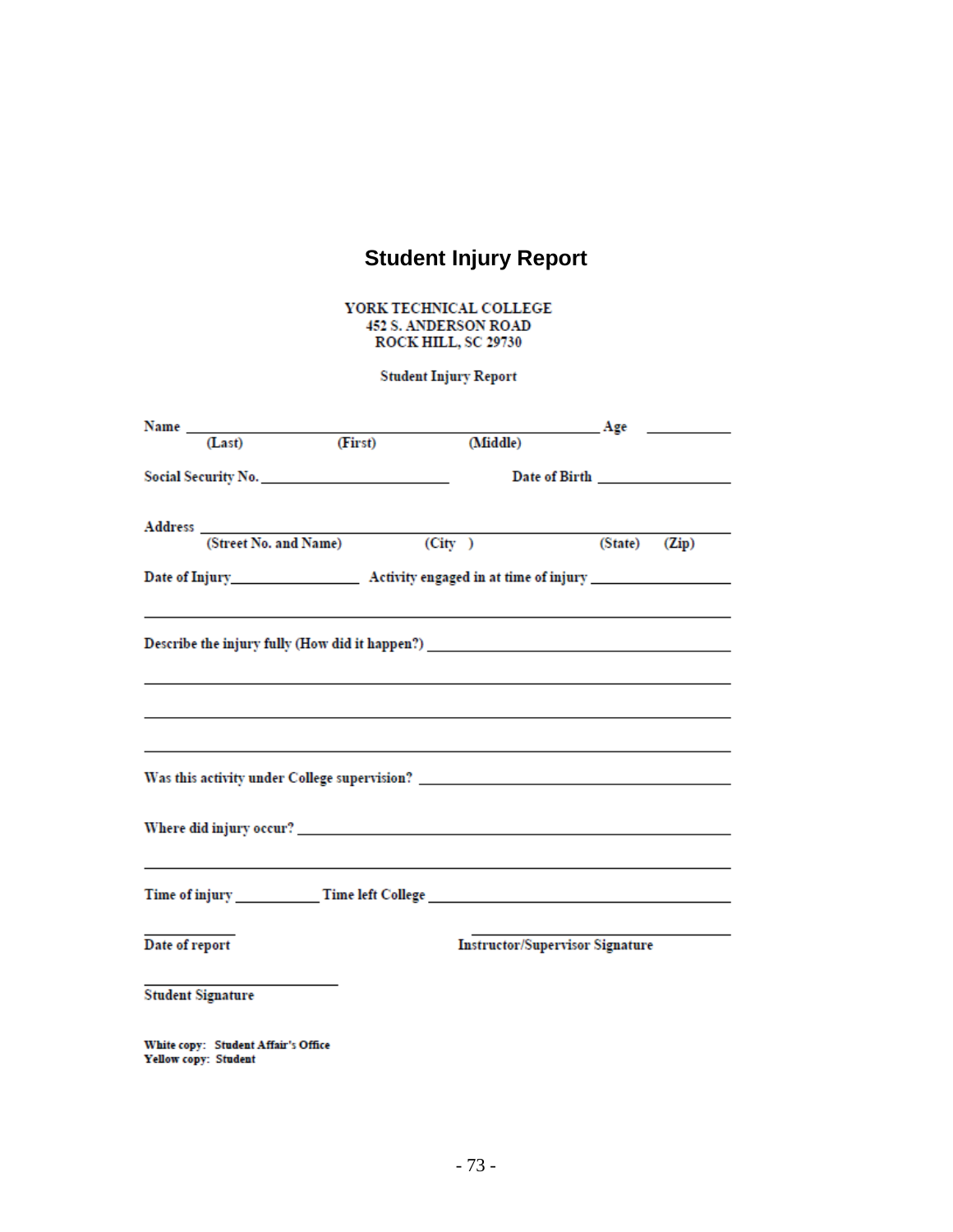## **Workers Compensation – First Report of Injury or Illness**

| Employer(Name & Address with Zip Code)                                                                                                                                                          | WORKERS COMPENSATION - FIRST REPORT OF INJURY OR ILLNESS |                       |                                                                 | Carrier/Administrator Chaim Number        |                                                  |                                       |                                                                                                                                                                                                                                                                                                                                                                                                                                                                                              |              |
|-------------------------------------------------------------------------------------------------------------------------------------------------------------------------------------------------|----------------------------------------------------------|-----------------------|-----------------------------------------------------------------|-------------------------------------------|--------------------------------------------------|---------------------------------------|----------------------------------------------------------------------------------------------------------------------------------------------------------------------------------------------------------------------------------------------------------------------------------------------------------------------------------------------------------------------------------------------------------------------------------------------------------------------------------------------|--------------|
|                                                                                                                                                                                                 | SAMPLE FORM G                                            |                       | Jurisdiction                                                    |                                           |                                                  |                                       |                                                                                                                                                                                                                                                                                                                                                                                                                                                                                              |              |
|                                                                                                                                                                                                 |                                                          |                       |                                                                 | <b>Insured Report Number</b>              |                                                  |                                       |                                                                                                                                                                                                                                                                                                                                                                                                                                                                                              |              |
| SIC Code                                                                                                                                                                                        | <b>Employer Fein</b>                                     |                       |                                                                 | Employer's Location Address(If different) |                                                  |                                       |                                                                                                                                                                                                                                                                                                                                                                                                                                                                                              |              |
|                                                                                                                                                                                                 |                                                          |                       |                                                                 |                                           |                                                  | Phone #                               |                                                                                                                                                                                                                                                                                                                                                                                                                                                                                              |              |
| CARRIER/CLAIMS ADMINISTRATOR<br>Carrier(Name, Address & Phone No)                                                                                                                               |                                                          | Policy Period         |                                                                 |                                           |                                                  |                                       | <b>Report Purpose Code</b><br>Jurisdiction Claim Number<br>Location #:<br>Claims Administrato (Name, Address & Phone Number)<br><b>Administration Fein</b><br>State of Hire<br>Yes<br>Yes<br>Date Employer Notified<br>Date Disability Began<br>All Equipment, Materials, or Chemicals Employee was using when<br>Work Process The Employee was engaged in When Accident or Illness<br>Cause of Injury Code<br>Yes<br>Yes:<br>-No<br><b>Initial Treatment</b><br><b>No Medical Treatment</b> |              |
|                                                                                                                                                                                                 |                                                          | Check if Appropriate  | To<br>Self Insurance                                            |                                           |                                                  |                                       |                                                                                                                                                                                                                                                                                                                                                                                                                                                                                              |              |
| <b>Carrier Fein</b>                                                                                                                                                                             | Policy/Self-Insured Number                               |                       |                                                                 |                                           |                                                  |                                       |                                                                                                                                                                                                                                                                                                                                                                                                                                                                                              |              |
| Agent Name & Code Number                                                                                                                                                                        |                                                          |                       |                                                                 |                                           |                                                  |                                       |                                                                                                                                                                                                                                                                                                                                                                                                                                                                                              |              |
| <b>EMPLOYEE / WAGE</b><br>Name (Last, First, Middle)                                                                                                                                            |                                                          | Birth Date            |                                                                 | Social Security Number                    | Hire Date                                        |                                       |                                                                                                                                                                                                                                                                                                                                                                                                                                                                                              |              |
| Address (include Zip Code)                                                                                                                                                                      |                                                          | <b>Sex</b><br>Unknown | <b>Marital Status</b><br>Unknown                                |                                           | Occupation/Job Title<br><b>Employment Status</b> |                                       |                                                                                                                                                                                                                                                                                                                                                                                                                                                                                              |              |
|                                                                                                                                                                                                 |                                                          |                       |                                                                 |                                           | <b>NCCI Class Code</b>                           |                                       |                                                                                                                                                                                                                                                                                                                                                                                                                                                                                              |              |
| Phone                                                                                                                                                                                           |                                                          | <b># Dependants</b>   |                                                                 |                                           |                                                  |                                       |                                                                                                                                                                                                                                                                                                                                                                                                                                                                                              |              |
| Rate<br>Pet<br>Day<br>Week                                                                                                                                                                      | Month<br>Other:                                          |                       | # Days Worked/Week                                              |                                           | Did Salary Continue?                             | Full Pay for Day of Injury?           |                                                                                                                                                                                                                                                                                                                                                                                                                                                                                              | No<br>No     |
| <b>GCCURANCE/TREATMENT</b><br><b>Time Employee</b>                                                                                                                                              |                                                          |                       | <b>Time of Occurrence</b>                                       | Last Work Date                            |                                                  |                                       |                                                                                                                                                                                                                                                                                                                                                                                                                                                                                              |              |
| Began Work                                                                                                                                                                                      | Date of Injury/Illness                                   |                       |                                                                 |                                           |                                                  |                                       |                                                                                                                                                                                                                                                                                                                                                                                                                                                                                              |              |
| Contact Name / Phone Number                                                                                                                                                                     |                                                          |                       | Type of Injury/Illness                                          |                                           | Part of Body Affected                            |                                       |                                                                                                                                                                                                                                                                                                                                                                                                                                                                                              |              |
| Did Injury/Illness Exposure Occur on<br><b>Employer's Premises?</b>                                                                                                                             |                                                          |                       | Type of injury/illness Code                                     |                                           |                                                  | Part of Body Affected Code            |                                                                                                                                                                                                                                                                                                                                                                                                                                                                                              |              |
| Department or Location Where Accident or Illness Exposure Occurred                                                                                                                              | No                                                       |                       |                                                                 |                                           |                                                  | Accident or Illness Exposure Occurred |                                                                                                                                                                                                                                                                                                                                                                                                                                                                                              |              |
| Specific Activity the Employee was Engaged in When the Accident or<br>Illness Exposure Occurred                                                                                                 |                                                          |                       |                                                                 | Exposure Occurred                         |                                                  |                                       |                                                                                                                                                                                                                                                                                                                                                                                                                                                                                              |              |
| How Injury or Illness/Abnormal Health Condition Occurred. Describe the Sequence of Events: and<br>Include Any Objects or substances that Directly injured the Employee or Made the Employee III |                                                          |                       |                                                                 |                                           |                                                  |                                       |                                                                                                                                                                                                                                                                                                                                                                                                                                                                                              |              |
| Date Return(ed) To Work                                                                                                                                                                         | If Fatal, Give Date of Death                             |                       | Were Safeguards or Safety Equipment Provided?<br>Were They Used |                                           |                                                  |                                       |                                                                                                                                                                                                                                                                                                                                                                                                                                                                                              | No           |
| Physician/Health Care Provider(Name & Address)                                                                                                                                                  |                                                          |                       |                                                                 | Hospital/Name & Address)                  |                                                  |                                       |                                                                                                                                                                                                                                                                                                                                                                                                                                                                                              |              |
| Witness (Name & Phone #)                                                                                                                                                                        |                                                          |                       |                                                                 |                                           |                                                  |                                       |                                                                                                                                                                                                                                                                                                                                                                                                                                                                                              |              |
| Date Administrator Notified                                                                                                                                                                     |                                                          | Date Prepared         |                                                                 | Preparer's Name & Title                   |                                                  |                                       |                                                                                                                                                                                                                                                                                                                                                                                                                                                                                              | Phone Number |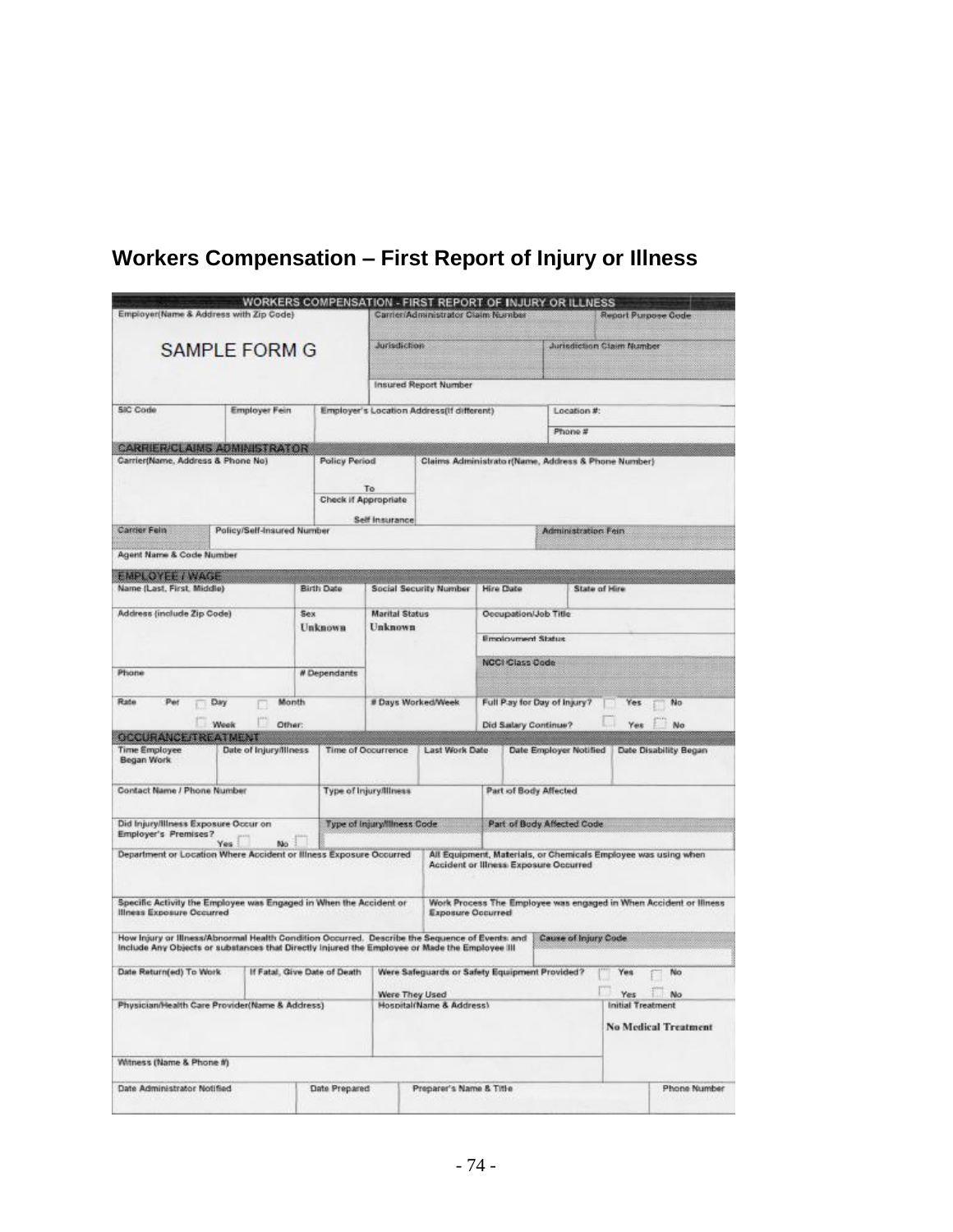## **Student/Employee Informed Refusal For PostExposure Medical Evaluation**

#### YORK TECHNICAL COLLEGE

#### STUDENT/EMPLOYEE INFORMED REFUSAL FOR POSTEXPOSURE MEDICAL EVALUATION

(date)<br>(date) I was involved in an exposure incident on \_\_\_\_ duties as a student/employee at York Technical College. York Technical College has offered to provide follow-up medical evaluation for me in order to assure that I have full knowledge of whether I have been exposed to or contracted an infectious disease from this incident.

However, I, of my own free will and volition, and despite the offer for follow-up from York Technical College, have elected not to have the medical evaluation.

| Signature                                                        |         | Date  |                  |  |
|------------------------------------------------------------------|---------|-------|------------------|--|
| Name                                                             |         |       | <b>SS Number</b> |  |
| Program or Department                                            | Student |       | Employee         |  |
| <b>Address</b>                                                   | City    | State | Zip Code         |  |
| <b>Telephone Number</b>                                          |         |       |                  |  |
| Witness Signature                                                |         |       | Date             |  |
| * Maintain this record for duration of employment plus 30 years. |         |       |                  |  |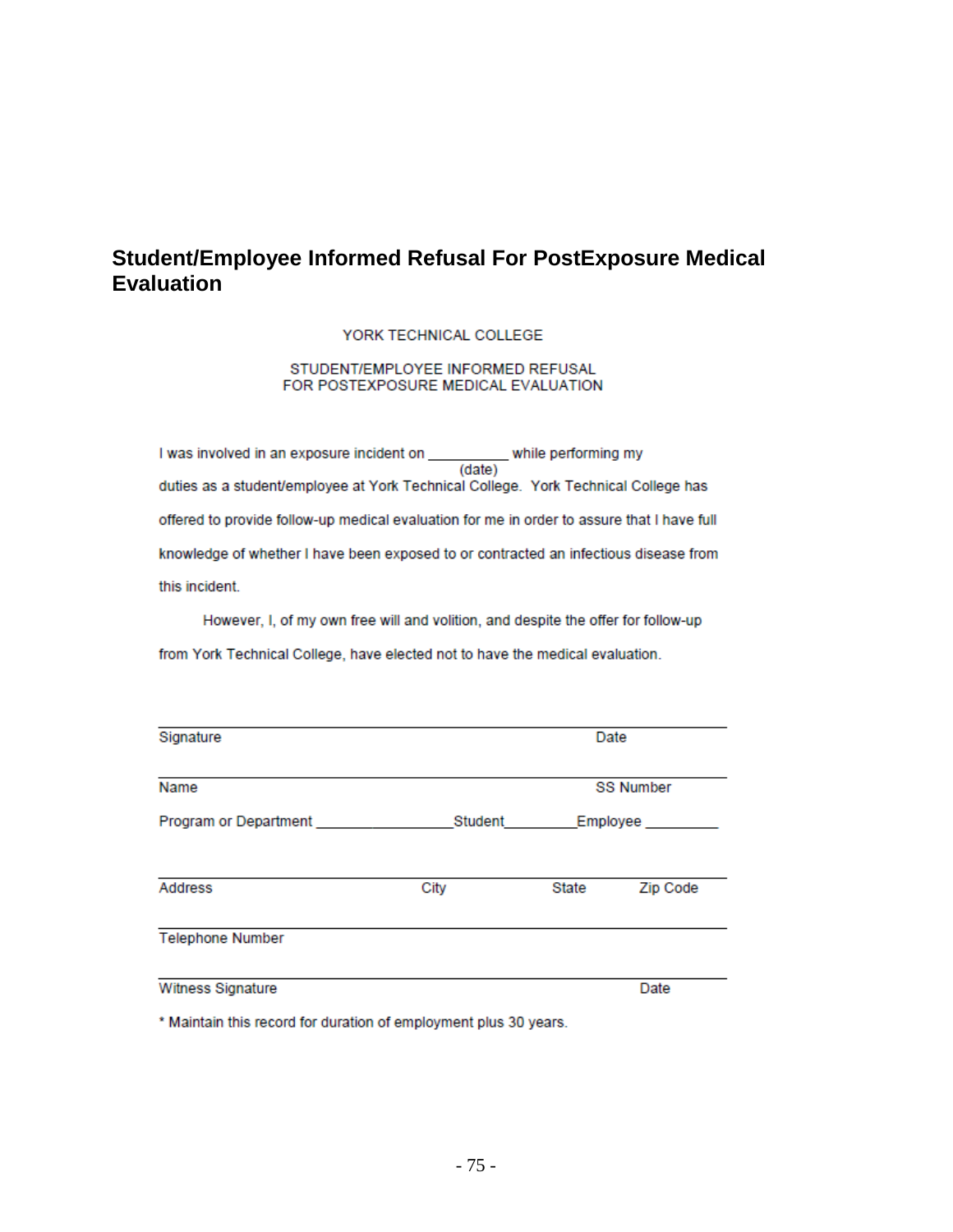## **Employee Verication of Receiving Training on Hepatitus B Exposure** and Vaccination

## YORK TECHNICAL COLLEGE

### HEALTH AND HUMAN SERVICES DIVISION

### EMPLOYEE VERIFICATION OF RECEIVING TRAINING ON HEPATITIS B EXPOSURE AND VACCINATION

I understand that due to my occupational exposure to blood or other potentially infectious materials I may be at risk for acquiring Hepatitis B virus (HBV) infection. I have received training about this hazard, and I have been given the opportunity to be vaccinated with Hepatitis B vaccine, at my own expense.

Employee Signature

Date

**Witness Signature** 

Date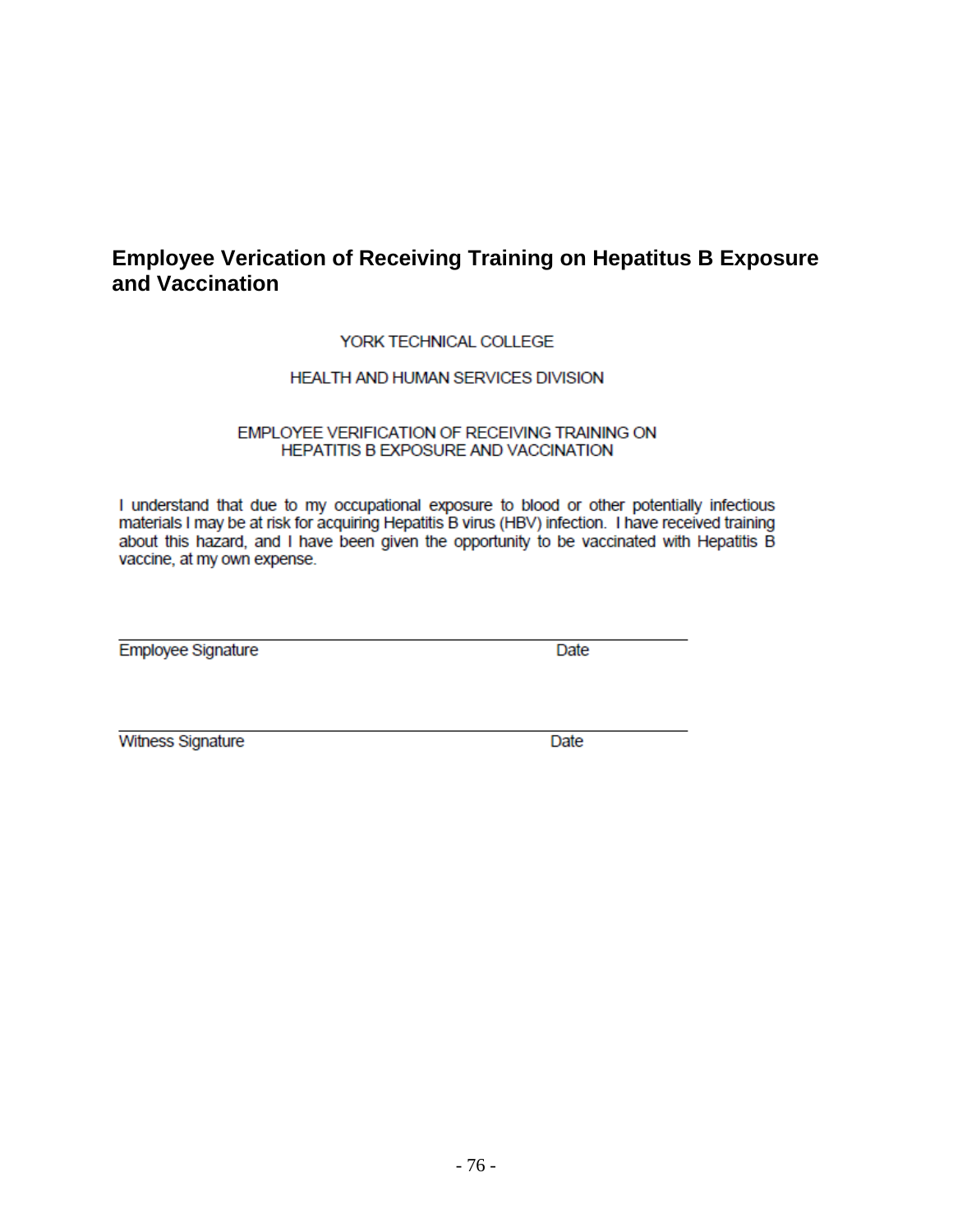## **Student Verification of Receiving Training on Hepatitus B Exposure** and Vaccination

### YORK TECHNICAL COLLEGE

### HEALTH AND HUMAN SERVICES DIVISION

#### STUDENT VERIFICATION OF RECEIVING TRAINING ON HEPATITIS B EXPOSURE AND VACCINATION

I understand that due to my occupational exposure to blood or other potentially infectious materials I may be at risk for acquiring Hepatitis B virus (HBV) infection. I have received training about this hazard, and I have been given the opportunity to be vaccinated with Hepatitis B vaccine, at my own expense.

**Student Signature** 

Date

Witness Signature

Date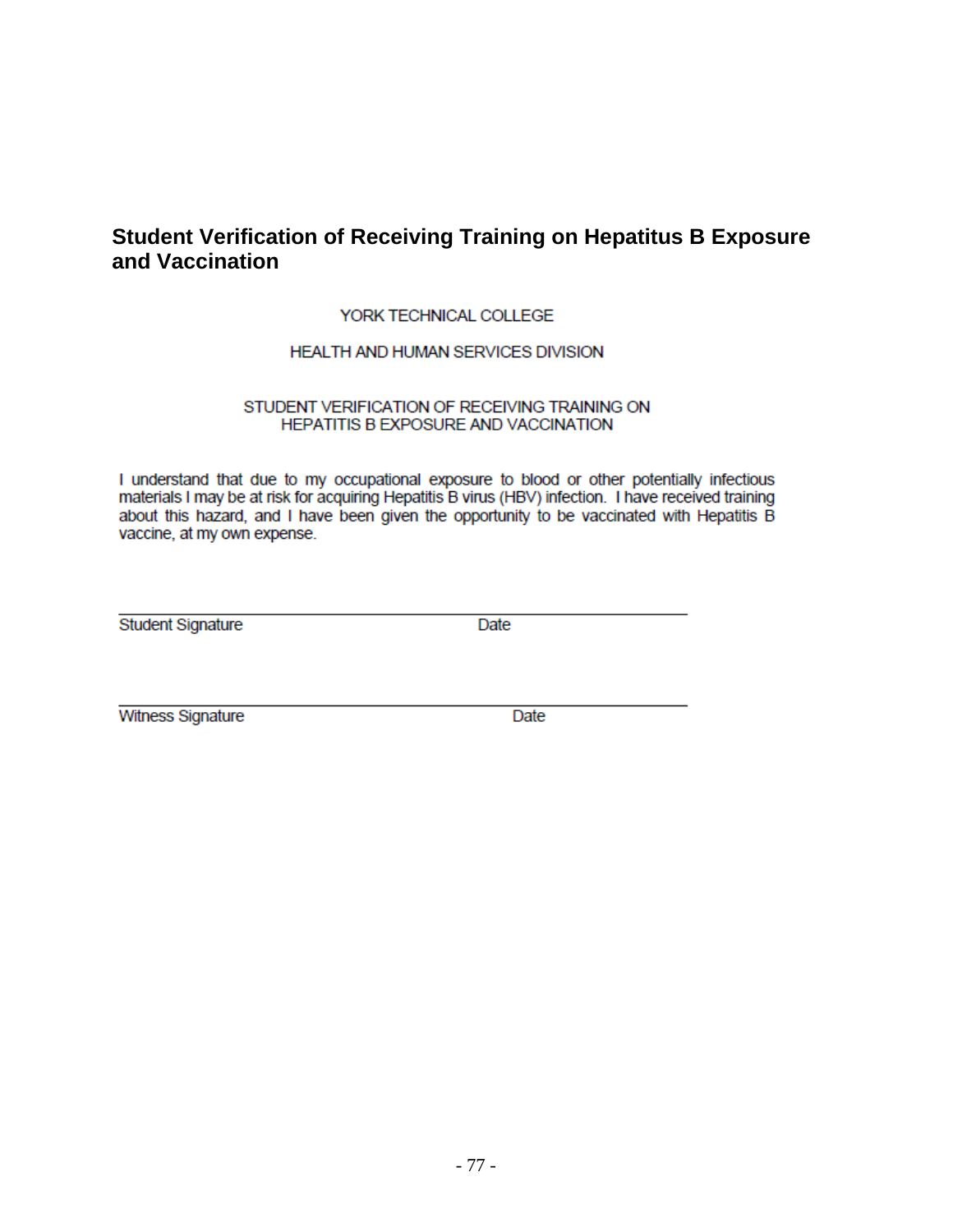# **Appendix II**

## **Lockout/Tag out Samples**

| <b>DANGER</b>                                                                                                                                                                                                             | <b>DANGER</b>                                                                                                                                                                                                                                                |
|---------------------------------------------------------------------------------------------------------------------------------------------------------------------------------------------------------------------------|--------------------------------------------------------------------------------------------------------------------------------------------------------------------------------------------------------------------------------------------------------------|
| <b>ELECTRICIAN'S</b><br><b>BLOCKING TAG</b><br>SWITCH HAS BEEM<br><b>BLOCKED TO PROTECT</b><br><b>MY LIFE WHILE WORKING</b><br>ON THIS CIRCUIT.<br><b>TAG TO BE REMOVED</b><br>ONLY BY ME.<br>Signed By<br>PANDUIT PVT-30 | <b>ELECTRICIAN'S</b><br><b>BLOCKING TAG</b><br><b>DO NOT OPERATE</b><br>THIS EOUIPMENT<br><b>HAVE TAKEN THE</b><br>FOLLOWING STEPS<br><b>BEFORE WORKING</b><br><b>ON THIS CIRCUIT</b><br>$\mathbf{L}$<br>$\overline{2}$<br>$5 -$<br>Signed By<br><b>Date</b> |
| <b>DANGER</b>                                                                                                                                                                                                             | <b>DANGER</b>                                                                                                                                                                                                                                                |
| DO NOT OPERATE<br>LOCK-OUT TAG                                                                                                                                                                                            | <b>EQUIPMENT</b><br>LOCKED OUT BY                                                                                                                                                                                                                            |
| THIS TAG<br>TO BE REMOVED<br><b>ONLY BY PERSON</b><br><b>SHOWN ON BACK</b>                                                                                                                                                | DEPT.<br>TIME:<br>DATE:<br>MODEL L-T10-1                                                                                                                                                                                                                     |